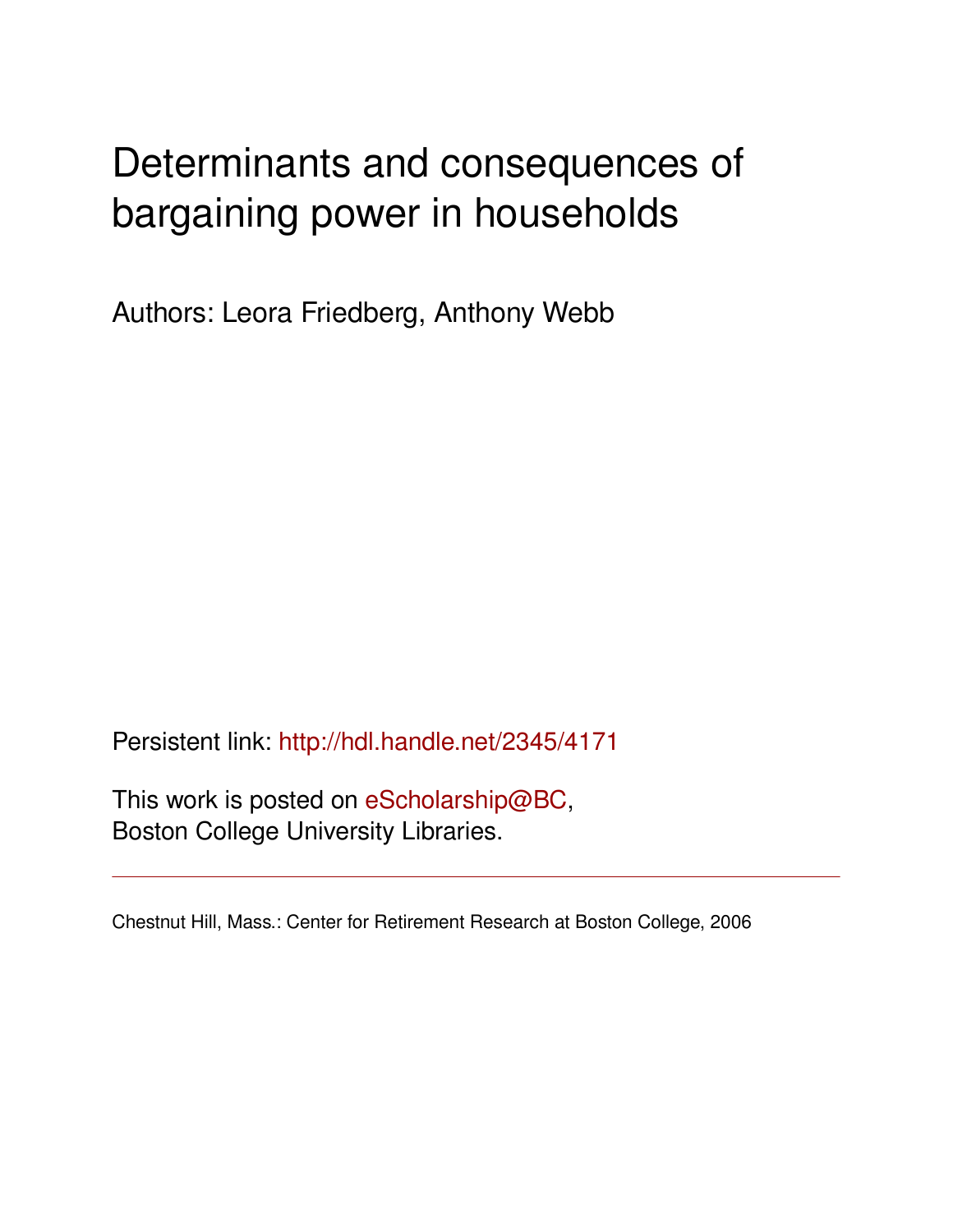#### **DETERMINANTS AND CONSEQUENCES OF BARGAINING POWER IN HOUSEHOLDS**

Leora Friedberg and Anthony Webb

CRR WP 2006-13 Released: June 2006 Draft Submitted: May 2006

Center for Retirement Research at Boston College 550 Fulton Hall 140 Commonwealth Ave. Chestnut Hill, MA 02467 Tel: 617-552-1762 Fax: 617-552-1750 http://www.bc.edu/crr

\* Leora Friedberg is a professor of economics at the University of Virginia. Anthony Webb is a research economist at the Center for Retirement Research at Boston College. The findings and conclusions are solely those of the authors and do not represent the views of the University of Virginia or Boston College. We would like to thank Federico Ciliberto, Maxim Engers, John Pepper, and especially Steven Stern, and participants of workshops at the University of Virginia, the Society of Labor Economics, Harvard University, and UNC-Greensboro for their extremely helpful comments, and especially Jonathan King for excellent research assistance. Any remaining errors are our own.

© 2006, by Leora Friedberg and Anthony Webb. All rights reserved. Short sections of text, not to exceed two paragraphs, may be quoted without explicit permission provided that full credit, including © notice, is given to the source.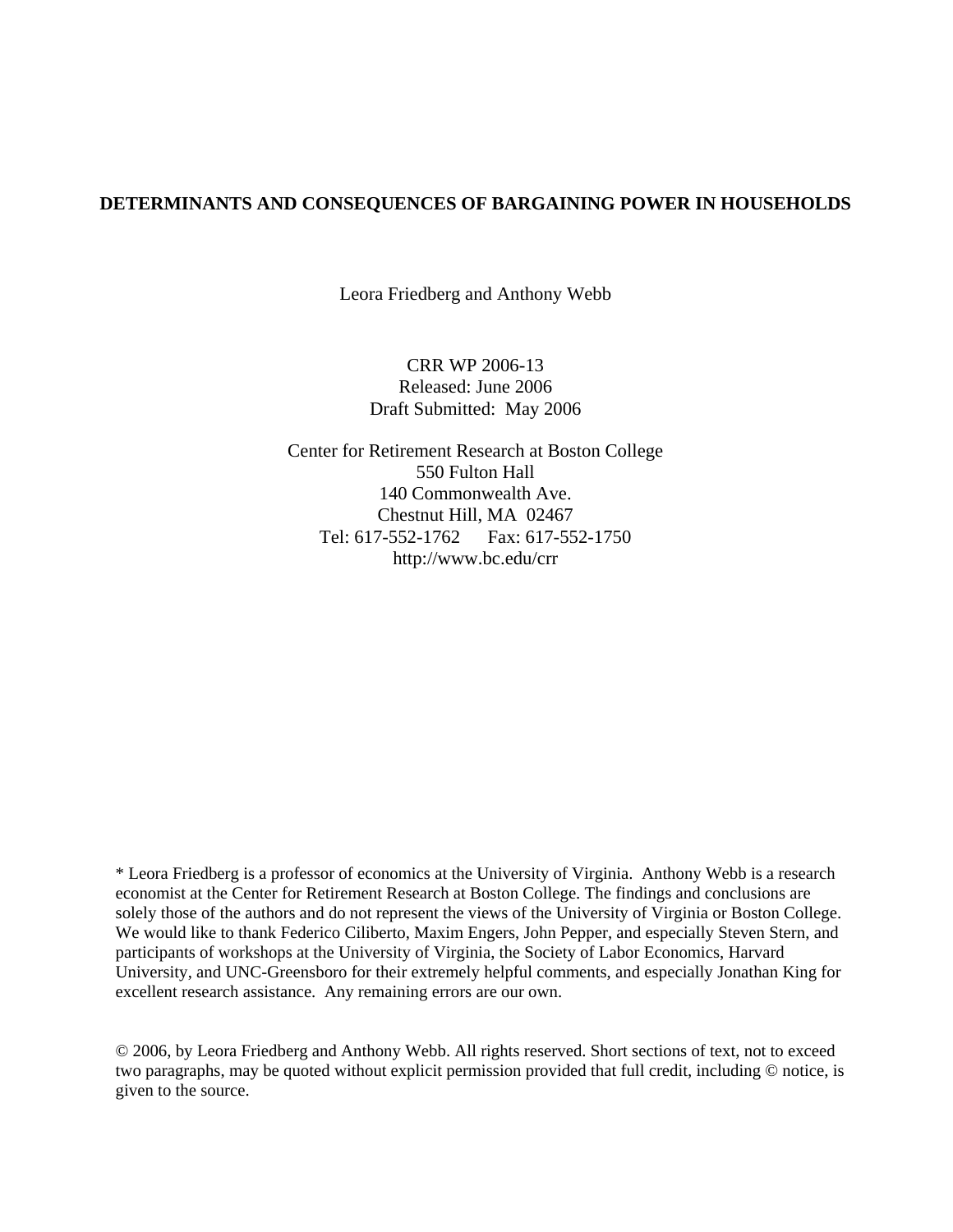#### *About the Center for Retirement Research*

The *Center for Retirement Research at Boston College*, part of a consortium that includes a parallel centers at the University of Michigan and the National Bureau of Economic Research, was established in 1998 through a grant from the Social Security Administration. The goals of the Center are to promote research on retirement issues, to transmit new findings to the policy community and the public, to help train new scholars, and to broaden access to valuable data sources. Through these initiatives, the Center hopes to forge a strong link between the academic and policy communities around an issue of critical importance to the nation's future.

#### **Center for Retirement Research at Boston College**

550 Fulton Hall 140 Commonwealth Ave. Chestnut Hill, MA 02467 phone: 617-552-1762 fax: 617-552- 0191 e-mail: crr@bc.edu http://www.bc.edu/crr

#### *Affiliated Institutions:*

American Enterprise Institute The Brookings Institution Center for Strategic and International Studies Massachusetts Institute of Technology Syracuse University Urban Institute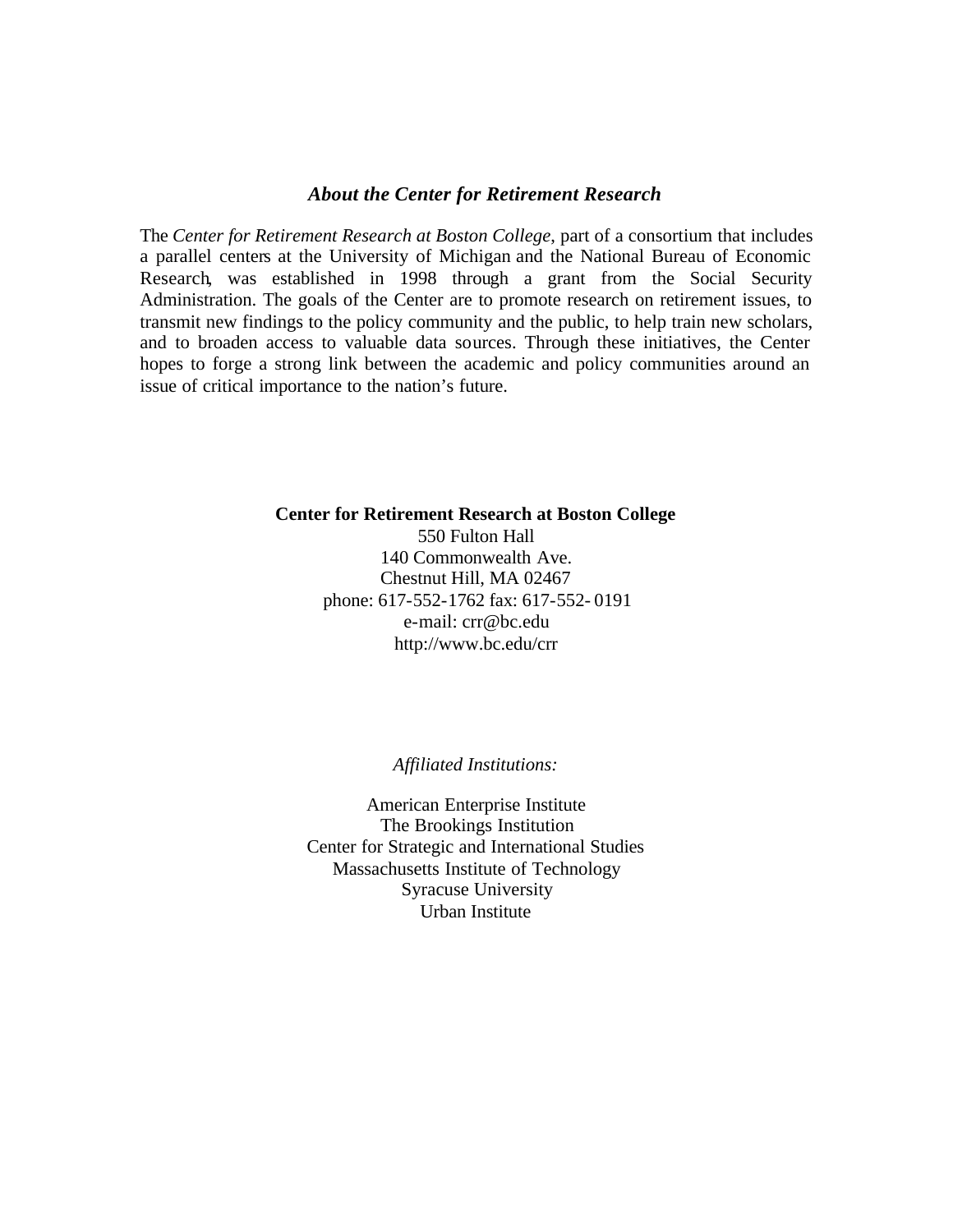#### **Abstract**

 A growing literature offers indirect evidence that the distribution of bargaining power within a household influences decisions made by the household. These results undermine the notion that a household can be treated as a "unitary" decision maker. The indirect evidence links household outcomes to variables that are assumed to influence the distribution of bargaining power within the household. In this paper, we have data on whether a husband or wife in the Health and Retirement Study "has the final say" when making major decisions in a household. We use this variable to analyze determinants and some consequences of bargaining power. Our analysis overcomes endogeneity problems arising in many earlier studies and constitutes the missing link confirming the importance of household bargaining models.

We find that decision-making power depends on plausible variables within the household and also influences important household outcomes, and moreover that the second set of results is much stronger than the first set. While current and lifetime earnings significantly affect decision-making power, the effects are moderate. On the other hand, decision-making power has important effects on financial decisions like stock market investment and total wealth accumulation and may help explain, for example, the relatively high poverty rate among widows. Thus, our results suggest that more research into the determination of bargaining power is needed, and that household bargaining has major effects on the welfare of household members.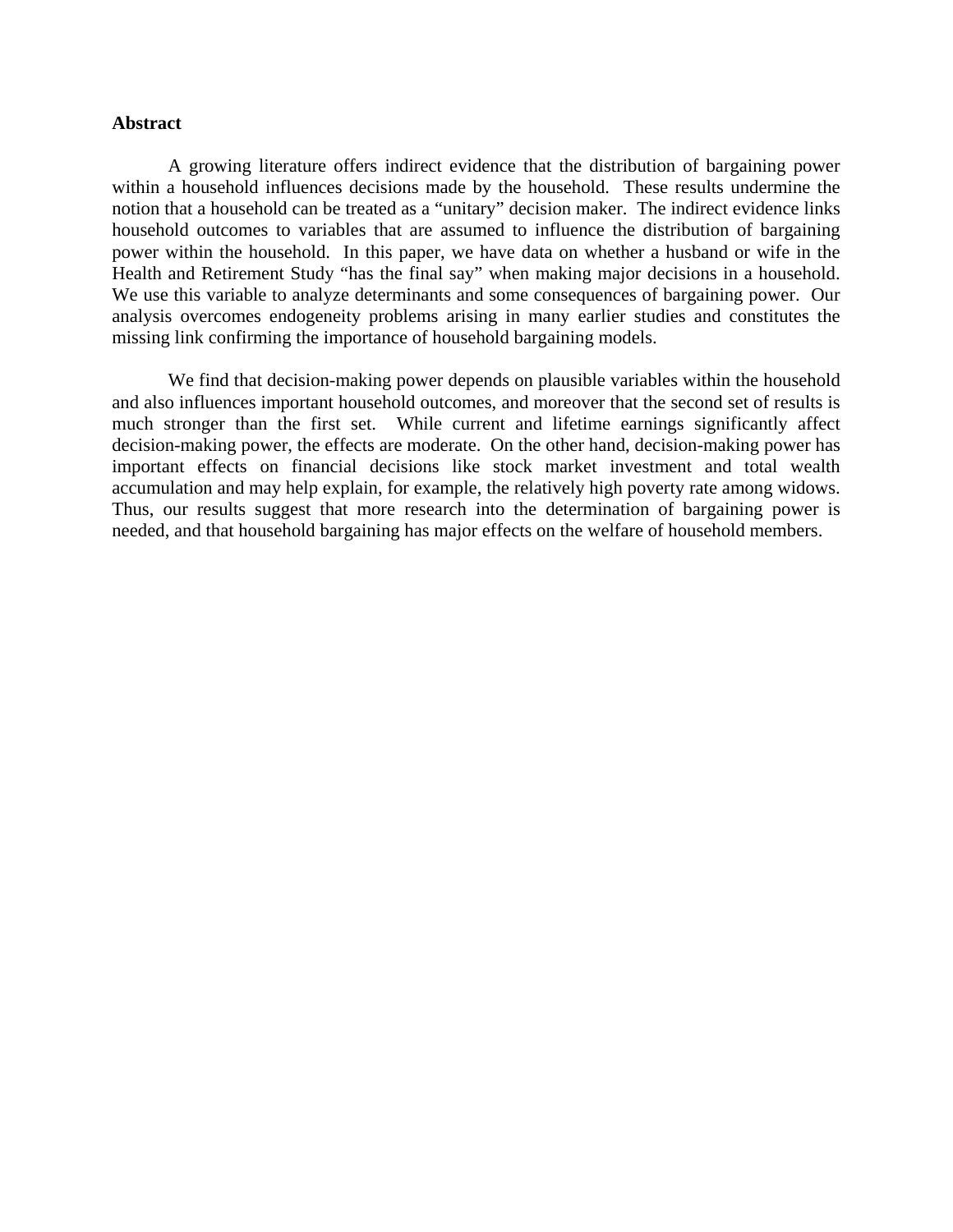#### **Introduction**

A growing literature offers indirect evidence that the distribution of bargaining power within a household influences decisions made by the household. Yet, earlier papers were not able to measure actual bargaining power. We use information from a unique question in the Health and Retirement Study to analyze the determinants and some consequences of bargaining power.

Models of household bargaining have two important implications for understanding individual outcomes. First, the welfare of household members depends on the distribution of bargaining power. Second, household decisions are not the outcome of a single individual maximizing utility. Indirect evidence against "unitary" decision-making links household outcomes to variables that are assumed to influence the distribution of bargaining power within the household. Such outcomes include the amount and allocation of leisure time, spending (on women's and children's clothes versus men's clothes, on alcohol and tobacco, on food) and domestic violence (including female suicide rates).

However, none of the recent studies directly show how individual preferences affect households' decisions. In this paper, we analyze data from the HRS reporting whether a husband or wife has "the final say" when making major decisions in a household. We interpret this question as revealing whose preferences are reflected to a greater degree in household decisions. By directly observing decision-making power, our analysis overcomes endogeneity problems arising in many earlier studies and constitutes the missing link that confirms the importance of household bargaining.

To undertake this analysis, we develop an econometric framework and pose a set of identification assumptions to make use of multiple subjective reports. We find that decisionmaking power depends on plausible variables within the household and also influences important household outcomes. Moreover, the second set of results is much stronger than the first set. Current and lifetime earnings have a significant but only moderate influence on decision-making power. On the other hand, decision-making power has important effects on a sample of financial decisions that we examine.

In the first set of results, we analyze determinants of whether the husband or wife has more decision-making power. We find that decision-making power depends significantly on relative household earnings, and more so on average lifetime earnings than on current earnings. However, the magnitudes of these estimated effects are only moderate for this older sample – switching average lifetime earnings of husbands and wives reduces the predicted percentage of men reported to have the final say by their wives from 31.1% to 21.6%. These estimates control for human capital variables that may be correlated with both labor supply and a comparative advantage in making important decisions. They also show that cultural factors like race, religion, and immigrant status affect decision-making power.

Next, we show that we can use this data to investigate outcomes that are both novel in the household bargaining literature and important. As an example, we investigate two financial outcomes that are well-recorded in the HRS. We find that when husbands have greater decisionmaking power, the household invests significantly and substantially more in equities, controlling for important factors like household wealth and stated risk preferences. This confirms evidence found by others that men are less risk averse and shows some practical consequences. We also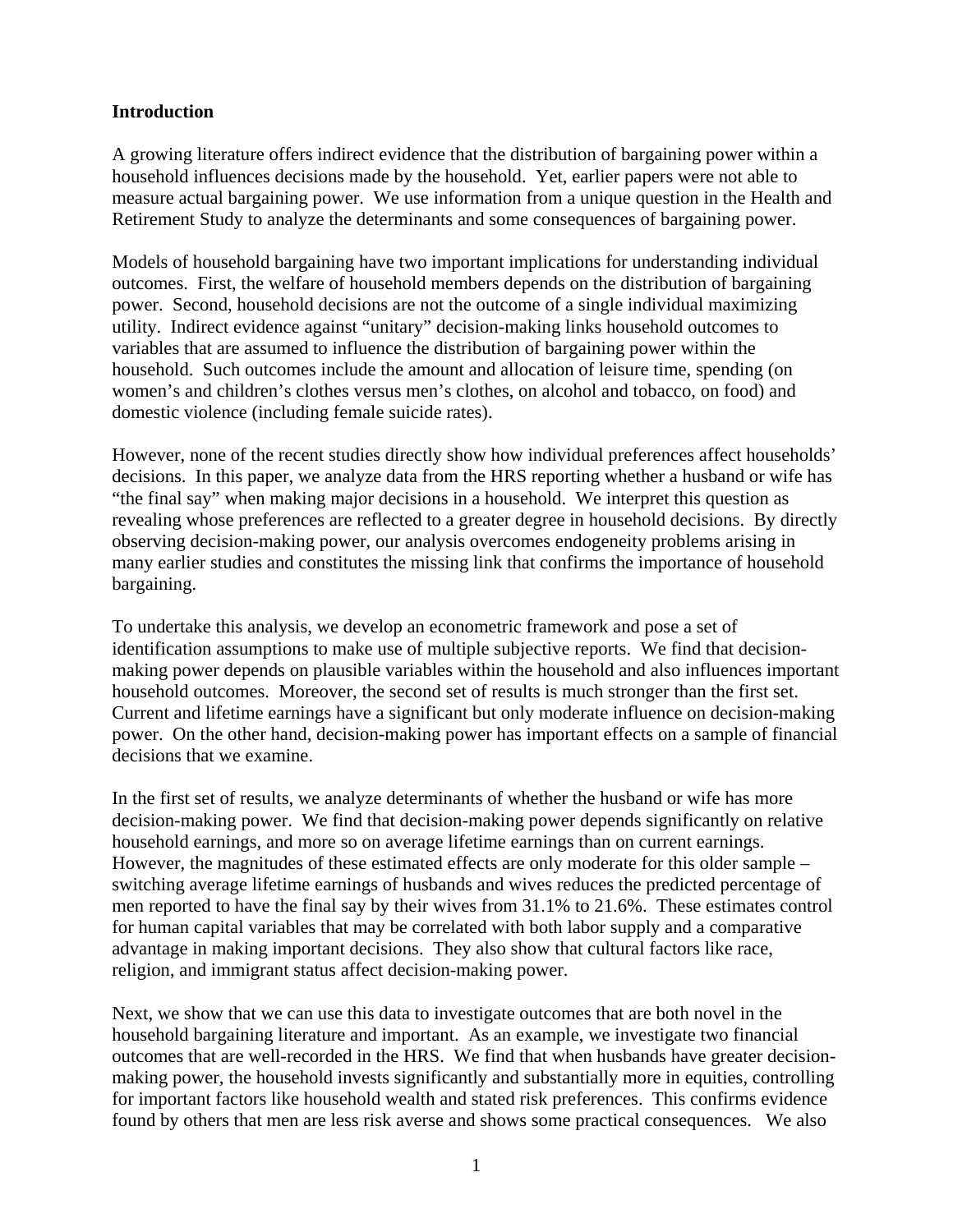find an intriguing twist on the standard life cycle model. We find that, when husbands have the final say, household wealth is significantly and substantially higher the older is the husband *but not* the wife, and when wives have the final say, household wealth is higher the older is the wife. Thus, life cycle planning motives may be driven by the interests of the spouse in charge.

Thus, our conclusions are twofold. Our results show that household bargaining can have important effects on the welfare of household members. For example, the relatively high rate of poverty among widows may result not only from aggregate longevity shocks, insurance market failures, and/or poor planning, but also from the nature of household bargaining earlier in life.<sup>1</sup> This, in turn, has implications for the design of dependent and survivor benefits available through Social Security and for the impact of the shift from annuitized defined benefit pensions to lump-sum defined contribution accounts. Our results also make it clear that more research is needed into the determination of bargaining power, as even important variables like earnings explain relatively little about the distribution of bargaining power.

### **II. PAST EVIDENCE ON HOUSEHOLD BARGAINING**

#### **A. Past empirical literature**

While most consumption and wealth data is collected at the household level, many studies have raised doubts that households can be treated as unitary decision makers.<sup>2</sup> Theoretical work that began with McElroy and Horney (1981) and Manser and Brown (1981) has assumed instead that spouses engage in cooperative bargaining. The resulting Nash-bargained equilibrium allocates marital surplus according to each spouse's bargaining power. Bargaining power depends in turn on spouses' threat points, assumed most often to be their utility from divorce.

While plausible, direct tests of such models are hampered by the unobservability of bargaining, threat points, and the allocation of marital surplus. Consequently, the empirical literature has employed indirect tests of implications of unitary decision-making models. Many of these tests rely on similar identification strategies, which we discuss in the next section, to test the "income pooling" hypothesis. Under unitary models, the distribution of resources within the family should not influence outcomes like expenditures. Empirical papers have shown, to the contrary, that variation which is plausibly influenced by threat points alters household outcomes over which spouses might have different preferences. For example, papers show that the distribution of wages, earnings, or unearned income between spouses affects outcomes like time spent by spouses on leisure and chores (Friedberg and Webb 2005); spending on men's, women's, and children's clothing (Phipps and Burton 1998; Lundberg, Pollak and Wales 1997; Ward-Batts 2003), on alcohol and tobacco (Phipps and Burton; Hoddinot and Haddad 1995; Ward-Batts), and on food (Lundberg, Starz, and Stillman 2003; Duflo and Udry 2004; Ward-Batts); and child outcomes like health and education (Schultz 1990; Thomas 1990, 1994; Haddad and Hoddinott 1994; Rose 1999; Duflo 2003; Duflo and Udry).<sup>3</sup>

 $\overline{a}$ 1 18.0% of widows aged 65 and over lived in poverty in 1997, compared to 13.1% of all elderly women and 13.3% of the total population (National Economic Council 1998).

<sup>&</sup>lt;sup>2</sup> See recent surveys by Bergstrom (1995), Behrman (1995), Bergstrom (1996), and Lundberg and Pollack (1996).

<sup>&</sup>lt;sup>3</sup> In addition, bargaining is an explanation for rejections of standard implications of individual preference axioms using household-level data (McElroy 1981). Examples include negative price elasticities and violations of Slutsky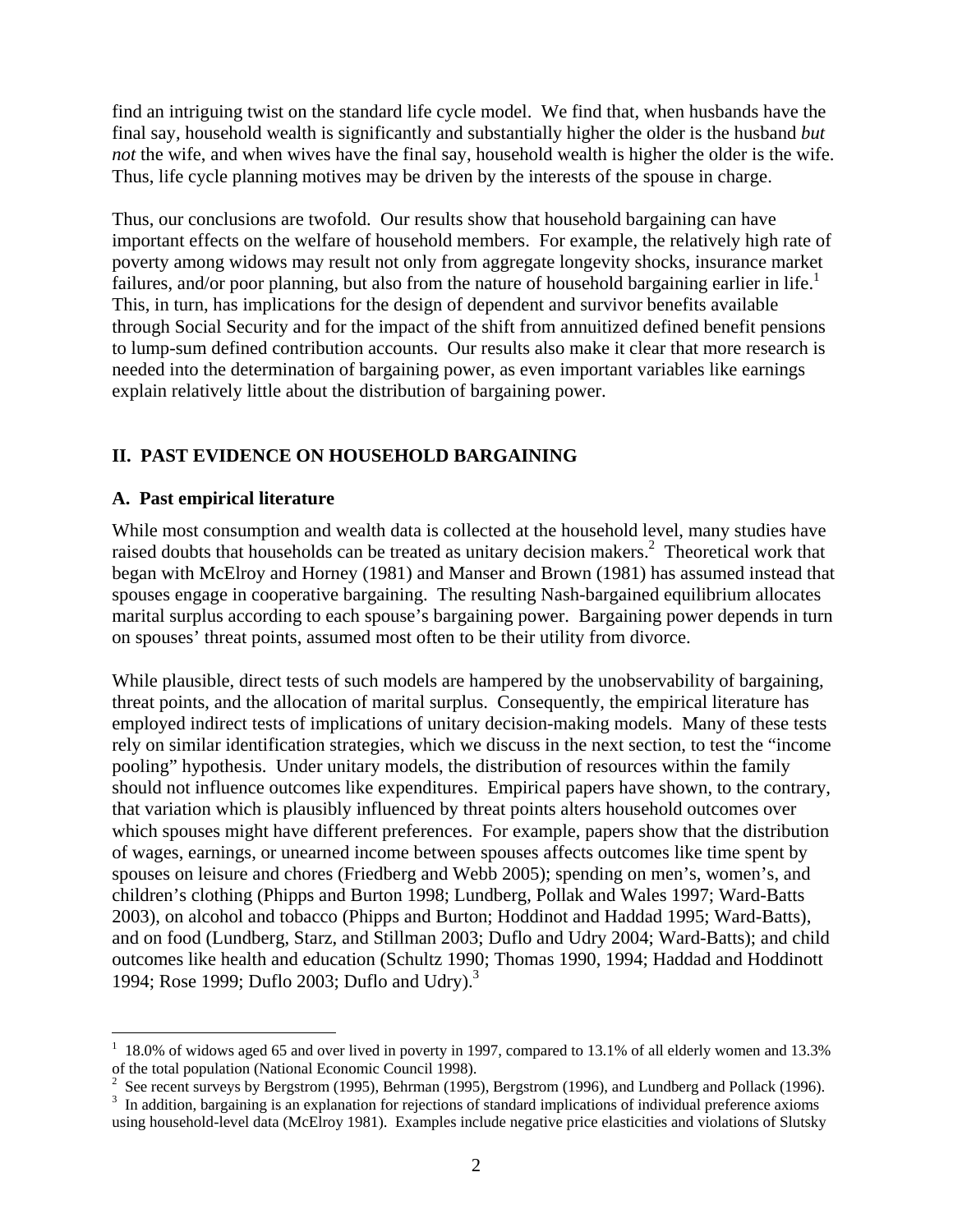#### **B. Comparison to our empirical strategy**

Our approach offers three related advantages over recent studies. First, we have actual measures of decision-making power. As we noted above, earlier studies lacked such measures and had to assume that the variables they had access to influenced the distribution of bargaining power and were influenced by it. We do not have to assume any indirect relationships. Thus, our results constitute strong new evidence in favor of household bargaining models and about the specific nature of bargaining.

Second, because we have a measure of bargaining power, we are not constrained as earlier studies were in choosing outcomes to analyze. The studies mentioned in the previous section jointly test not only income pooling but also differences in spouses' preferences over the outcomes being studied. This is the main reason to study spending on men's and women's clothing.<sup>4</sup> It is less obvious, though, that men and women have different preferences for alcohol and tobacco, food at home versus away, and children's well-being. In contrast, we can directly test which outcomes depend on our measure of bargaining power. While we lack data on many potentially interesting outcomes, and we need to be able to condition on the right set of additional variables just as any other study does, we can examine outcomes like financial behavior which less obviously reflect the preferences of a particular spouse.

Third, many of the variables which earlier studies used to explain the distribution of bargaining power were arguably endogenous. To give an extreme but relevant example, it would be difficult to conclude that omitted factors played no role in explaining a correlation between religion and spending on clothing, unless we can show (as we do later) that religion directly influences bargaining power. Similarly, the earnings variation used in many tests of income pooling is not plausibly separable from the outcomes being explained. If spouses earn more because they work more, that reduces time that is available for home production and may alter spending on clothing, food, children, etc. Variation in unearned income is similarly problematic for reasons described by Lundberg and Pollak (1996). The cleanest evidence, then, comes from quasi-experiments, but those are limited to particular settings and mostly involve poor populations (Lundberg, Pollak, and Wales; Duflo; Duflo and Udry).

### **III. DATA**

#### **A. The HRS**

We use data from the Health and Retirement Study (HRS), a longitudinal survey of over 7,600 households with a member aged 50-60 in 1991. The HRS began in 1992 and collected new data every two years. The HRS reports unprecedented detail about household characteristics, labor supply, finances, health, and so on. We use data from the first wave in 1992.<sup>5</sup>

symmetry. Proceeding from that, Browning et al (1994) and Browning and Chiappori (1999) found that testable analogs of non-unitary models that assume Pareto efficient allocations within the household were not rejected.

<sup>&</sup>lt;sup>4</sup> This statement ignores possible public good aspects of a spouse's clothing choices!

 $<sup>5</sup>$  The question about decision-making was asked again in 1994, and 2/3 of individuals gave the same answer. After</sup> that, it was only asked of new entrants to the HRS, a considerably smaller group. We do not attempt to analyze changes in bargaining power, which would require not only a theory of dynamic bargaining, but also an approach to distinguishing measurement error from true shifts in either bargaining power or reporting bias.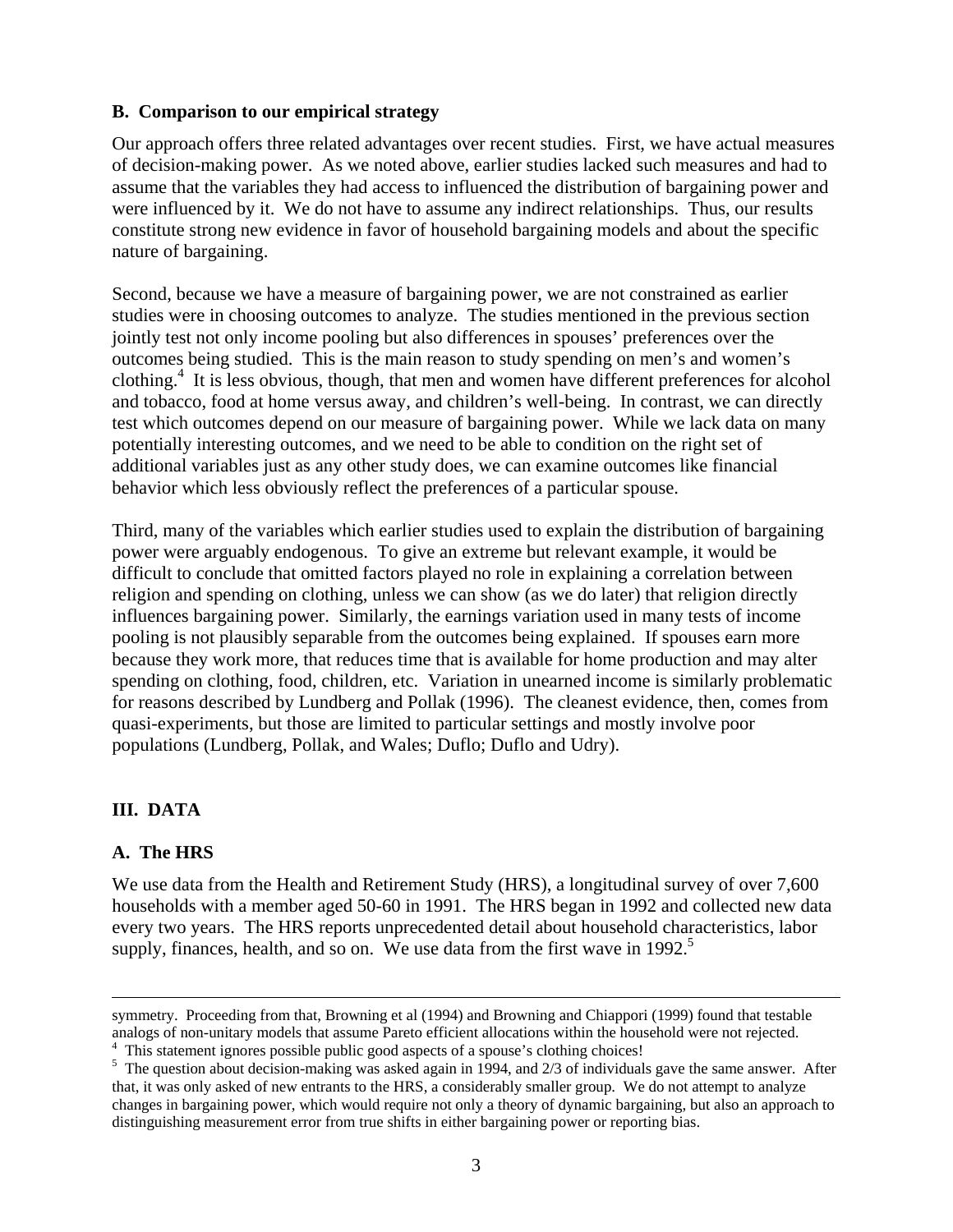Each spouse was asked the following question about decision-making power:

*"When it comes to making major family decisions, who has the final say – you or your (husband/ wife/ partner)? By 'major family decisions' we mean things like when to retire, where to live, or how much money to spend on a major purchase."*

Individuals could answer that they themselves had the final say, that their spouses did, or that the division of responsibility was "about equal".<sup>6</sup>

Because the age range in the HRS is limited, the results are not representative of all households. In particular, since they are older and some unhappy marriages will already have ended, the households that we are observing are more harmonious than average.<sup>7</sup> On the other hand, the greater marital stability of the sample offers an advantage. We can view the observed outcomes as the steady state of a repeated game, and cooperative bargaining is more likely to be sustained than in a one-shot game. $8$ 

#### **B. The distribution of the "final say" in the sample**

We took the following steps in selecting our sample from the HRS:

- the HRS interviewed 7,607 households in 1992
- we selected couples, yielding a sample of 5,090

1

- we eliminated couples with no financial information, yielding a sample of 5,036
- we eliminated couples who were cohabiting, yielding a sample of 4,815 $^9$
- we eliminated couples in which at least one spouse did not answer the bargaining question, yielding a final sample of 4,237.

Table 1 shows the distribution of decision making power in our sample, and Table 2 shows other sample statistics. In Table 1, both spouses report that husbands have more bargaining power, on average. When husbands answered the first question above (as shown across the bottom of the upper panel), 30.6% reported having the final say, 57.6% said it was about equal, and 11.8% reported that the wife had the final say. When the 30.6% of husbands with the final say answered the second question above (as shown in the lower panel), roughly one-quarter reported having a lot more say, and the rest reported having somewhat or a little more say.

<sup>&</sup>lt;sup>6</sup> People were asked a follow-up question if they did not answer "about equal": either, "Do you have a lot more say than your (husband/ wife/ partner), somewhat more, or only a little more?", or, vice versa. The answers to this second question did not provide us with significant additional information. In ordered probits, the estimated threshold values are not significantly different from each other when we try to explain answers to the second question, but they are when we try to explain answers to the first question in the estimates we report later.

While the value of observed marriages in the HRS should be higher than the value of a representative marriage and thus disagreement should be less likely, this does not have clear-cut implications about the observed distribution of bargaining power relative to the underlying distribution for all couples. We find that controlling for the duration of marriage has no impact on the other coefficient estimates. Interestingly, we find smaller estimated effects of earnings on bargaining power in second marriages, perhaps because people enter a second marriage with more information about the likely distribution of bargaining power.

<sup>&</sup>lt;sup>8</sup> Because we find significant effects later on, we believe that these answers are informative. Thus, it seems unlikely that one spouse has more power but delegates decision-making to the other spouse, knowing that the decisions will reflect their own preferences.

<sup>&</sup>lt;sup>9</sup> While cohabiting couples have surplus to bargain over, that surplus is expected to be lower on average (Brien, Lillard, and Stern 2004).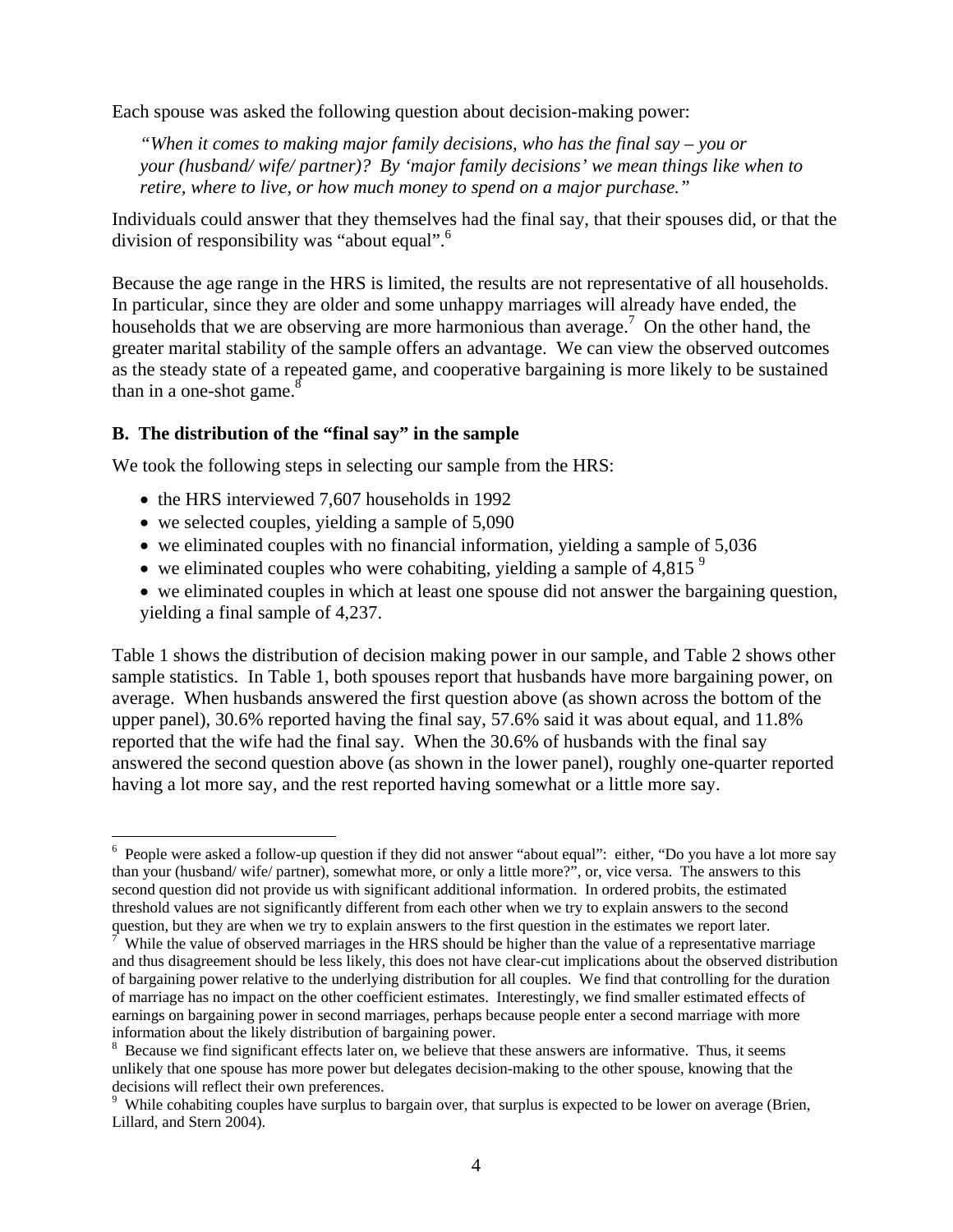The marginal distribution of wives' answers to the first question is similar to husbands'. 16.0% of wives reporting that they themselves have the final say, 52.7% answering that it was about equal, and 31.3% reporting that their husbands have the final say.

Disagreements are apparent in the off-diagonal cells in the upper panel of Table 1. Spouses agreed on the answer 63.3% of the time. 84.2% of the disagreements occurred in adjacent cells, while the rest involved one spouse answering the wife and the other answering the husband. About 2/3 of these adjacent disagreements leaned toward the husband, with one spouse attributing more power to the husband and the other reporting equal power. It was also a little more common for disagreeing spouses to attribute extra power to themselves relative to the other spouse's opinion (adding together cells in the lower left) than it was for them to attribute extra power to the other spouse (cells in the upper right).

### **IV. EMPIRICAL APPROACH**

We interpret answers to the question about decision-making as revealing which spouse's preferences are reflected to a greater degree in household decisions.<sup>10</sup> However, we treat the answers as noisy measures of true decision-making power, both because the answers are discrete and because of the disagreements revealed in Table 1. Moreover, disagreements are correlated with some of our important explanatory variables in the results we present later.

In this section, we offer an econometric framework that suggests intuitive identification assumptions to disentangle these features. We first present a framework to deal with noisy, continuous measures of bargaining power, and then noisy, discrete measures. While the identification assumptions influence the interpretation of the reported coefficient estimates, they are not actually imposed in the process of estimation, so uninterested readers can proceed directly to the next section for the estimation results.

### **A. Estimating the determinants of noisy measures of true bargaining power**

We assume for the moment that spouses report continuous (rather than discrete) measures of bargaining power. We will focus first on determining how bargaining power, measured continuously, depends on household characteristics and then how it influences household outcomes. We will denote true bargaining power of a husband relative to his wife in household *i* by  $y_i^*$ . We will treat true bargaining power  $y_i^*$  as a function of observables *X* and an uncorrelated homoscedastic error term:

$$
(1) \t y_i^* = X_i \alpha + u_i.
$$

 $\overline{a}$ 

<sup>&</sup>lt;sup>10</sup> Household theory has emphasized the generalized Nash model of cooperative bargaining, in which the allocation of resources  $(U_h, U_w)$  maximizes  $(U_h - R_h)^{\theta} (U_w - R_w)^{1-\theta}$ , where *U* is utility in marriage, *R* is reservation utility, and  $0 < \theta < 1$  is h's relative bargaining weight. The equilibrium allocation  $U_i$  will depend on *R* and  $\theta$ , and we view our measure of decision-making power (which we also refer to on occasion as "bargaining power") as an amalgam of *Rh*, *Rw*, and θ. We are not aware of other data with direct measures of any of these variables. In comparison, empirical tests of income pooling seek to determine whether components of *Rj* influence components of *Uj*. A natural extension of our work would be to incorporate additional information and estimate the full Nash-bargaining model, as several papers have done in labor market settings (cf. Flinn forthcoming).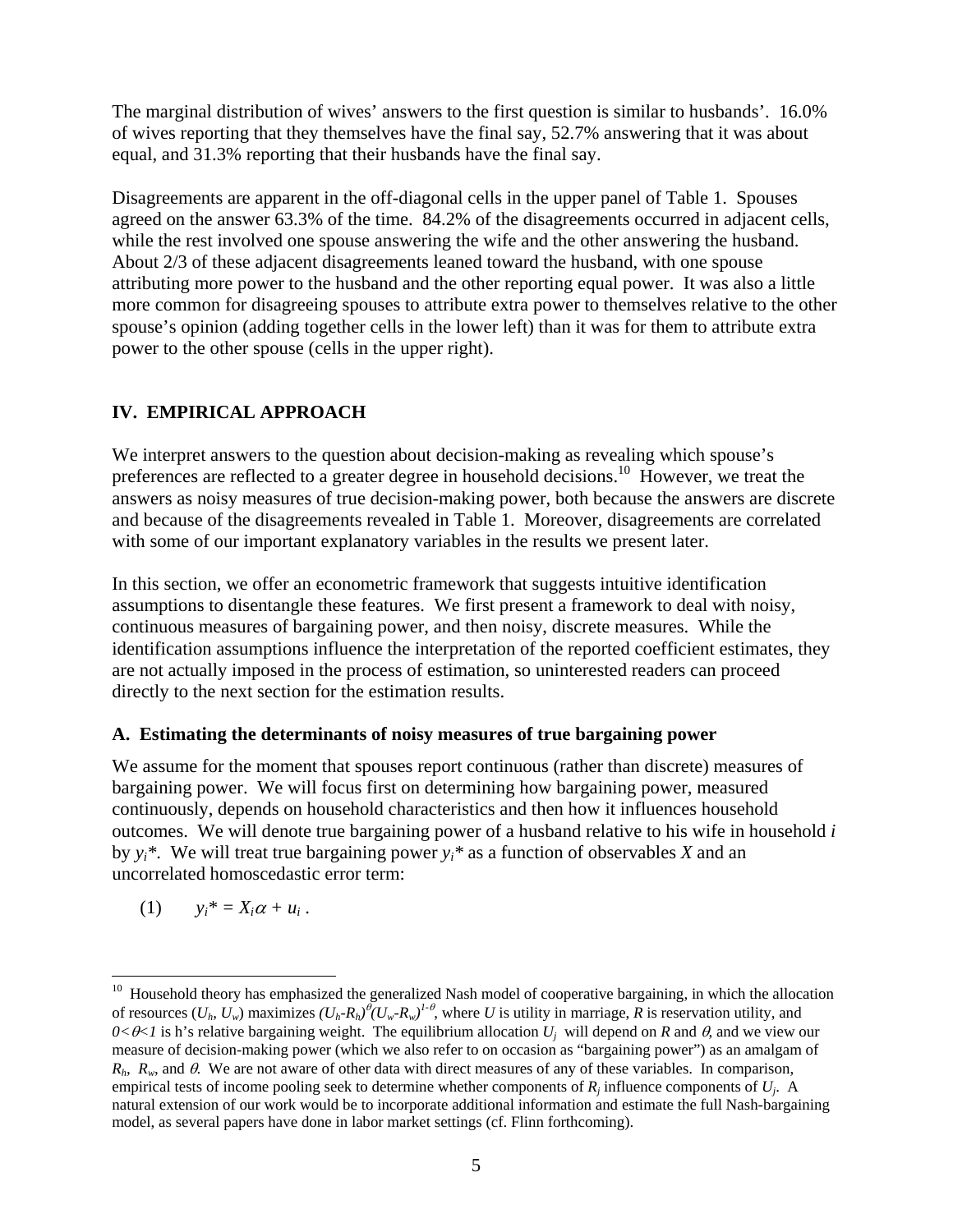We do not observe  $y_i^*$  but rather the belief  $y_{ii}^*$  about true bargaining power that each spouse  $j =$ *{h,w}* in household *i* reports. We write these beliefs as

(2a) *ywi\* = yi\* + Xi*β*w + uwi* (2b)  $y_{hi}^* = y_i^* + X_i \beta_h + u_{hi}$ ,

so *j*'s report about the husband's relative bargaining power depends on his true bargaining power but also on some reporting bias  $X_i \beta_i$  and another uncorrelated homoscedastic error term.

Before proceeding with estimation issues, we will clarify some important identifying assumptions that lie behind (1)-(2b). First, the model assumes that the "true" measure of decision-making power  $y_i^*$ , rather than the reported measures  $y_{ji}^*$ , influence household decisions. Otherwise, we might have to consider a model of multi-dimensional bargaining in order to reconcile conflicting reports that are both true.<sup>11</sup> Second, the model assumes specific forms of heterogeneity in how everyone reports  $y_{ii}$ <sup>\*</sup>. Answers may disagree or not as a function of observables and error terms, but it assumes that couples whose answers disagree or not do not fundamentally differ in either how they answer the question or how they bargain.

To proceed, we can rewrite each spouse's report of bargaining power in (2a) and (2b) as

$$
y_{wi}^* = X_i (\alpha + \beta_w) + u_i + u_{wi}
$$
  

$$
y_{hi}^* = X_i (\alpha + \beta_h) + u_i + u_{hi},
$$

but, of course, we can only estimate the empirical analogs

(3a)  $y_{wi}^* = X_i b_w + \tilde{u}_{wi}$ (3b)  $y_{hi}^* = X_i b_h + \tilde{u}_{hi}$ .

Thus, we have an identification problem since  $b_i = \alpha + \beta_i$  combines the "true effect"  $\alpha$  of *X* on *y\** and the "reporting bias" β*j* also engendered by *X*.

In order to identify the true effect  $\alpha$ , we propose the following restriction:

$$
(4) \qquad \beta_h + \beta_w = 0 \ .
$$

 $\overline{a}$ 

This condition requires that any disagreements between spouses about true bargaining power be equal and opposite in sign, so that they balance out on average across the sample.

This restriction is an intuitive extension of the assumption that respondents provide unbiased information. As an example, consider our result later that a wife's (W's) earnings reduces her husband's (H's) bargaining power but by amounts that are disagreed on. Suppose that higher W's earnings reduce true  $y_i$  by an average of 0.5. A symmetric disagreement arises if higher W's earnings lead Ws to claim a greater drop and Hs to claim a smaller drop. If instead they disagreed in the same direction (e.g., Hs and Ws report average reductions of 0.6 and 0.7, respectively), then we could not identify the true effect on bargaining power (which we would infer lies between 0.6 and 0.7) from this systematic reporting bias. Instead, we infer that anything that moves both spouses' reports in the same direction is the truth. Similarly, if the

 $11$  In such a model, spouses might report different answers because they engage in distinct bargaining over different decisions. Such models are theoretically intractable and would be difficult to identify using our data, since we would not know what "sphere" of bargaining each spouse has in mind when answering the question.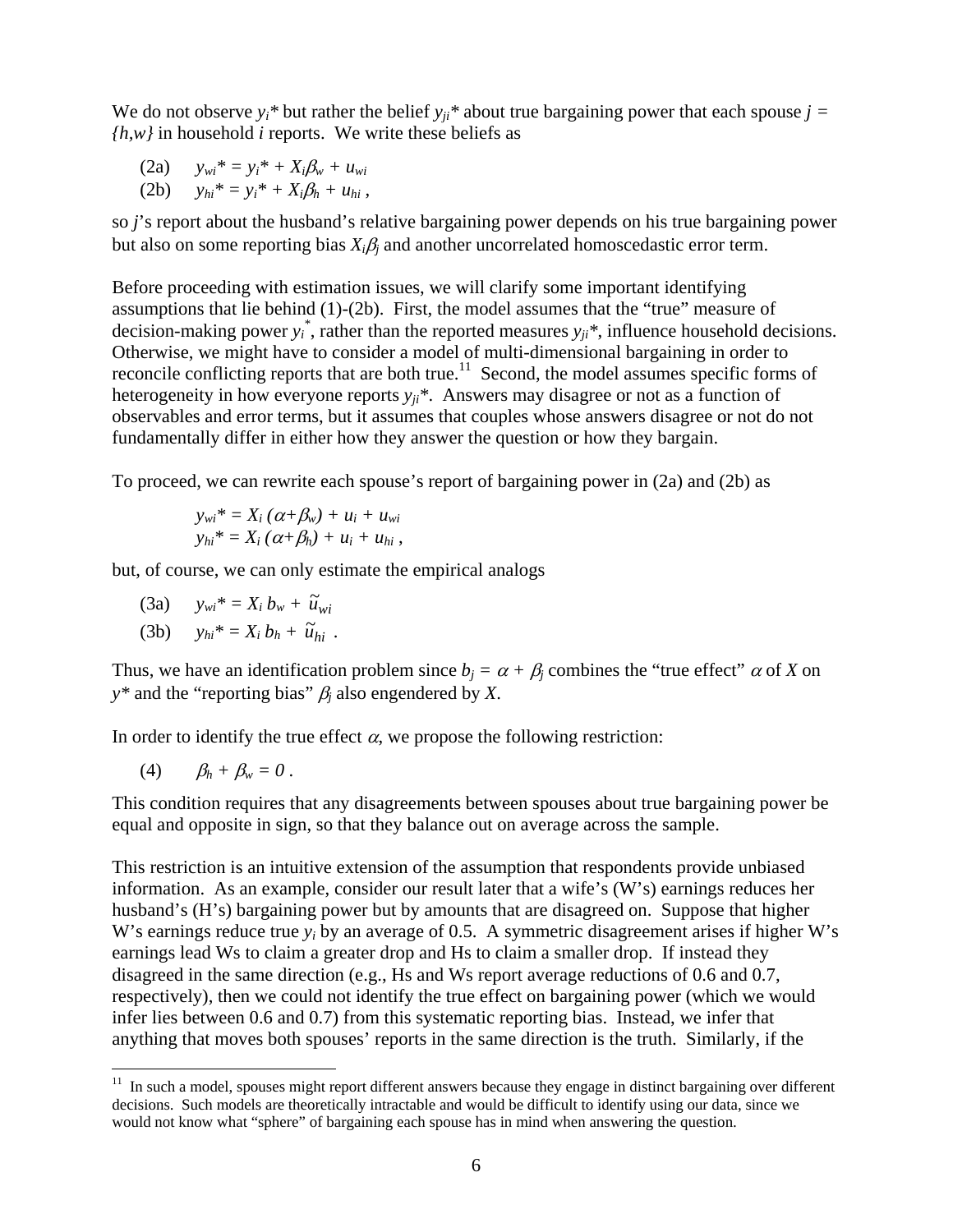disagreement were opposite in direction but not symmetric (e.g., Hs and Ws report average reductions of 0.4 and 0.7), then we would correctly infer that the truth lies in between 0.4 and 0.7, but we would incorrectly infer where.<sup>12</sup> This assumption makes sense as long as, once again, both spouses interpret the question in the same way, on average.<sup>13</sup>

Once we estimate (3a) and (3b) and then impose (4), we can recover the underlying parameters of interest. Since  $b_h = \alpha + \beta_h$  and  $b_w = \alpha + \beta_w$ , it can be shown that

(5a) 
$$
\alpha = (b_h + b_w)/2
$$
  
(5b)  $\beta_j = b_j - \alpha = b_j - (b_h + b_w)/2$ .

Thus, our estimate of the true effect  $\hat{\alpha}$  equals the average of  $\hat{b}_h$  and  $\hat{b}_w$ , and our estimate of the reporting bias  $\hat{\beta}_j$  equals  $\hat{b}_j$  minus  $\hat{\alpha}$ . In cases where there is little disagreement,  $\hat{b}_w \approx \hat{b}_h$ , so  $\hat{b}_j \approx \hat{\alpha}$  and  $\hat{\beta}_j \approx 0.14$  A final issue is whether the errors in the reporting equations (2a)-(2b) and hence the estimating equations (3a)-(3b) are correlated.<sup>15</sup> We test this hypothesis later on and find a large, positive, statistically significant correlation.

#### **B. Estimating the consequences of noisy measures of true bargaining power**

Using noisy measures of bargaining power also affects how we interpret estimates of the consequences of bargaining power on household outcomes. Suppose some outcome *zi* depends on true continuous but unobserved bargaining power  $y_i^*$ , as defined in (1), and on *X* (which affect true and reported bargaining power as well) and an uncorrelated homoscedastic error term, so that

$$
(6) \qquad z_i = \gamma y_i^* + X_i \delta + v_i \, .
$$

1

We can substitute (2a) and (2b) to obtain

$$
z_i = \gamma y_{wi}^* + X_i (\delta - \gamma \beta_w) + v_i - \gamma u_{wi}
$$

<sup>&</sup>lt;sup>12</sup> We could generalize (4) by incorporating asymmetric effects of *X* on disagreement, such that  $\beta_h + \beta_w = \beta$  $\forall |\beta_i| \ge |\beta|$ . This allows  $\beta_h$  and  $\beta_w$  to differ in magnitude as long as they also differ in sign but does not yield point identification of  $\alpha$  and  $\beta$ <sub>*j*</sub>. If we suspected that an element of *X* had a greater effect on one spouse's reporting bias than on the other's, then  $\beta > 0$  and we would know that the estimate of  $\hat{\alpha}$  was an upper bound on the true  $\alpha$ . Also, we could determine how large  $\beta$  (the asymmetry of disagreement) would have to be in order to undermine inference about the true sign of  $\alpha$ .<br><sup>13</sup> The HRS reported whether the other spouse was present and intervened much during an individual's interview.

We find that wives are much more likely to be present for their husband's interviews, and that a spouse's presence is not systematically related to reported bargaining power. The theoretical implication is ambiguous – a spouse with more bargaining power may directly exercise control over the less powerful spouse's answers or may be confident of indirect control that makes intervention unnecessary. When we try controlling for the presence of the other spouse in the estimation, there is little qualitative impact on the estimated effect of earnings, which is our primary interest. It alters the estimated effect of some demographic and cultural variables (i.e., race, religion, children).<br><sup>14</sup> In this framework, we cannot identify the true effect  $\alpha$  by limiting the sample to couples who r answers for *y*. It is not the case that such couples have no reporting bias, but rather that their reporting errors  $u_{ii}$ happen to offset their reporting bias  $X_i\beta_i$ , that they have systematically lower values of variables associated with high reporting bias and vice versa, etc. With that in mind, we will mention the effect of limiting the sample when we present the estimation results later.

<sup>&</sup>lt;sup>15</sup> We cannot identify a correlation between the disturbance in the true equation (1) and the reporting equations (2a)-(2b) without making a further assumption, analogous to (4), about the nature of the correlation.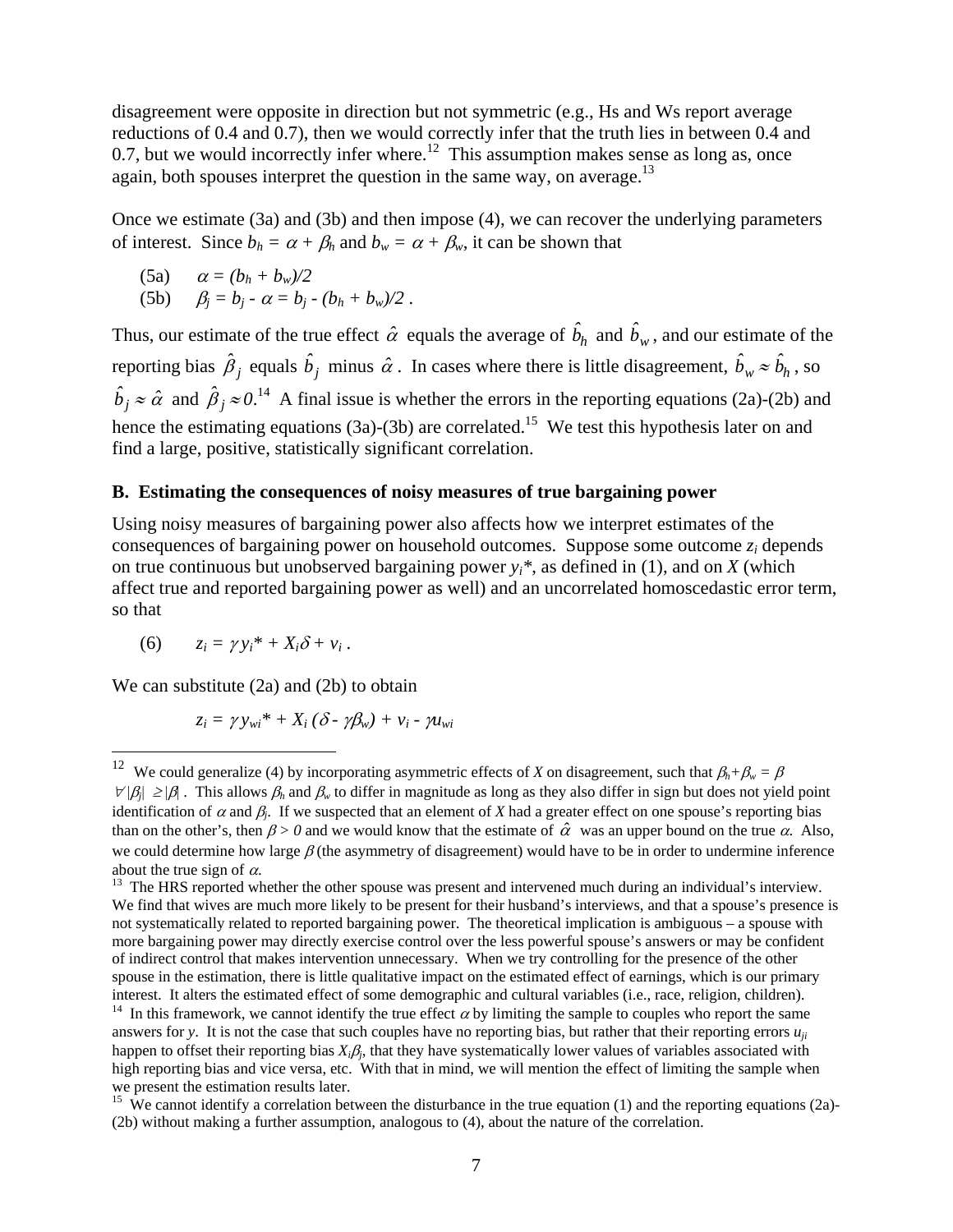$$
z_i = \gamma y_{hi}^* + X_i (\delta - \gamma \beta_h) + v_i - \gamma u_{hi}
$$

and then add these together to arrive at

(7) 
$$
z_i = \gamma \left( \frac{y_{hi} * + y_{wi} *}{2} \right) + X_i \left( \delta - \frac{\gamma}{2} \left( \beta_w + \beta_h \right) \right) + v_i - \frac{\gamma}{2} (u_{wi} + u_{hi}).
$$

The empirical analog of (7) is

(8) 
$$
z_i = c\left(\frac{y_{hi} * + y_{wi} *}{2}\right) + X_i d + \widetilde{v}.
$$

If we estimate (8) and invoke the assumption in (4) that  $\beta_h + \beta_w = 0$ , then we can recover the true parameters from (6), which are simply  $\gamma = c$  and  $\delta = d$  The key point is that averaging  $y_{hi}$ <sup>\*</sup> and  $y_{wi}$ <sup>\*</sup> in the estimation cancels out the disagreement effects  $\beta_i$ .

#### **C. Estimating the causes and consequences of discrete measures of bargaining power**

At this point, we will address the fact that our observed reports of bargaining power are discrete rather than continuous. In order to estimate the determinants of bargaining power, we continue to assume that (1)-(2b) hold, with  $y_{ji}$ <sup>\*</sup> now being some underlying continuous measure that we only observe discretely:

(9)  $y_{ii}$  = {husband has final say, about equal, wife has final say} = {*1, 0, -1*}

Assuming further that  $\tilde{u}_{ji} \sim N(0, \sigma^2)$  yields an ordered probit framework that is the discrete choice analog to (3a) and (3b), where the contribution of each possible outcome of  $y_{ji}$  to the log likelihood function is

 $(10)$   $P(y_{ii} = -1) = \Phi(\mu_0 - X_i b_i)$  $P(y_{ji} = 0) = \Phi(\mu_1 - X_i b_j) - \Phi(\mu_0 - X_i b_j)$  $P(y_{ii} = 1) = 1 - \Phi(\mu_1 - X_i b_i)$ ,

1

and  $\mu_0$  and  $\mu_1$  are threshold values to be estimated. Since the relationship  $b_i = \alpha + \beta_i$  continues to hold, then, after imposing (4), the same conditions (5a) and (5b) govern identification. Lastly, we will estimate a bivariate ordered probit that allows the errors  $\tilde{u}_{ji}$  to be correlated for spouses

*j* within a household *i*. Such a correlation may be expected if spouses share important characteristics that influence both bargaining and reports about bargaining and that are not observed in the data.

When we consider estimating the consequences of our noisy, discrete measure of bargaining power, the estimation strategy outlined in (8) becomes more complicated since we do not observe the continuous variables  $y_{ji}$ <sup>\*</sup>. We can deal with this in one of three ways. One alternative is a two-stage procedure in which we estimate the ordered probits that determine bargaining power in the first stage, predict values of  $\hat{y}_{ji}^* = X_i \hat{b}_j$ , substitute those into (8) and estimate the impact of bargaining power in the second stage. The difficulty with this approach is in determining how to adjust the standard errors in  $(8)$ .<sup>16</sup> Another alternative is to, first, estimate

<sup>&</sup>lt;sup>16</sup> Maddala (1983, Section 8.8) lays out estimators and, in some cases, covariance matrices for related examples in which the first and/or second stages are specified discretely. None pertain directly to the situation here, and for the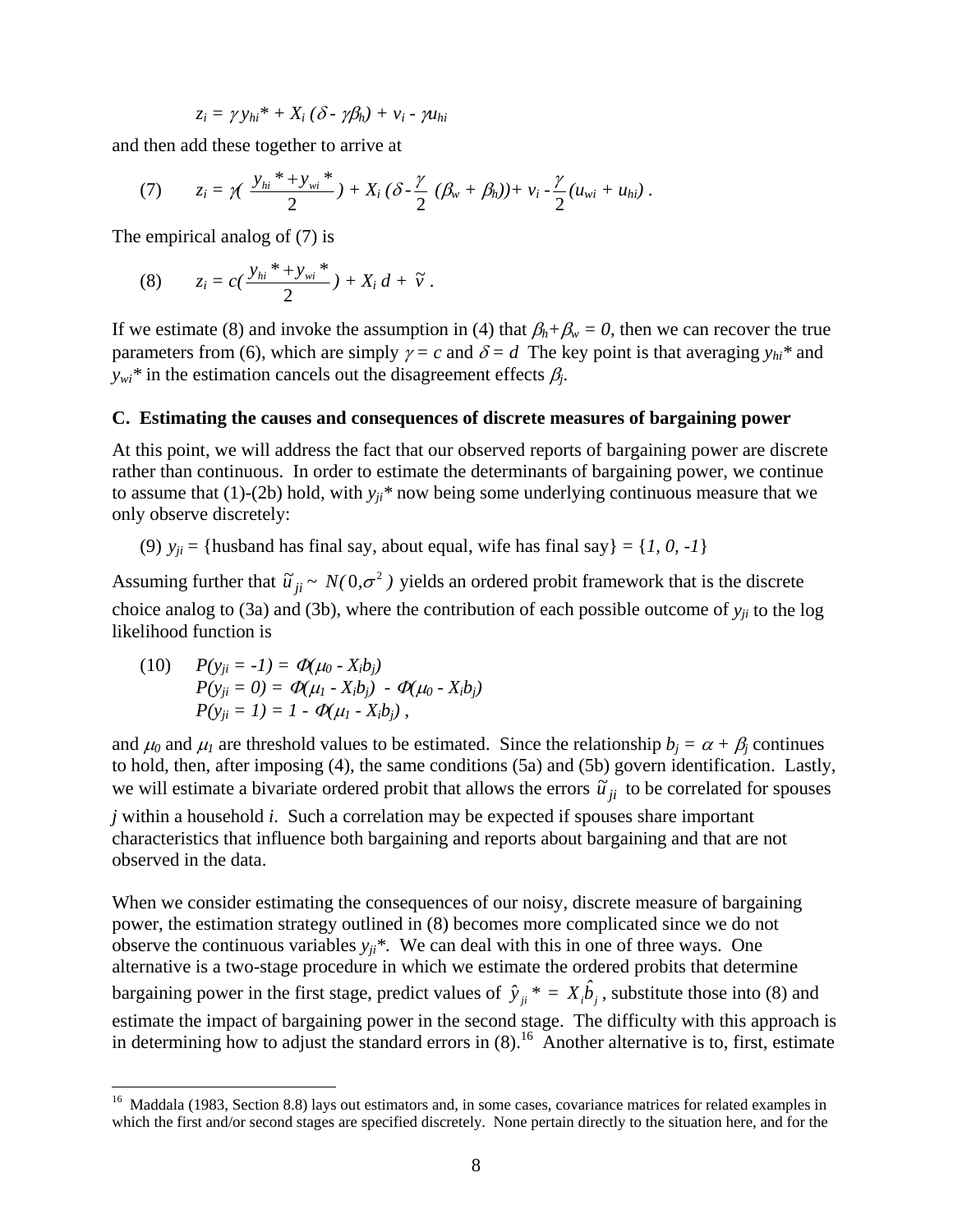the reduced form obtained from substituting the determinants of  $y_{ii}$ <sup>\*</sup>, as laid out in (3a) and (3b), directly into (8) and then, second, obtain the structural parameters from (6) based on the resulting restrictions. This approach is based on Amemiya (1979) and is described in the Appendix. We report results from both approaches but prefer the second because it is more efficient and does not require complicated adjustments to the standard errors. A third approach, which we will not use, would be a joint estimation strategy that allows the error terms determining  $y_{hi}$ <sup>\*</sup>,  $y_{wi}$ <sup>\*</sup>, and  $z_i$ to be correlated. This approach would get rapidly more complicated as we analyze additional outcomes *z*, though, so we limit the joint estimation to  $y_{hi}$ <sup>\*</sup> and  $y_{wi}$ <sup>\*</sup>.

Using either of the first two approaches, we now face an additional constraint because  $\hat{y}_{ji}$  \* is a linear function of the explanatory variables *X* which also appear linearly in (8). Therefore, we must exclude one or more elements of *X* so that we can identify the impact  $\gamma$  of  $y_i^*$  on  $z_i^{17}$  To this end, we will argue that total household earnings should affect outcomes *z* that we analyze, but that the split between husband's and wife's earnings should not, except through their influence on bargaining power.

#### **V. WHAT INFLUENCES BARGAINING POWER?**

In this section, we analyze the empirical determinants of decision-making power. We estimate bivariate ordered probits on both spouses' answers *yji* about decision-making power, coded as  ${1,0,-1}$  = {husband has final say, about equal, wife has final say}. We hypothesize that labor market opportunities of each spouse affects threat points and in turn bargaining power. To test this, we explore the impact of current and past earnings and other labor market variables.<sup>18</sup>

The HRS offers a great deal of information to control for other factors that may affect both threat points and decision making. For example, a spouse who is "savvier" than the other may be more likely to work *and* make major decisions, inducing a spurious correlation. To deal with this, we control for each spouse's human capital as reflected by education, cognition, and health.<sup>19</sup> Cultural background and social norms may be correlated with both threat points and decisionmaking power, so we control for numerous background variables – race, hispanic ethnicity, immigrant status, religious background, and father and mother's education. We find that many

most similar cases, he notes, "The derivation of the asymptotic covariance matrix of the two-stage estimates is very complicated and will not be attempted here," (pp.245, 246). We do not attempt it either.

<sup>&</sup>lt;sup>17</sup> If we observed the continuous values  $y_{ji}$ <sup>\*</sup>, then the variation in reported bargaining power that is uncorrelated with *X* would identify the impact of  $y^*$  on *z*.<br><sup>18</sup> Pollak (2005) laid out the case that the wage, rather than earnings, is the appropriate proxy for the bargaining

threat point, as hours of work may differ across bargaining equilibria. Measuring the marginal wage accurately for this age group proved difficult, though, as salaried jobs are the norm. Moreover, total earnings might better proxy the threat point in this case, since hours adjustments are difficult at this age; for example, a non-working spouse may find it difficult at this age to exercise what earlier was a legitimate threat to earn a high wage by returning to work.

<sup>&</sup>lt;sup>19</sup> We use two of three measures of cognition reported in the HRS. The first, V5105, began, "Next, I'll read a set of 20 words and ask you to recall as many as you can. We have purposely made the list long so that it will be difficult for anyone to recall all the words – most people recall just a few." We use the number that was answered correctly. We also used V5113, which adds together the number of fully or partially correct answers to a series of seven questions from the Wechsler Adult Intelligence Scale. We did not use a third variable, V5126, which had little explanatory power in our estimates. For missing observations on cognition, we used hot-deck imputation with income and education as explanatory variables.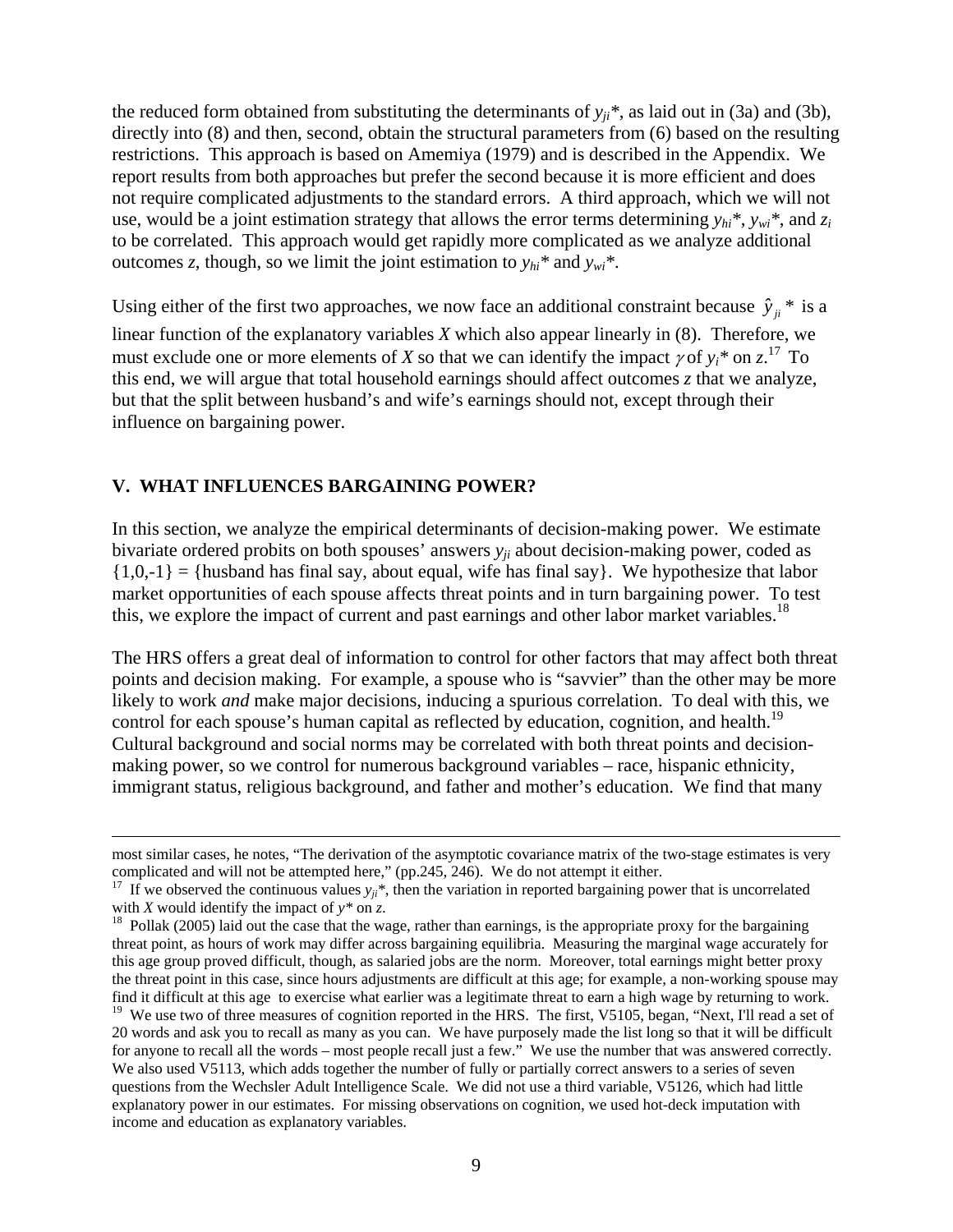of these variables have statistically significant effects on decision-making power, although ethnic variables also have the strongest effects on disagreements.

### **A. The impact of husband's and wife's earnings**

We show estimation results for various specifications of labor market variables (including current earnings, earnings histories, and others) in bivariate ordered probits estimated jointly on both spouses' responses. Throughout these specifications, we obtain a positive, significant correlation coefficient of around  $0.45<sup>20</sup>$ . Thus, conditioning on observables, both spouses agree about who has decision-making power on average, but not perfectly.

After reviewing various specifications, we will decompose the parameter estimates from some preferred specifications into the "true" and the "disagreement" or "bias" effects that result from imposing (4). Then, we will discuss the magnitude of the estimated effects on the distribution of decision-making power. In the meantime, recall that the estimated effect  $\hat{\alpha}$  of a variable on true decision-making power equals the average of its estimated effects  $\hat{b}_h$  and  $\hat{b}_w$  on husbands' and wives' reports, which we discuss next. Also, the importance of any particular variable can be gauged by comparing its coefficient to the estimated threshold values  $\hat{\mu}_0$  and  $\hat{\mu}_1$ , based on (10).

*Current earnings (Table 3-A).* We generally find that earnings have a significant effect on decision-making power. In our first set of results, a wife's current annual earnings significantly lower both spouses' reports of the husband's decision-making power (with the impact on her husband's and her own report shown in columns (1) and (2), respectively). A husband's earnings also significantly raise his wife's report of his decision-making power. Interestingly, a wife's earnings matter several times more than a husband's in explaining both reports, while earnings of both spouses affect the wife's report by about twice as much as the husband's.<sup>21</sup>

We can also attribute pension income to each spouse. Though the estimates are not statistically significant, each spouse's pension income from earlier jobs and pension participation in a current job affect reported decision-making power with the same signs as earnings in almost all cases. Once again a wife's pension has a much greater effect than a husband's.

*Earnings histories (Table 3-B)*. The HRS provides restricted information about earnings histories reported by the Social Security Administration for 1951 to 1991. We computed the average annualized present value of past annual earnings over this period and substituted it in place of current earnings on the right-hand side. We have this data for 77% of the couples in our original estimation sample. $^{22}$ 

<sup>1</sup>  $20$  This exceeds the raw correlation coefficient of 0.36. We used univariate coefficient estimates as starting values, and they consistently yielded a higher log likelihood than did many alternatives that we tried. Most parameter estimates, including those on earnings, were very similar across the univariate and bivariate specifications.

 $21$  If we limit the sample only to couples whose reports agree (which involves a different set of identifying assumptions, as we mentioned earlier), then the estimated earnings coefficients rise by about  $1/3$ . The biggest gains in parameter estimates occur in those categories – race, ethnicity, national origin – that cause the m

<sup>&</sup>lt;sup>22</sup> We do not have data for respondents who refused to provide their Social Security number or who provided a number that could not be matched. We imputed earnings that were topcoded at the Social Security payroll tax limit. If we run the earlier specifications from Table 3-A on the limited sample from Table 3-B, the estimated effects of current earnings are very similar.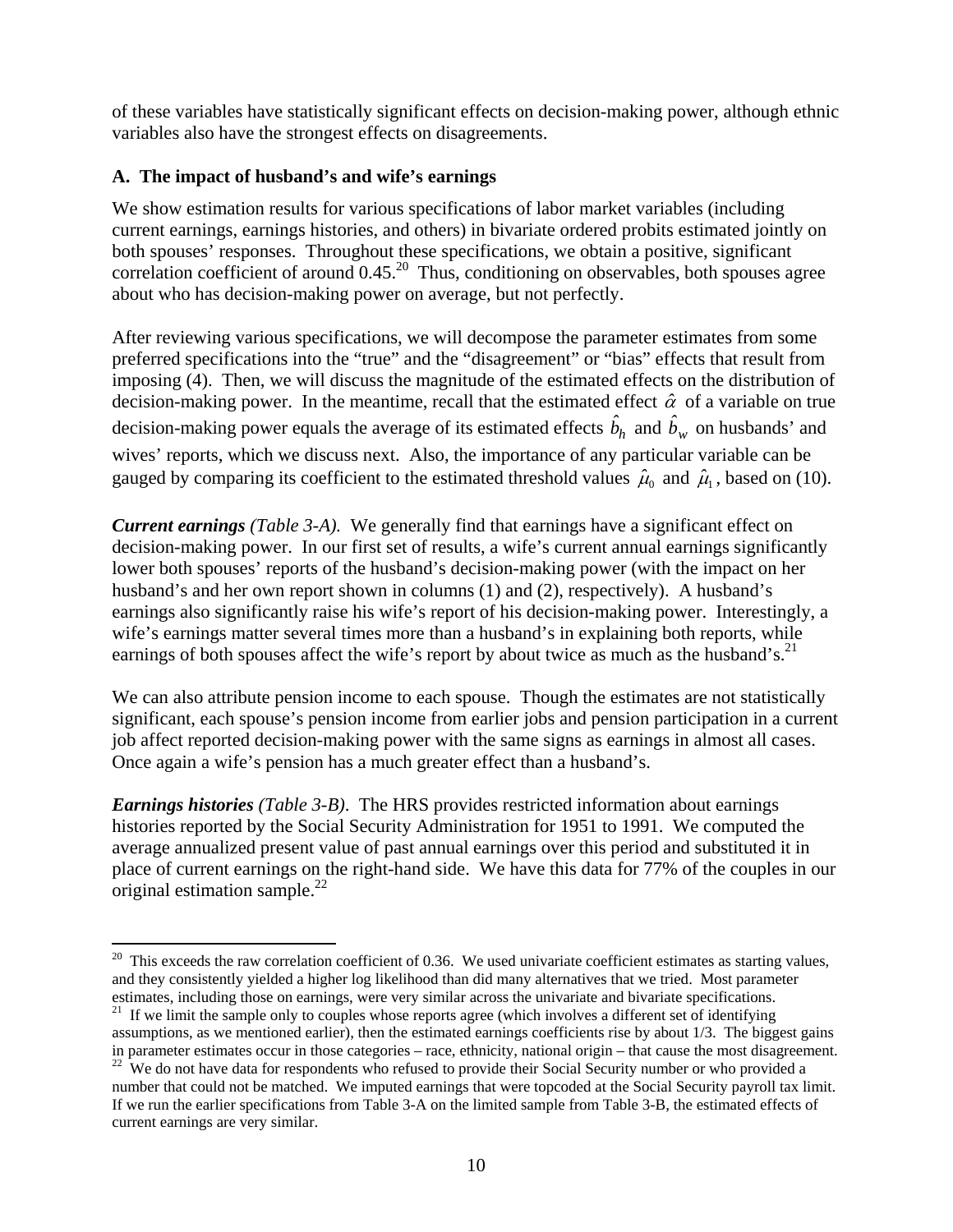We find that average past earnings in column (2) have a substantially greater impact on decisionmaking power than current earnings in (1) do. The estimated effect of husbands' earnings roughly doubles, though it is statistically insignificant, while the effect of wives' earnings triples and is highly significant. In column (3), we seek to distinguish the effect of current earnings and a measure of human capital, as indicated by average earnings over the ages of 22-45. In this specification, wives' current and average earnings affect her report, while wives' current earnings affects his report.

*Other human capital variables (Table 3-A).* There are two ways that skill- and work-related variables might affect decision-making power. First, they may capture information about threat points that is not reflected in current earnings, in which case we should consider the effects of these variables alongside that of earnings. Second, these variables may reflect other characteristics about the individual which are related to decision-making – for example, assertiveness, that is also associated with self-employment. In that case, it would be important to control for them in order to isolate the effect of earnings.

In fact, in later specifications that omit work-related variables, we find very little change in the earnings estimates, so neither possibility seems like a major concern. In the specification in Table 3-A, we find that the effect of skill on bargaining power, as measured by occupation and education, is sometimes statistically significant and generally monotonic, raising own and reducing a spouse's decision-making power. The differential effect of being in the highest versus the lowest skilled occupation is similar in magnitude to the differential effect of having attended college versus not having completed high school.

Being self-employed also has strong effects on one's reported decision-making power. If the husband is self-employed, it raises his reported power by over one-third more than the difference between low and high skill does. It raises his wife's report of his power, but by less. A wife's self-employment reduces the husband's power, but the effects are considerably smaller. Lastly, other human capital variables – cognition, health, parents' education – have minor effects on bargaining power.

*Additional labor market variables (Table 3-C).* We explored additional specifications with different combinations of earnings and other work variables. These estimates reinforce our results about the impact of earnings on bargaining power.

By including controls for weekly hours of work in column (1), the coefficients on earnings can be thought of as isolating the effect of wages on decision-making power.<sup>23</sup> The estimated effects of a wife's labor market activities are now split between hours of work and earnings (which represents wages, when controlling for hours), and both are statistically significant. Finding an effect of hours of work indicates that wives may "exercise" their threat to some extent by working, which raises their decision-making power.

As we mentioned earlier, it is difficult to know how to interpret the occupation and selfemployment variables in the main specification – they may help measure threat points or they may capture omitted characteristics correlated with decision-making power. Thus, it is

<sup>1</sup> <sup>23</sup> As we noted earlier, measuring the marginal wage accurately for this age group is difficult, as salaried jobs are the norm.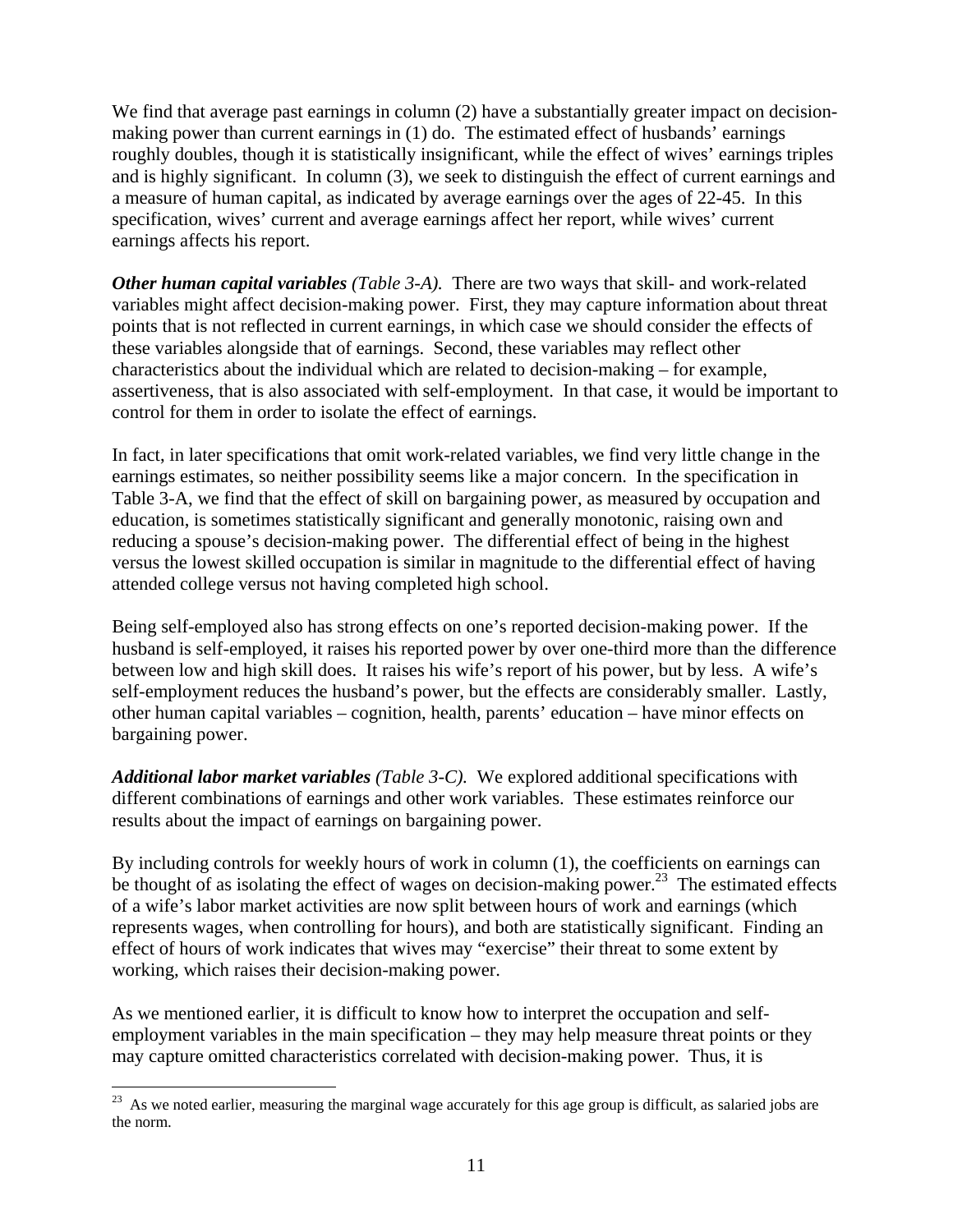interesting to note that including simple work dummies in (2) instead of occupation and selfemployment had little effect on the earnings estimates. If we, instead, exclude all other human capital and cultural variables and control only for work-related variables in (3), the estimated effects of earnings are a little smaller. This reduces concerns that wives' earnings are correlated with cultural variables in ways that undermines conclusions about the effect of earnings.

The last two specifications use transformations of the earnings variables, since we do not know exactly how earnings affect threat points. Including the log instead of level of earnings in (4) yields estimated magnitudes of the effects of earnings that are similar. The specification in (5) indicates that relative as well as absolute earnings influence threat points. The ratio of earnings is now significant, while the level of earnings remains statistically significant for the wife's reported power. These results show that shifting a wife from having 25% to 75% of total earnings reduces husband's reported bargaining power by as much as increasing the wife's earnings by \$25,000.

### **B. Understanding the estimated effect of earnings**

1

In this subsection, we discuss the magnitude of the estimated impact of earnings and other work variables. First, in Table 4 we present estimates and standard errors (based on the delta method) of the true effects of all of the covariates on decision-making power, as well as the reporting bias induced by each covariates, based on our identifying assumption in (4).

In Table 3-A, the estimated coefficient of wives' current earnings/10,000 was -0.0356 (0.0149) for husbands' reports and -0.0753 (0.0149) for wives' reports. The resulting estimate of the true effect is the average, -0.0555 (0.0126), while the reporting bias is 0.0198 (0.0160) on husbands' reports (and -0.0198 on wives' reports). Similarly, the true effect of wives' average past earnings (at the bottom of Table 4) is -0.01756 (0.0337) and the reporting bias on husbands' reports is 0.0650 (0.0570).

Next, we analyze the magnitude of these estimated effects in Table 5. We do this by simulating the effect on the distribution of decision-making power of altering husbands' and wives' earnings and work status. We compare the results to a set of baseline predictions that use the estimated coefficients together with everyone's actual earnings, and another set that assigns average earnings by gender to parallel the simulations. Because the interpretation of the occupation and self-employment variables is ambiguous – it is unclear whether they reflect threat points or individual characteristics – we use similar estimates in which a simple work dummy substitutes for occupation and self-employment (as in column (2) of Table 3-C).<sup>24</sup>

For example, if we switch average current earnings of men and women, then the predicted percentage of husbands having the final say falls from 31.0 to 28.2%, according to husbands' reports, and from 32.3 to 26.6%, according to wives' reports.<sup>25</sup> If we do the same but switch average past earnings, then the declines are double in magnitude – from 31.5% to 19.7%, according to wives' reports. If we compare all husbands and no wives working to all wives and no husbands working (with the working spouse earning the conditional average by gender), then

 $24$  In Table 5 we use the estimated coefficients rather than the estimated "true effects" to give a complete sense of the data that does not rely on our identification assumption. If we used the estimated true effects, the predictions would lie approximately in the middle of those based on the husbands' and on the wives' answers.

<sup>&</sup>lt;sup>25</sup> Average earnings of husbands and wives in our sample are \$38,348 and \$11,897, including nonworkers.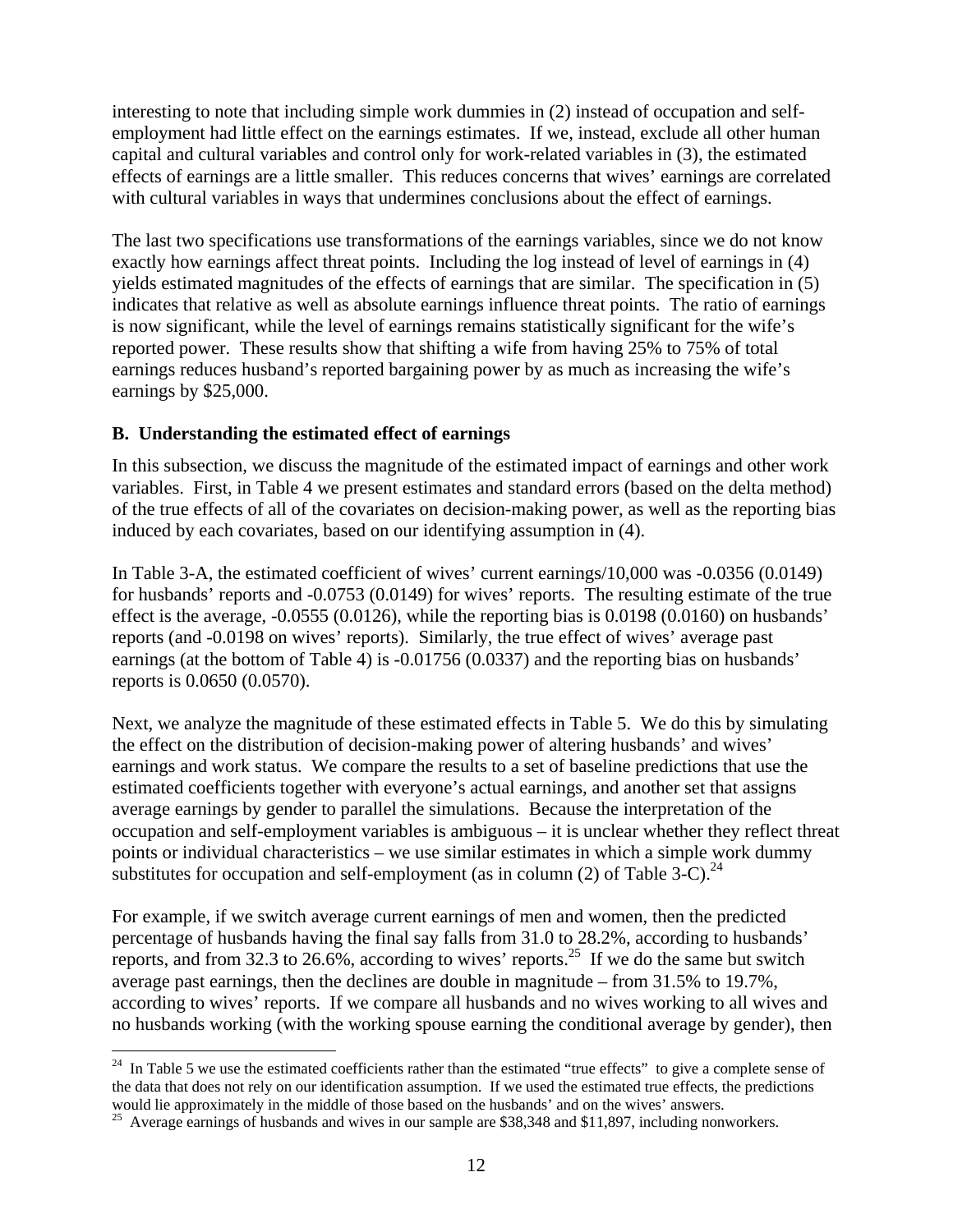the percentage of husbands having the final say, as reported by wives, swings from 37.5% to 27.3%, and the percentage of wives having the final say rises from 11.5% to 18.0%.

Overall, we characterize these effects as moderate. They show a clear, but not large, effect of earnings on bargaining power that should be kept in mind when considering tests of income pooling that are common in the literature. Moreover, further research may shed light on the extent to which bargaining in the HRS cohort may differ from later cohorts that have experienced major changes in divorce rates, fertility, women's labor supply and earnings, etc.

### **C. The impact of other control variables**

We included a large set of variables reflecting ethnic and cultural background. Coefficient estimates appear in Table 3-A, and the decomposition into true effects and reporting bias appear in Table 4. Some of these have significant effects on bargaining power, which is interesting for three reasons. First, these background factors may be correlated with the labor supply of each spouse. Second, cultural factors may affect threat points. For example, cultural norms may influence the willingness of a spouse to consider divorce by reducing utility outside of marriage. Alternatively, they may reflect the degree to which the community favors one spouse over the other in the event of conflict. Third, some of the background variables lead to considerable disagreement between the spouses' reports about decision-making power.

Race, national origin, and ethnicity have some significant effects on reported decision-making power in Table 3-A in roughly descending order in terms of magnitude, although the significance of the true effects is reduced in Table 4. If both spouses are black, it has little net effect on the husband's report of decision-making power, while reducing the wife's report of the husband's power. Similar results, though somewhat smaller are found for foreign born couples.<sup>26</sup>

Religion also has strong effects on reported decision-making power, and with much less disagreement. In Protestant and especially fundamentalist or evangelical Protestant couples husbands have significantly more decision-making power. In Catholic and non-religious couples the effects are the reverse, though smaller, while couples reporting different religions have a significant disagreement.<sup>27</sup> Moreover, regular church attendance by either spouse significantly raises husbands' decision-making power.

It is interesting to find that having kids, especially if they are under the age of 18, reduces a husband's reported bargaining power considerably.<sup>28</sup> While it has much less influence on wives' reports in the main specification, both effects are greater in specification 3-B (2) with average past, rather than current, earnings. The true effect of having children under the age of 18 in this specification is negative and statistically significant at the 90% confidence level.

<sup>1</sup>  $26$  As these variables generate considerable disagreement, we find substantial increases in their coefficient estimates if we limit the sample only to couples whose reports agree.

<sup>&</sup>lt;sup>27</sup> We define religious differences based on these broad categories, which are aggregated over many denominations. <sup>28</sup> In theory, kids might shift bargaining power in either direction (increasing the wife's power if she has

disproportionate influence over kids' emotional well-being or increasing the husband's if he has disproportionate influence over their material well-being). We cannot explain why perceptions about the impact of kids might differ across spouses.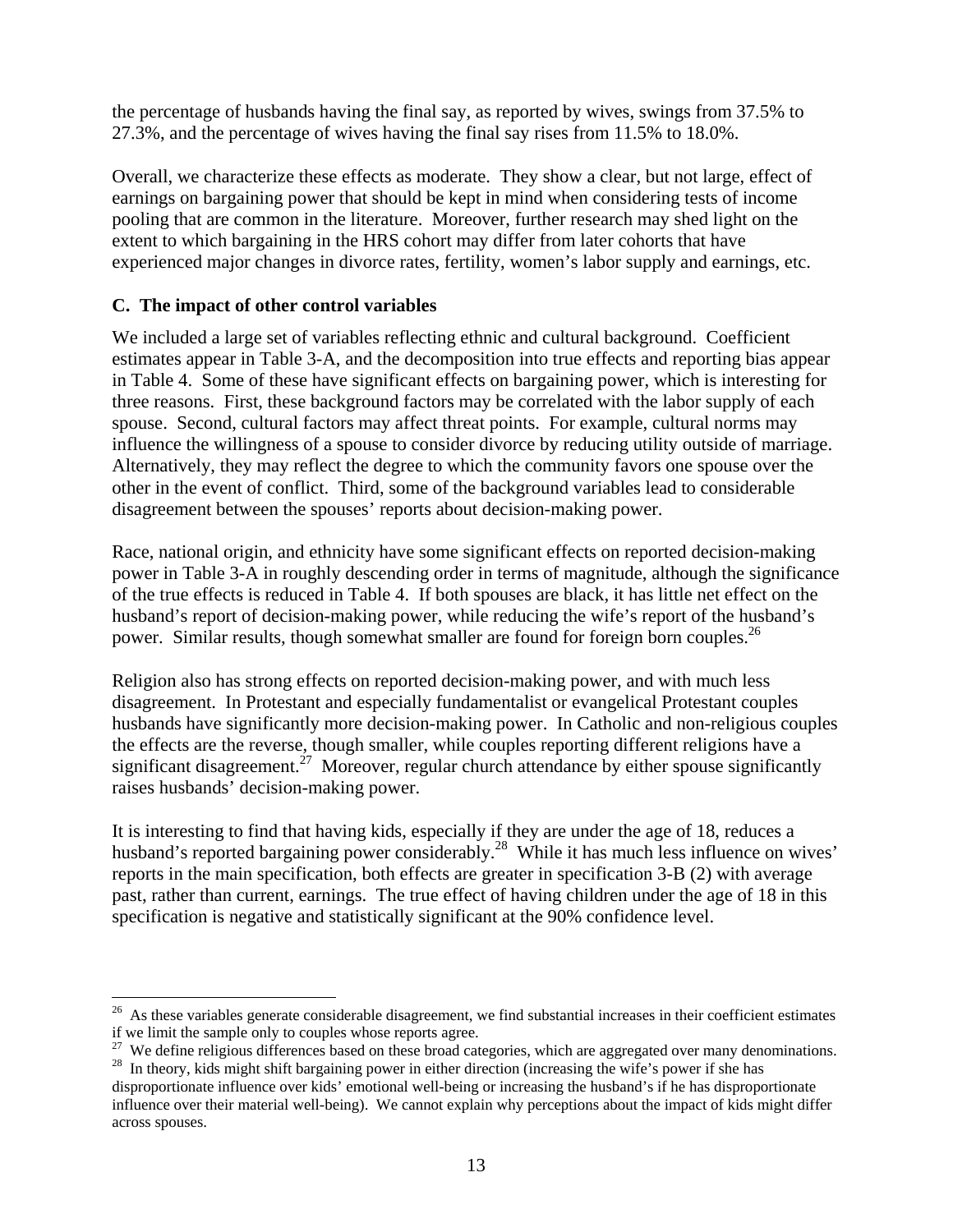In addition, increased age of both spouses (or else cohort effects) reduces a husband's reported bargaining power a little. Lastly, we find little effect of controls for information about individuals' time horizon and risk preferences, which we include because they shape some of the household decisions which we investigate later.

### **VI. WHAT DOES BARGAINING POWER INFLUENCE?**

In this section, we demonstrate that decision-making power influences important household decisions. As examples, we focus on two financial outcomes that are well-measured in the HRS: total wealth accumulation and stock market investment. Both sets of estimated effects are important in magnitude, though somewhat sensitive to the specification.

Our findings about wealth accumulation diverge in an interesting way from standard life cycle predictions: household assets rise with the husband's age when husbands are in charge and with the wife's age when wives are in charge. Thus, it appears that the spouse with the final say may be making decisions based primarily on their own life-cycle prospects. We show that this difference is only partly explained by our other main result: when husbands are in charge, the household take on more risk by investing more of the household portfolio in equities. While we do not elaborate on underlying life cycle models that may be associated with these patterns, they suggest important directions for future research.

### **A. Estimation approach**

We use three methods to estimate the impact of bargaining power. We maintain the assumption throughout that total earnings in the household may be related to these financial outcomes, but the split between spouses' earnings is not, except through its influence on bargaining power.<sup>29</sup> As we noted earlier, this is necessary in the structural models because we do not observe continuously measured bargaining power but instead use variables that influence bargaining power to, in effect, impute a continuous measure.<sup>30</sup> Besides that, we include all non-income related control variables used earlier to explain decision-making power, and we add self-reported information on each spouse's life expectancy, which influences their time horizons.

The first two methods that we use yield structural estimates of equation (6), relating the impact of decision-making power γ to an outcome *z*. We will highlight the more efficient approach, described in the Appendix and based on Amemiya (1979), which uses reduced form and firststage estimates to obtain the structural parameters of the second stage. We compare that to a standard two-stage approach that substitutes into (6) an estimate of  $\hat{\gamma}$  obtained from our earlier

<sup>1</sup> <sup>29</sup> While earnings and other work-related variables may be endogenous, they are typically included in financial regressions and play a major role in explaining the observed variation (Miniaci and Weber 2002). One motivation is that, while wealth and portfolio allocations vary substantially by income, they also vary substantially within income groups, and it is this variation that the other control variables seek to explain. This approach also addresses concerns that omitting earnings might bias the estimated effect of predicted bargaining power. In any case, excluding income and work-related variables typically has little impact on the estimated effect of bargaining power.

 $30\,$  We were interested in analyzing life insurance holdings as well because of the potential link between bargaining power during marriage and the poverty of widows, but the exclusion restriction was unreasonable in that case since the decision to insure a spouse's life should depend directly on that spouse's earnings. Another difficulty is that the HRS does not report whose life is insured, but rather which spouse owns the policies.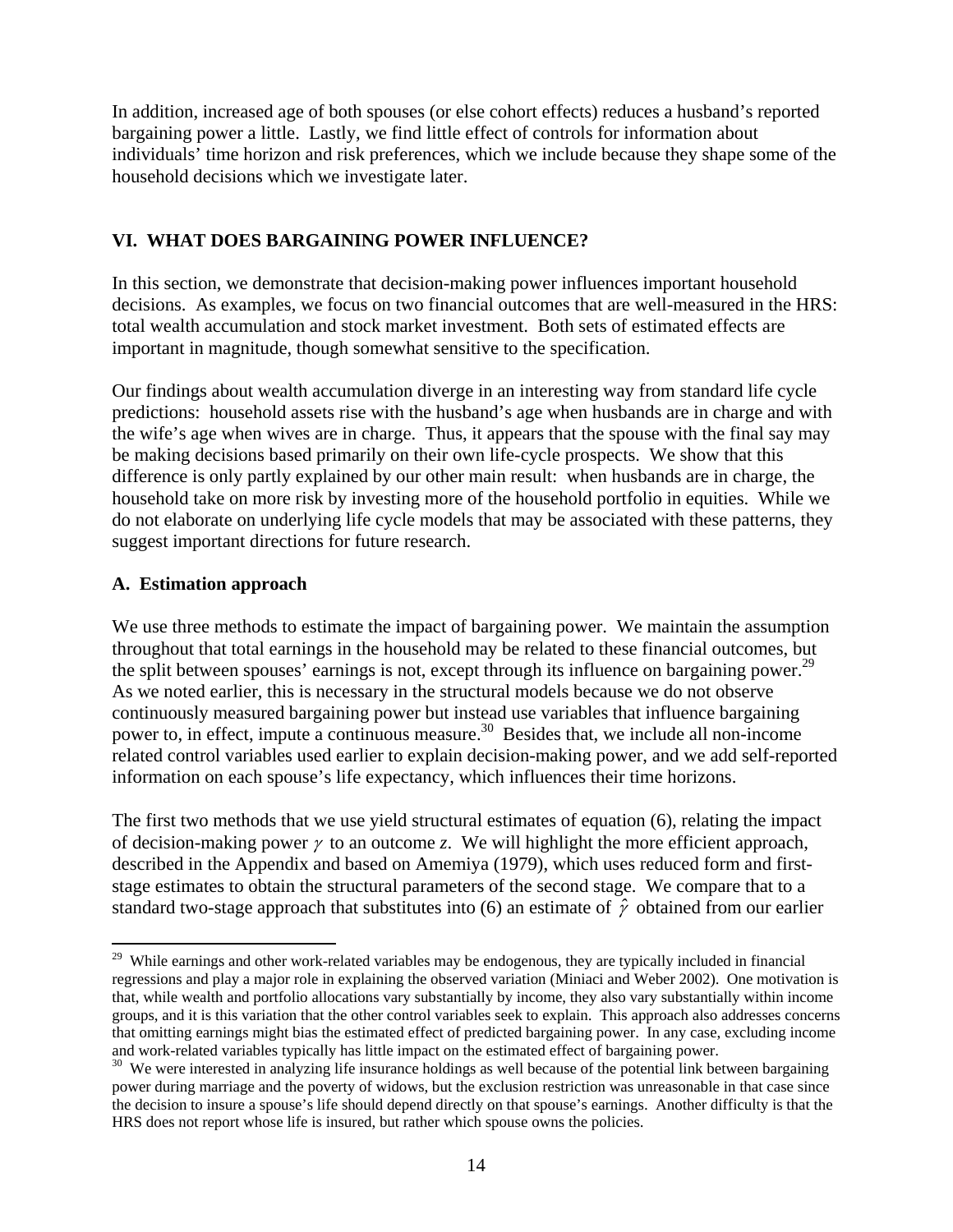specifications. Here, we can control for the log rather than level of total household earnings, but the estimates are less efficient and have incorrect standard errors. Controlling for the log of income is preferred on a priori grounds (especially when utility is CRRA) and is typical in regressions involving financial behavior. Typically, the estimated effect of decision-making power loses some explanatory power under the efficient estimation approach but remains statistically significant.

With either structural method, the results are somewhat sensitive to the choice of which firststage estimates to use. We try the specifications with current earnings (from Table 3-A), average past earnings (Table 3-B 2, for a smaller sample), and the ratio of earnings (Table 3-C 5). When we use the last specification, we can control for the log rather than level of total household earnings in the first estimation approach for reasons that are detailed in the Appendix.

Lastly, we find similar effects of decision-making power in our third approach, which is a nonstructural alternative to (6) that controls for the discrete answers about decision-making power. This approach does not rely on the functional form represented by (1)-(2b) that we assumed in the first stage, but it revives the original difficulty of extracting information from the discrete and sometimes conflicting answers of spouses. On the other hand, it allows us to control for the log rather than level of household earnings and even to include spouses' earnings separately, which has little effect on the estimated results.

### **B. Wealth and age**

**Background.** As long as households expect to retire at some point, then life cycle models predict that wealth will rise with age until retirement. Moreover, households appear to do most of their life cycle saving in their 40s and 50s (Gourinchas and Parker 2002), which coincides well with the HRS. However, bargaining within the household may be particularly salient here since husbands, with shorter lifespans and younger wives on average, should have shorter time horizons than their wives (Browning 2000). Wives should prefer to accumulate more life cycle saving than husbands, yet widows have higher poverty rates than the population average.

Our results about the role of bargaining power can help resolve this puzzle. We find that, when men are in charge, households with older husbands have significantly higher wealth and households with older wives have significantly lower wealth; and when wives are in charge, the results are reversed. Thus, it appears that the spouse with the final say makes decisions based on their own life-cycle prospects.

We regressed log household wealth on decision-making power and interacted it with each spouse's age, and also included total household earnings, other controls used in our earlier regressions, and the subjective life expectancy of each spouse. We show a small subset of coefficient estimates in Table 6, the key ones being the interaction of decision-making power with each spouse's age. The top panel shows the efficient estimation approach, the middle panel shows the standard two-stage approach, and the bottom panel shows the non-structural approach with the raw answers on decision-making power.

It is worth noting at the outset that the coefficients estimated for the main age effects are quite similar in size to those estimated for the decision-making/age interactions. The age coefficients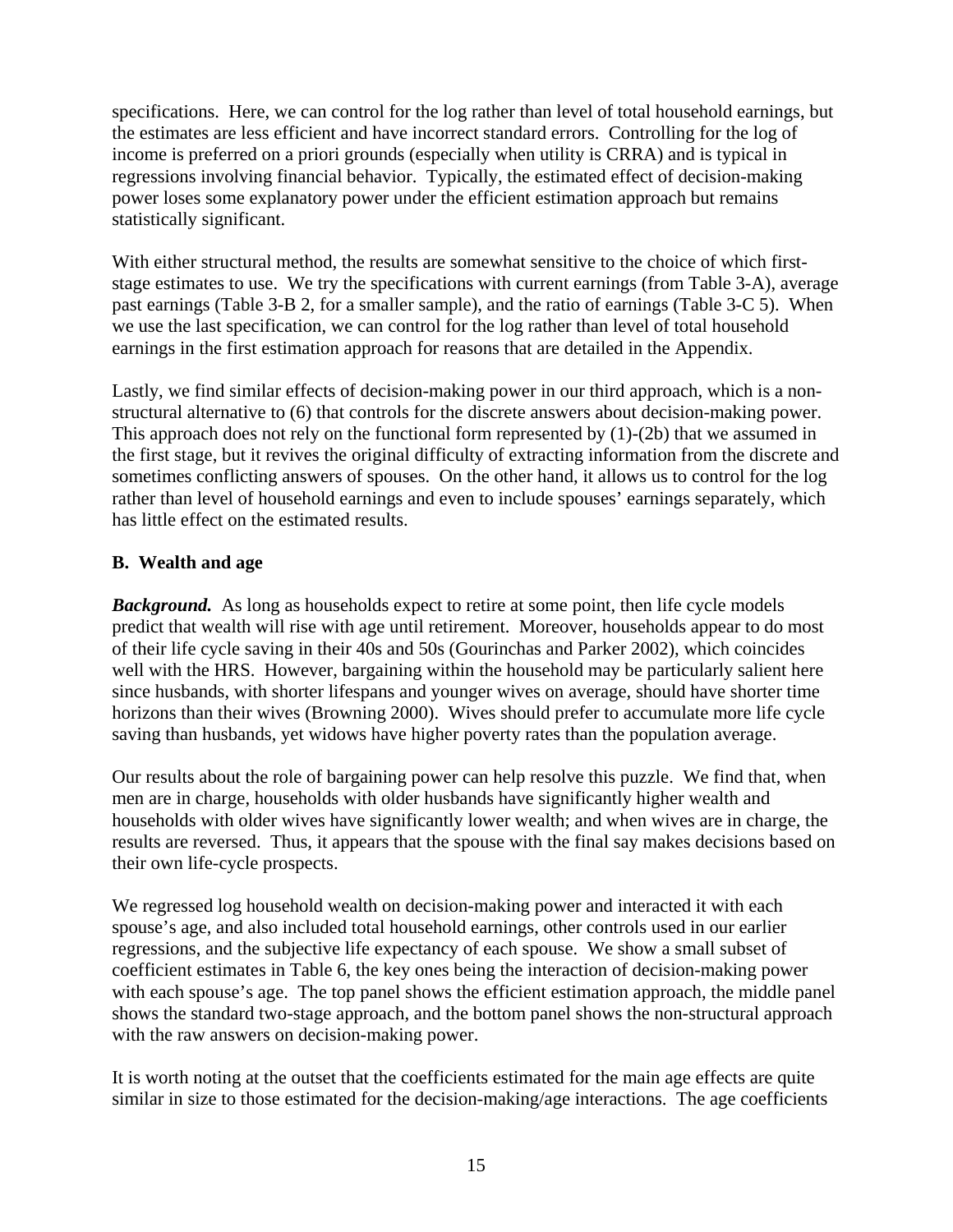generally range between 0.02 and 0.04, indicating an annual percentage increase in wealth of 2- 4% as each spouse ages.

The additional impact on wealth of the decision-making/age interactions depends on the magnitude of the decision-making power variable. For this purpose, consider the estimated threshold values  $\hat{\mu}_0$  and  $\hat{\mu}_1$  reported in Table 3-A. They indicate the values at which the latent continuous variable  $\gamma$  is predicted to shift, first, from the wife having the final say to power being about equal and, next, from being about equal to the husband having the final say. The estimated difference between these values – typically about  $1.7$  – crosses the full range over which decision-making power is "about equal", and we will use that to gauge the magnitude of the effects in which we are interested.

*Two-stage estimation.* As a baseline, the middle panel of Table 6 reports the two-stage estimates from each of three different first-stage specifications, with incorrect standard errors but with the log rather than level of household earnings as a covariate. The estimated effects of decisionmaking power when it is interacted with each spouse's age is stable across the three sets of results, taking values around 0.045 for the husband's age and -0.040 for the wife's age.

*Efficient estimation.* When we use the efficient estimation approach in the top panel, the bargaining power-age interaction effects are smaller. We will focus on the specification with the first-stage estimates that use the ratio of earnings, which worked well in Table 3-C 5 and allows us to control for the log of earnings; and we focus on the log of average past earnings, since it explains more of the variation in wealth than do current earnings. The resulting pair of estimated coefficients on the bargaining power-age interaction lies in the middle of the range in this set of results, at 0.0253 for the husbands' age and -0.0319 for the wife's age. The first coefficient falls just short of 90% significance and the second coefficient exceeds 95% significance.

Now, we will consider the implications of these estimates. Recall that if decision-making power shifts from the threshold of the wife to the husband having the final say, then the latent continuous variable  $\gamma$  changes by about 1.7. If such a shift occurs, then household wealth will be 4.20% higher (the estimated coefficient 0.0253 times the estimated difference in threshold values 1.6593) than it would have been otherwise for each year that the husband is older. Additionally, with such a shift in decision-making power towards the husband, wealth is 5.29% *lower* (-0.0319\*1.6593) for each year that the wife is older. If the reverse takes place, with the household shifting from the threshold of the husband to the wife having the final say, then the effects are reversed: wealth is 5.29% higher for each year that the wife is older and 4.20% lower for each year that the husband is older.

To understand the nature of this cross-sectional comparative static, consider a household in which decision-making power is split equally (taking a value of zero). Wealth will be about the same whether the husband is 65 and the wife is 55, or the ages are reversed and the wife is 65 and the husband is 55. That does not hold when decision-making power is unequal. When the husband just barely has the final say, then the first household (husband 65, wife 55) will have accumulated 50.8% more wealth  $(1.0420^{10} - 1)$  than it would have if the wife just barely had the final say. Moreover, the second household (wife 65, husband 55) will have accumulated 67.5% *less* wealth  $(1.0529^{10} - 1)$  than if the wife had the final say.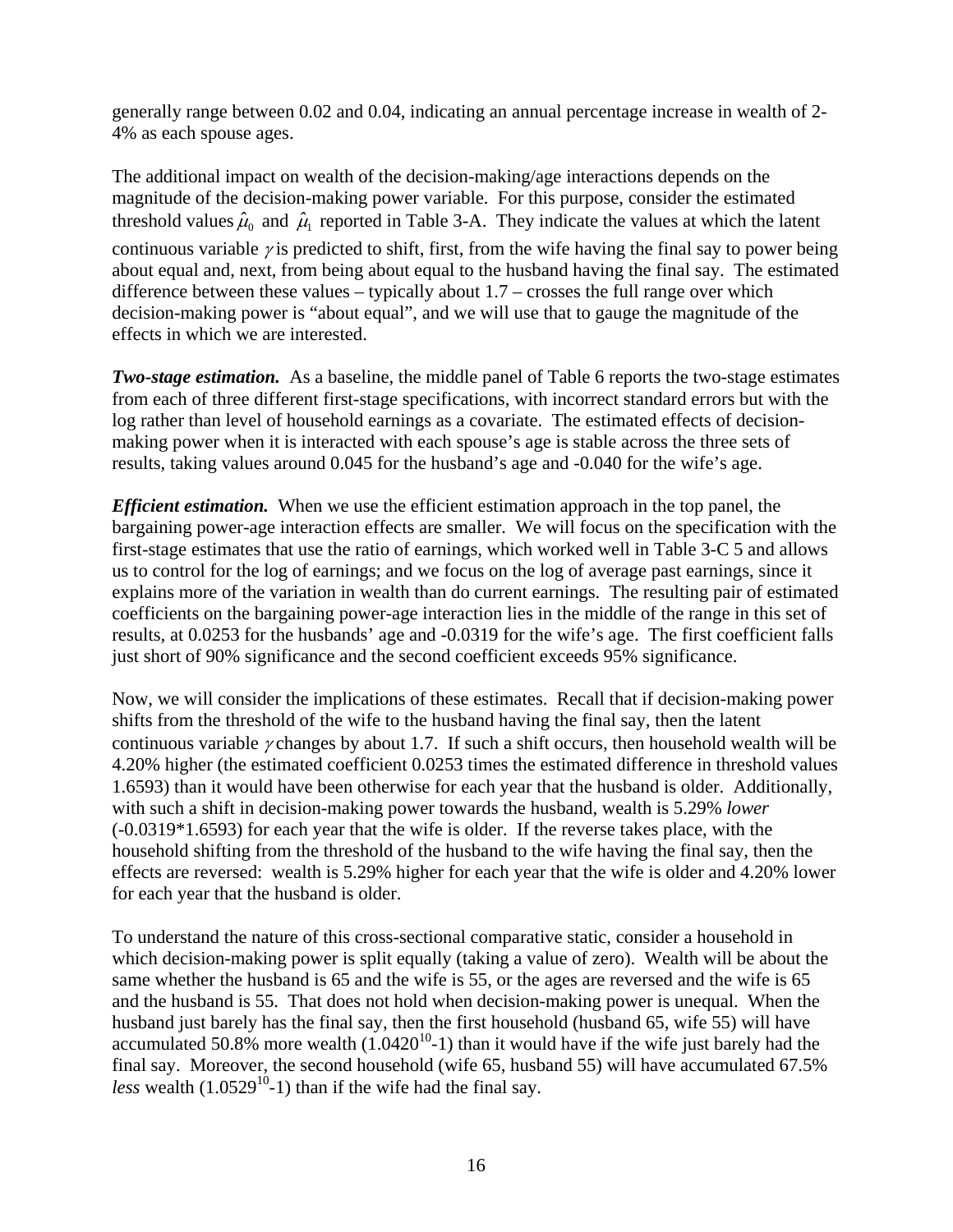*Non-structural estimation.* Table 6 also shows alternative estimates that include the raw responses about decision-making power as dummy variables. The age-related patterns are similar, while highlighting the difficulties in interpretation of moving away from the framework laid out in Section III.

When husbands report that they have the final say, household wealth is 4.07% higher for each year that the husband is older and 3.00% lower for each year that the wife is older, compared to when husbands report that wives have the final say. These results are statistically significant. When husbands report "about equal", the results are significantly smaller, at 3.18% higher and 1.39% lower, respectively, and the first result is statistically significant. The values are similar when we use wives' instead of husbands' reports. Lastly, in estimates that are not shown, we do not reject equality of the coefficients on each spouse's earnings included separately, and doing so has little effect on the other results.

#### **C. The riskiness of the household portfolio**.

1

**Background.** Men in the HRS report somewhat greater risk tolerance than women (Barsky et al 1997). Moreover, other research suggests that men are willing to take on more risk, with single men investing a greater share of their wealth in the stock market than single women (Jianakoplos and Bernasek 1996), men purchasing auto insurance policies that provide less coverage (Cohen and Einav 2004) and men even taking more risks in mundane choices involving seat belt use and preventative dental care (Hersch 1996).

Results in Table 7 reveal the impact of these apparent differences in risk preferences on some important household decisions. We find that, as husbands' power rises, households invest more in the stock market, and this effect is significant in many of the specifications. We estimated probits on whether households invest in the stock market at all (which 32% in our sample do) and tobits on the share of financial assets invested in the stock market (which is 17% on average).<sup>31</sup> As in the previous section, we controlled for total household earnings, other controls used in our earlier regressions, and subjective life expectancy. The coefficient of interest is the one on the decision-making power and "final say" variables.

*Two-stage estimation.* As a baseline, the middle panel of Table 7 reports estimates from the two-stage approach with incorrect standard errors, but with the log rather than level of household earnings as a control. When we use the current earnings specification from 3-A in the first stage, the marginal effect of the husband's predicted bargaining power on stock market participation in the probit is 0.1811, and the effect on the desired share of financial assets invested in the stock market in the tobit is 0.2755. The estimated effects are reduced by about one-third when we use the average past earnings specification from 3-B 2 in the first-stage and increased by about one-

 $31$  A caveat is that the HRS does not report the investment allocation of Individual Retirement Accounts or of those defined contribution pensions (including 401(k) plans) that do not offer an investment choice. 45% of our sample have IRAs, which we omit entirely from the analysis. 35% have defined contribution pensions, 60% of which can be identified as offering investment choices; for the latter, the HRS reports whether the account was invested mostly in stocks, mostly in bonds, or "split". This information is vague, though, and we chose to focus entirely on financial wealth and did not consider any form pension wealth. These omissions may lead us to underestimate the effect of bargaining power. For people in our sample whose pensions offer an investment choice, men are significantly more likely than women to invest theirs "mostly or all" in stock.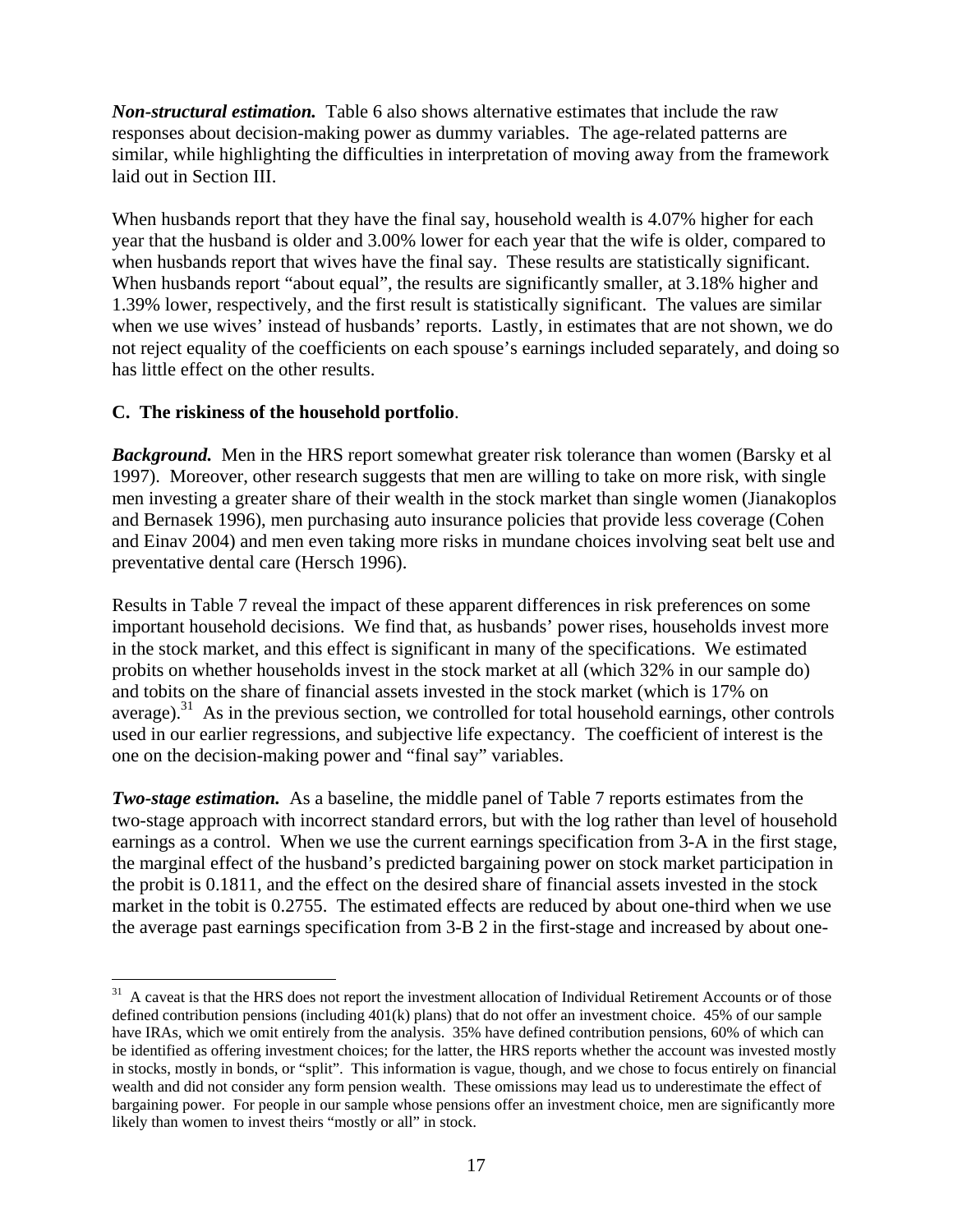third when we use the ratio of earnings specification from 3-C 5, whether controlling for the log of current or average past earnings.

*Efficient estimation.* When we use the efficient estimation approach in the top panel, the estimated effect is smaller for the specifications that control for current earnings (3-A and the first 3-C 5 result) and considerably larger for the specifications that control for average past earnings (3-B 2 and the second 3-C 5 result). Since it is preferable, once again, to control for the log of average past earnings, we will focus on the last specification – though it should be kept in mind that the resulting estimates lie at the high end of the range.

In the preferred specification, the estimated marginal effect of a small change in decision-making power is 0.4262 for the probit, and the estimated coefficient is 0.6874 for the tobit, both of which are highly significant. If decision-making power in a household shifts, as before, from the threshold of the wife having the final say to the husband having the final say, then the probability that the household invests in the stock market rises by a very substantial 50.9 percentage points. The same shift in decision-making power raises the predicted share of financial assets invested in the stock market by 26.0 percentage points.<sup>32</sup> By way of comparison, the estimates for the same first-stage specification but controlling for log current earnings are considerably smaller, at 0.2002 for the probit (statistically significant at a little more than 90%) and 0.3182 for the tobit (statistically significant at a little less than 90%). These estimates imply predicted increases of 29.3 and 13.7 percentage points if decision-making power shifts from the wife to the husband.

*Non-structural estimation.* In the final panel of Table 6, the results are similar when the raw answers are included as dummy variables. If the husband reports having the final say, then the household is 5.1% more likely to invest in the stock market relative to the wife having the final say and a little greater than that relative to "about equal". The effects are somewhat reduced and not statistically significant based on the wife's reports. As we noted earlier, this specification raises difficulties in reconciling the discrete and sometimes conflicting answers of both spouses.

Lastly, we find some suggestive evidence that other preferences of the individual in charge matter more as well. In results that are not shown, when husbands have the final say, then the household invests more in the stock market if the husband is less risk averse, while wives' risk aversion has no affect. When wives are in charge, wives' risk aversion has substantial effects, though they are not statistically significant. We find similar patterns for time preference.

*Summary.* Taking our two major sets of results together, we note that the difference in portfolio allocations can explain part but not all of the age-related results. In the benchmark calculation discussed above, a shift from the threshold of the wife to the husband having the final say would raise the predicted share of financial assets invested in the stock market by 26.0 percentage points. According to some simple calculations, this could raise wealth at age 65 by  $36.1\%$ .<sup>33</sup>

1

and (10) and  $\mu_j$  refers to the *j*<sup>th</sup> threshold in the first-stage ordered probit. For the tobit, we calculated the change in the expected censored value of the left-hand side variable using the formula from Greene (2000).

<sup>&</sup>lt;sup>32</sup> For the probit, we calculated this as  $\Phi(\hat{\gamma}\hat{\mu}_1 + \overline{X}\hat{\delta}) - \Phi(\hat{\gamma}\hat{\mu}_0 + \overline{X}\hat{\delta})$ , where notation is based on equations (6)

<sup>&</sup>lt;sup>33</sup> In these calculations, we assume that bonds and stocks earn real returns of 2.25% and 7.10%, the respective averages for the period 1926-2004. We further assume that people have the lifetime age-earnings profile of the median HRS individual, excluding those with non-zero earnings; that they save a constant fraction of their salary each year from age 22 until they retire at age 65; and that they rebalance their portfolio annually.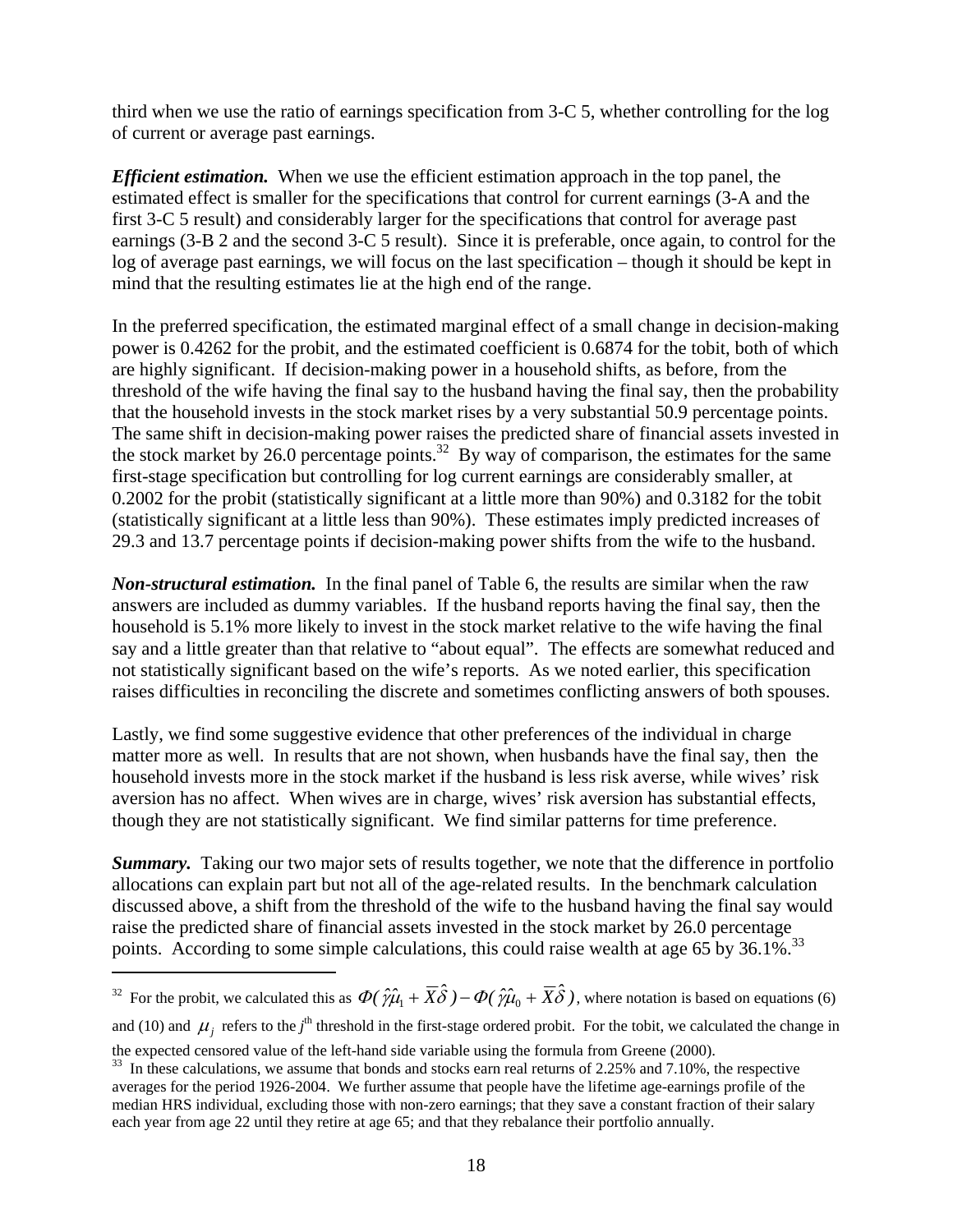Since our earlier benchmark suggested that the same household would accumulate 50.8% more if the husband had the final say and 67.5% less wealth if the wife had the final say (both in comparison to decision-making power being exactly equal), the difference in portfolio choices explains only a fraction of the difference in wealth.

### **VII. CONCLUSIONS**

Our analysis takes advantage of unique data on the distribution of decision-making power between spouses. We interpret this question as revealing whose preferences are reflected to a greater degree in household decisions. We find that decision-making power depends on plausible variables like earnings and also influences some important household outcomes. Moreover, the second set of results is much stronger than the first set.

In terms of outcomes of bargaining, we find that, household wealth is significantly higher the older is the husband but not the wife when husbands have the final say, and the older is the wife but not the husband when wives have the final say – an intriguing twist on the life cycle model. We find further that, when husbands have the final say, households invest significantly more in the stock market, though the difference in portfolio allocations can explain only part of the agerelated results. Being able to investigate outcomes that are both novel in the household bargaining literature and important is a major contribution of our research.

From a policy perspective, the results suggest that household bargaining can help explain the relatively high rate of poverty among widows. This finding, in turn, has implications for the design of dependent and survivor benefits in Social Security. For example, it provides some support for proposals to increase Social Security survivor benefits, especially in case of Social Security personal accounts. With respect to employer-provided pensions, the major structural shift over the last twenty years from annuitized defined benefits towards lump-sum defined contribution accounts may undermine the well-being of widows.

In terms of determinants of bargaining power, our major result in this paper is somewhat negative, since we remain unable to explain a great deal about the observed distribution of bargaining power. Labor market earnings have significant but moderate effects in our estimation results for this older sample – switching average lifetime earnings of husbands and wives reduces the predicted percentage of men reported to have the final say by their wives from 31.5% to 19.7%. These results are noteworthy because the HRS affords much more detail about the entire path of earnings than data used in previous "income pooling" tests, yet earnings appear to play a limited role in determining threat points.

Thus, future research may focus greater attention to the role of marriage markets, especially since remarriage has become common as divorce rates have risen over time. In addition, it should be possible to extend this research by estimating formal models of bargaining with the HRS data and by exploiting the entry in subsequent waves of the HRS of younger cohorts who were asked the same questions about who has the final say.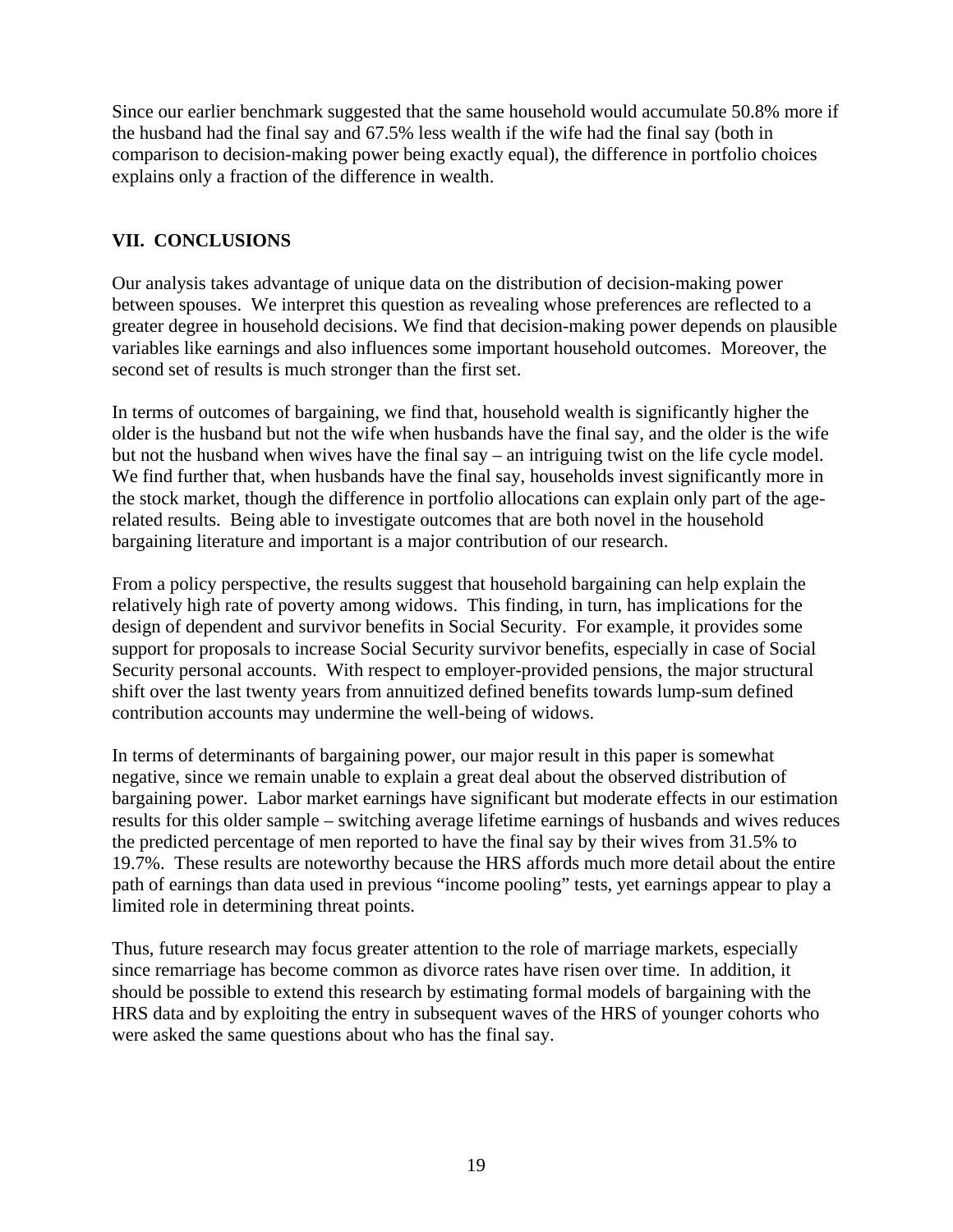#### **APPENDIX**

We now describe the method that we use to estimate the parameters in  $(6)$  when we observe discrete measures *y* and possibly *z* rather than the true values *y\** and *z\**. This approach is based on Amemiya (1979) and was elaborated by Maddala (1983, Section 8.9). Although focusing on the simultaneous tobit model, Amemiya (p.175) noted that, "The principles on which our estimators are based can be applied in general whenever structural parameters need to be determined from the estimates of reduced-form parameters."

While we continue to assume the relationship outlined in  $(1)$ ,  $(2a)$ ,  $(2b)$ , and  $(6)$ , the details of separately identifying the parameters  $\alpha$ ,  $\beta_h$ , and  $\beta_w$  in (1)-(2b) are not germane to the estimation procedure, so we will introduce some simplifications. We will first discuss a simple version and then show how we incorporate the sum of earnings as a covariate in (6) when also including earnings separately in the first stage.

Consider the following structural model:

(A.1a) 
$$
y^* = X_1 \alpha_1 + X \delta_1 + u_1
$$
  
(A.1b)  $z^* = \gamma y^* + X_2 \alpha_2 + X \delta_2 + u_2$ .

Equation (A.1a) is the analog to (1), except with  $\alpha_l$  and  $\delta_l$  representing  $\overline{\alpha}_1$  and  $\overline{\delta}_1$  as defined in (5a), while (A.1b) is the analog to (6).  $X<sub>1</sub>$  are variables that only appear in the first equation (or, as we call it sometimes, the first stage), *X2* are variables that only appear in the second equation, and *X* are variables that appear in both. The parameter  $\gamma$  is a scalar, and  $\alpha_1$ ,  $\alpha_2$ ,  $\delta_1$ , and  $\delta_2$  may be scalars or vectors. Substitute (A.1a) into (A.1b) to obtain

$$
z^* = \gamma X_1 \alpha_1 + X_2 \alpha_2 + X(\gamma \delta_1 + \delta_2) + \gamma u_1 + u_2.
$$

We can now write the reduced form of the structural equation  $(A.1b)$  as

(A.2) 
$$
z^* = X_1 \pi_1 + X_2 \pi_2 + X \pi_3 + e
$$
.

We can estimate (A.1a) to obtain consistent estimates of  $\hat{\alpha}_1$  and  $\hat{\delta}_1$  and (A.2) to obtain consistent estimates of  $\hat{\pi}_1$ ,  $\hat{\pi}_2$ ,  $\hat{\pi}_3$ , and the covariance matrix  $\hat{\Omega}_e$ . Note that  $y^*$  and  $z^*$  may be either continuous or discrete; in our case, (A.1a) is an ordered probit and (A.2) takes the form of, variously, probit, tobit, and OLS.

The relationship between the structural and reduced form parameters is

(A.3a) 
$$
\pi_1 = \gamma \alpha_1
$$
  
(A.3b)  $\pi_2 = \alpha_2$   
(A.3c)  $\pi_3 = \gamma \delta_1 + \delta_2$ .

(A.3b) identifies the structural parameters  $\alpha_2$ . In regards to the rest, Amemiya proposes using the consistent estimates of  $\hat{\pi}_1$ ,  $\hat{\pi}_3$ ,  $\hat{\alpha}_1$ , and  $\hat{\delta}_1$  in order to estimate  $\hat{\gamma}$  and  $\hat{\delta}_2$  by generalized least squares (GLS), with  $\hat{\Omega}_e$  as the weighting matrix. He shows that this approach is more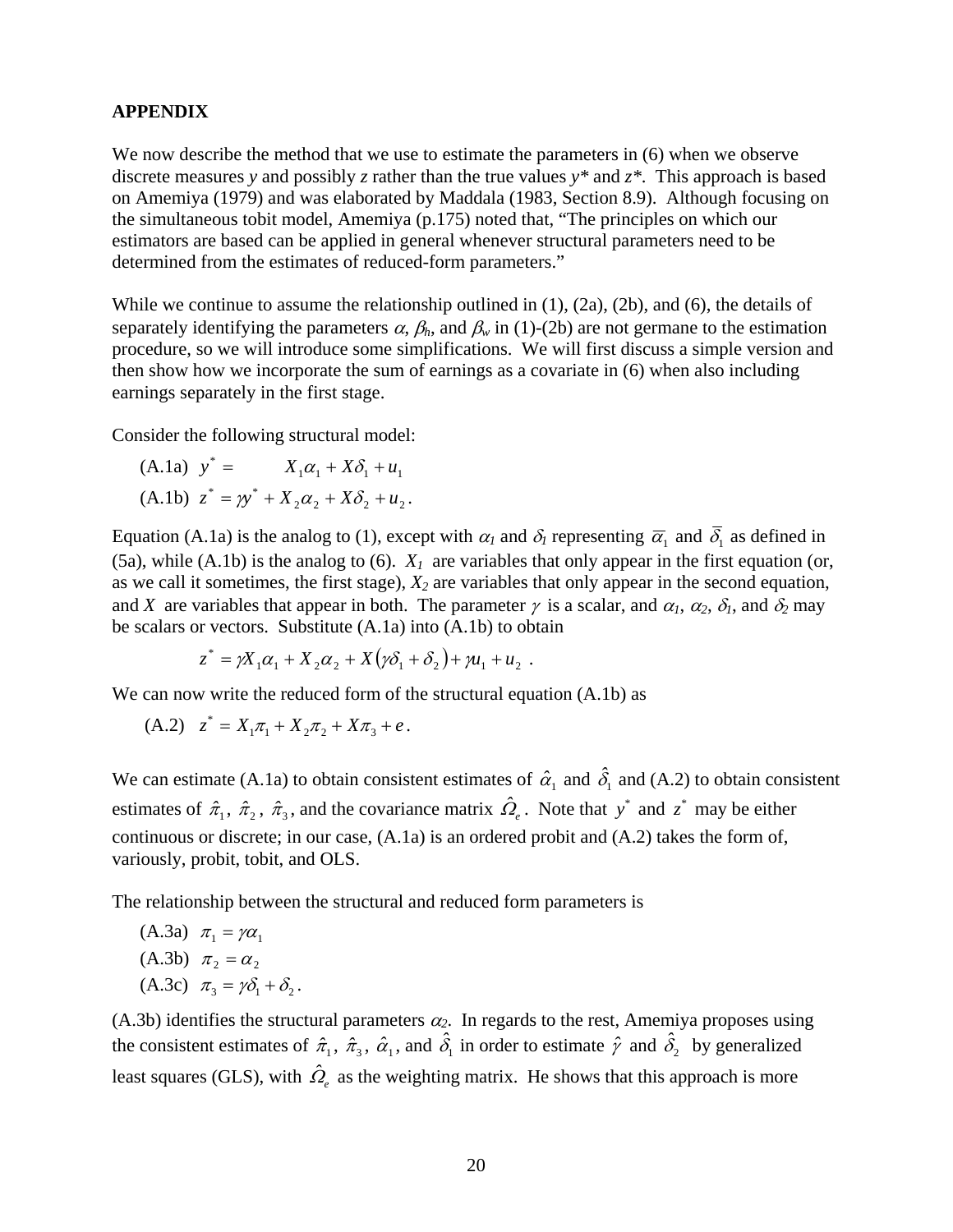efficient than the two-stage estimator proposed by Nelson and Olsen (1977) and elaborated by Maddala (1983, Section 8.8).

Now, we will discuss how to incorporate the sum of household earnings as a covariate in (A.1b) when each spouse's earnings are covariates in (A.1a). We will rewrite the equations as

(A.1a') 
$$
y^* = X_1^1 \alpha_1^1 + X_1^2 \alpha_1^2 + X_1^0 \alpha_1^0 + X \delta_1 + u_1
$$
  
(A.1b')  $z^* = \gamma y^* + (X_1^1 + X_1^2) \delta_3 + X_2 \alpha_2 + X \delta_2 + u_2$ .

We have now decomposed  $X_1$  into  $X_1^1$  and  $X_1^2$  (which will represent the husband's and the wife's earnings) and  $X_1^o$  (other variables that will only appear in the first equation). Moreover, the sum  $X_1^1 + X_1^2$  (total household earnings) now appears in the second equation. Once again, we can substitute to obtain

 $z^* = X_1^1(\gamma\alpha_1^1 + \delta_3^1) + X_1^2(\gamma\alpha_1^2 + \delta_3^1) + \gamma X_1^o\alpha_1^o + X_2\alpha_2^1 + X(\gamma\delta_1^1 + \delta_2^1) + \gamma u_1^1 + u_2^1$ 1 2  $_3$   $/$   $\pi$   $_{1}$ 1 1  $z^* = X_1^1(\gamma\alpha_1^1 + \delta_3^1) + X_1^2(\gamma\alpha_1^2 + \delta_3^1) + \gamma X_1^o\alpha_1^o + X_2\alpha_2^1 + X(\gamma\delta_1^1 + \delta_2^1) + \gamma u_1^1 + u_2^1$ 

and then write the reduced form of the structural equation (A.1b′) as

 $(A.2')$   $z^* = X_1^1 \pi_1^1 + X_1^2 \pi_1^2 + X_1^o \pi_1^o + X_2 \pi_2 + X \pi_3 + e$ 2 1 1 1  ${}_{1}^{1}\pi_{1}^{1} + X_{1}^{2}\pi_{1}^{2} + X_{1}^{o}\pi_{1}^{o} + X_{2}\pi_{2} + X\pi_{3} + e$ .

The relationship between the structural and reduced form parameters is now

(A.4a)  $\pi_1^1 = \gamma \alpha_1^1 + \delta_3$  $\pi^1_1 = \gamma \alpha^1_1 + \delta^1_2$ (A.4b)  $\pi_1^2 = \gamma \alpha_1^2 + \delta_3$  $\pi_1^2 = \gamma \alpha_1^2 + \delta_2^2$ (A.4c)  $\pi_1^o = \gamma \alpha_1^o$  $(A.4d)$   $\pi_2 = \alpha_2$ (A.4e)  $\pi_3 = \gamma \delta_1 + \delta_2$ .

We can proceed in the same way as before. We estimate (A.1a<sup>'</sup>) to obtain  $\hat{\alpha}_1^1$ ,  $\hat{\alpha}_1^2$ , and  $\hat{\alpha}_1^o$ . We estimate (A.2') to obtain  $\hat{\pi}_1^1$ ,  $\hat{\pi}_1^2$ ,  $\hat{\pi}_1^o$ ,  $\hat{\pi}_2$ ,  $\hat{\pi}_3$ , and  $\hat{\Omega}_e$ . Lastly, we estimate the system (A.4a), (A.4b), (A.4c), and (A.4e) using GLS to obtain the remaining structural parameters in (A.1b′).

To sum up, we use the methods that we outlined earlier in the Appendix to estimate the parameters reported in Table 7, with (A.1b) taking the form of a probit or tobit. We estimate a yet more generalized version of (A.1b′) for Table 6, adding additional terms that interact *y\** with elements of  $X$  – specifically, the husband's age and wife's age. As a consequence of these interactions, (A.2′) involves terms that interact age with the error term *e*, so we use the Huber-White method to estimate the covariance matrix  $\hat{Q}_e$ .

For the results in both tables, we also try different specifications of the first-stage equation (A.1a). When we use specifications that include each spouse's current or average past earnings in the first stage, then we include the sum of earnings in the second stage. While we would prefer the log of the sum of earnings, including this non-linear transformation of first-stage covariates is not possible using the method we have outlined above. As an alternative, we consider a first-stage specification of (A.1a) with the ratio of spouses' earnings, and then we can use the log of the sum of earnings as a covariate in the second stage.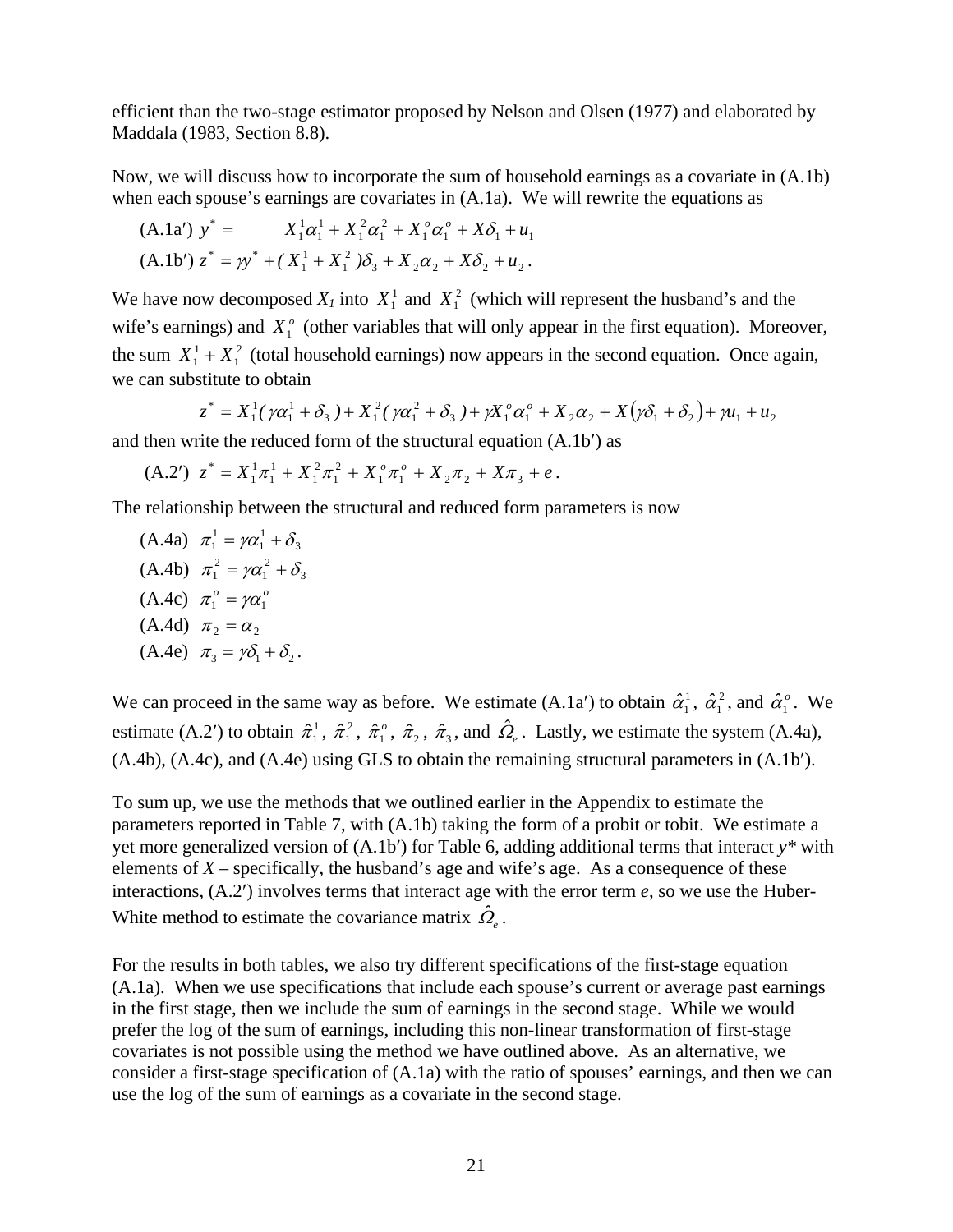#### **REFERENCES**

Amemiya, Takeshi. 1979. "The Estimation of a Simultaneous-Equation Tobit Model." *International Economic Review* 20 (1): 169-181.

Barsky, Robert, F. Thomas Juster, Miles Kimball, and Matthew Shapiro. 1997. "Preference Parameters and Behavioral Heterogeneity: An Experimental Approach in the Health and Retirement Study." *Quarterly Journal of Economics* 112 (2): 537-579.

Behrman, Jere. 1995. "Intrahousehold Distribution and the Family," in M.Rosenzweig and O.Stark, eds., *Handbook of Population and Family Economics*. Amsterdam: North-Holland, pp.

Bergstrom, Theodore. 1995. "A Survey of Theories of the Family," in M.Rosenzweig and O.Stark, eds., *Handbook of Population and Family Economics*. Amsterdam: North-Holland, pp.

Bergstrom, Theodore. 1996. "Economics in a Family Way." *Journal of Economic Literature* 34 (4): 1903-1934.

Brien, Michael, Lee Lillard, and Steven Stern. 2004. "Cohabitation, Marriage, and Divorce in a Model of Match Quality." Manuscript, University of Virginia, March.

Browning, Martin. 2000. "The Saving Behaviour of a Two-Person Household." *Scandinavian Journal of Economics* 102 (2): 235-251.

Browning, Martin, Francois Bourguignon, Pierre-André Chiappori, and Valérie Lechene. 1994. "Income and Outcomes: A Structural Model of Intrahousehold Allocation." *Journal of Political Economy*. 102 (6): 1067-96.

Browning, Martin, and Pierre-André Chiappori. 1998. "Efficient Intra-Household Allocations: A General Characterisation and Empirical Tests." *Econometrica*. 66 (6): 1241-1278.

Bureau of Labor Statistics. 2004. "American Time-Use Survey Summary." Press release, September 14, http://www.bls.gov/news.release/atus.nr0.htm.

Duflo, Esther. 2003. "Grandmothers and Granddaughters: Old Age Pension and Intra-Household Allocation in South Africa." *World Bank Economic Review* 17 (1): 1-25.

Duflo, Esther, and Christopher Udry. 2004. "Intrahousehold Resource Allocation in Côte d'Ivoire: Social Norms, Separate Accounts and Consumption Choices." National Bureau of Economics Research Working Paper No. 10498.

Flinn, Christopher. Forthcoming. "Minimum Wage Effects on Labor Market Outcomes under Search, Bargaining, and Endogenous Contact Rates." *Econometrica*.

Friedberg, Leora, and Steven Stern. 2005. "Marriage, Divorce, and Asymmetric Information." Draft, University of Virginia.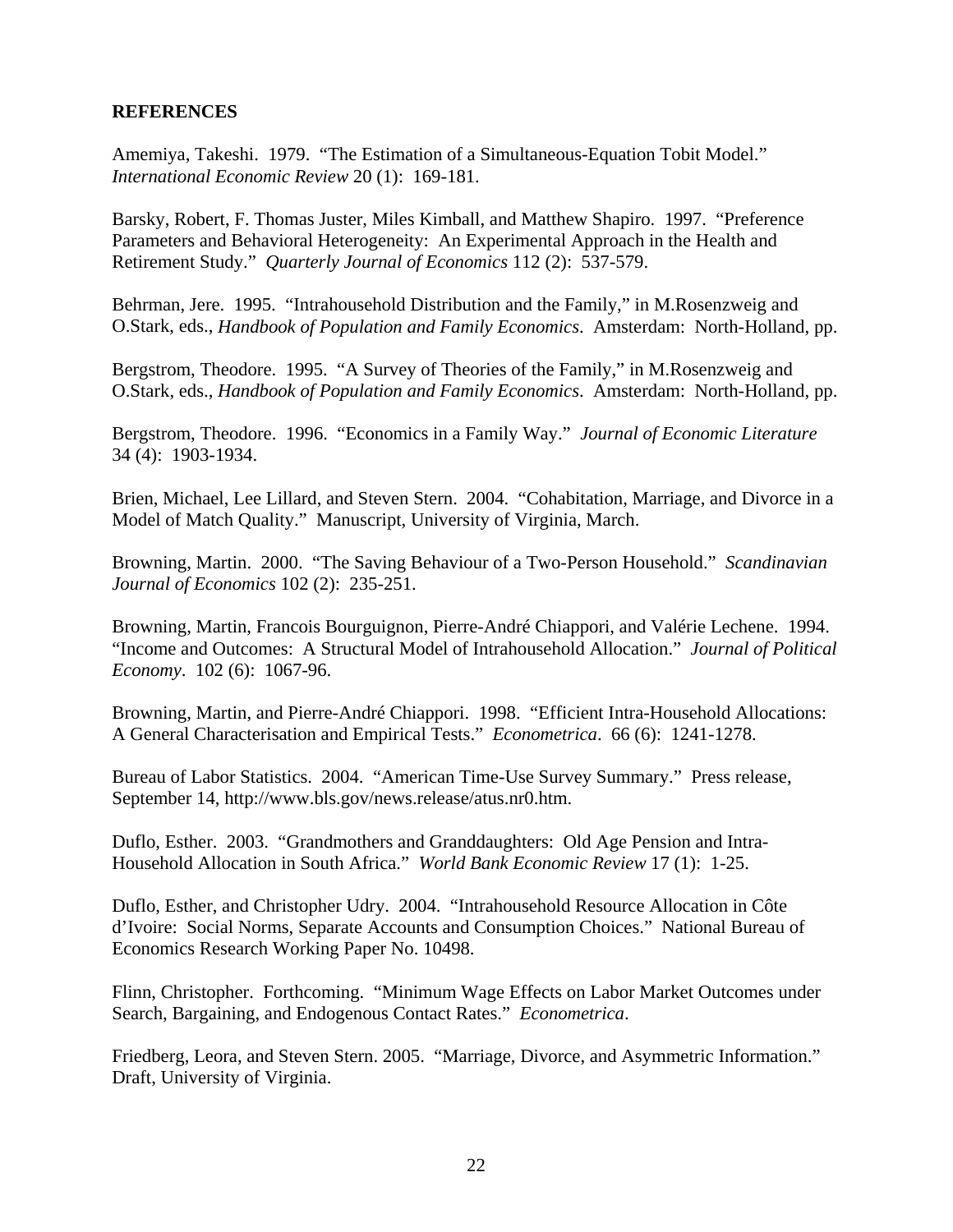Gourinchas, Pierre-Olivier, and Jonathan Parker. 2002. "Consumption Over The Life Cycle." *Econometrica* 70 (1): 47-89.

Greene, William. 2000. *Econometric Analysis*, Fourth edition. Upper Saddle River, NJ: Prentice-Hall, Inc.

Haddad Lawrence, and John Hoddinott. 1994. "Women's Income and Boy-Girl Anthropometric Status in the Cóte d'Ivoire." *World Development* 22 (4): 543-553.

Hersch, Joni. 1996. "Smoking, Seat Belts and Other Risky Consumer Decisions: Differences by Gender and Race." *Managerial and Decision Economics* 17 (5): 471-481.

Hoddinott, John and Lawrence Haddad. 1995. "Does Female Income Share Influence Household Expenditures? Evidence from Cóte d'Ivoire." *Oxford Bulletin of Economics and Statistics* 57(1): 77-96.

Jianakoplos, Nancy, and Alexandra Bernasek. 1998. "Are Women More Risk Averse?" *Economic Inquiry* 36 (4): 620-630.

Lundberg, Shelley, and Robert Pollak. 1996. "Bargaining and Distribution in Marriage." *Journal of Economic Perspectives* 10 (4): 139-158.

Lundberg, Shelley, Robert Pollak, and Terence Wales. 1997. "Do Husbands and Wives Pool Resources: Evidence from the UK Child Benefit." *Journal of Human Resources* 32 (3): 463- 480.

Lundberg, Shelley, Richard Starz, and Steven Stillman. 2003. "The Retirement Consumption Puzzle: A Marital Bargaining Approach." *Journal of Public Economics* 87 (5-6): 1119-1218.

Lyons, Angela, and Tansel Yilmazer. 2004. "How Does Marriage Affect the Allocation of Assets in Women's Defined Contribution Plans?" Center for Retirement Research at Boston College, CRR Working Paper 2004-28, November.

Maddala, G.S. 1983. *Limited-Dependent and Qualitative Variables in Econometrics*. Cambridge: Cambridge University Press.

Manser, Marilyn, and Murray Brown. 1980. "Marriage and Household Decision Making: A Bargaining Analysis." *International Economic Review* 21: 31-44.

McElroy, Marjorie and Mary Horney. 1981. "Nash-Bargained Decisions: Toward a Generalization of the Theory of Demand." *International Economic Review* 22: 333-349.

McElroy, Marjorie. 1981. "Appendix: Empirical Results from Estimates of Joint Labor Supply Functions of Husbands and Wives," in R.Ehrenberg, ed., *Research in Labor Economics*, Volume 4, pp. 53-64. Greenwich, CT: JAI Press.

National Economic Council. 1998. "Women and Retirement Security." Prepared by the Interagency Working Group on Social Security, http://www.ssa.gov/history/pdf/sswomen.pdf.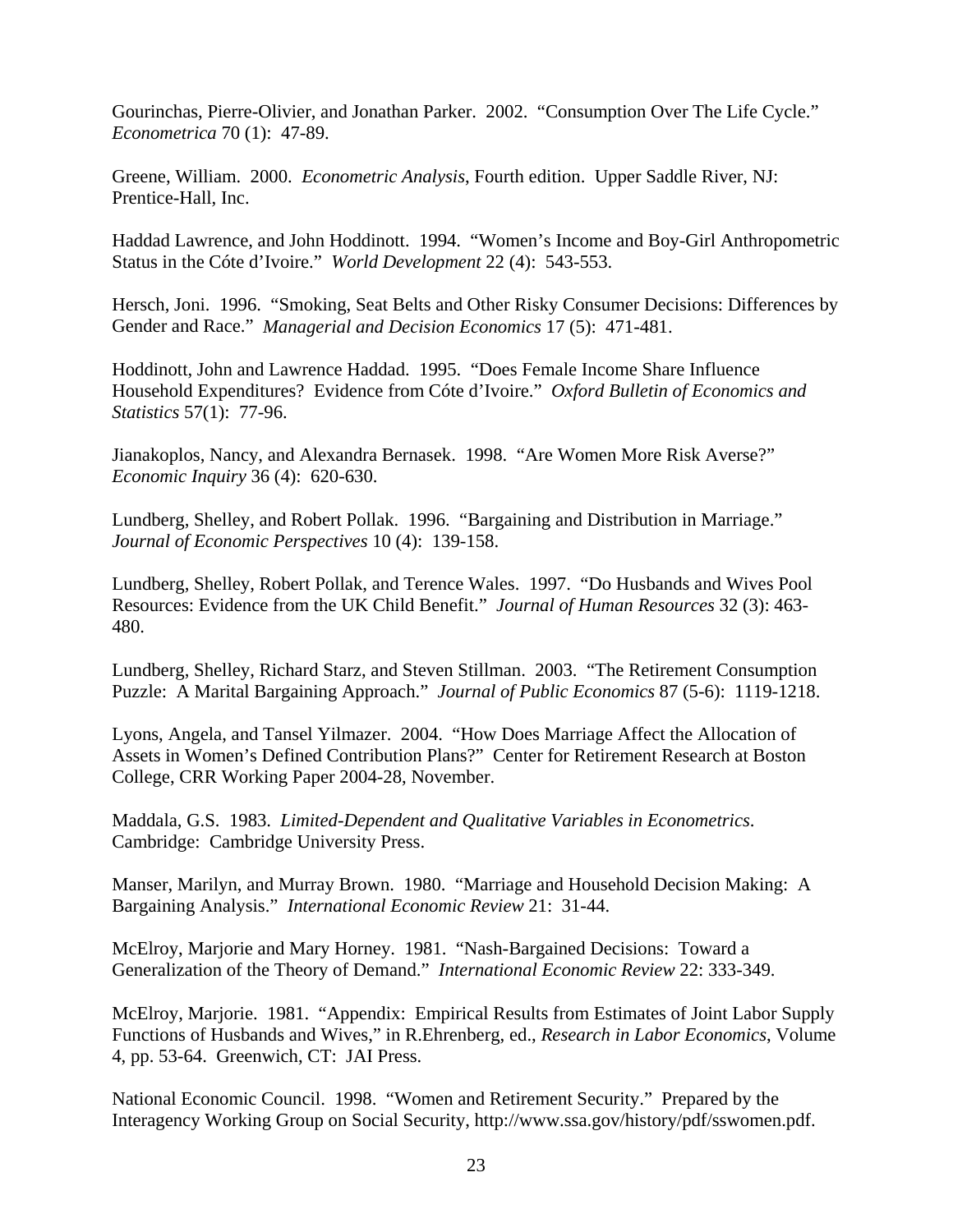Nelson, F., and L. Olson. 1977. "Specification and Estimation of a Simultaneous-Equation Model with Limited Dependent Variables." Social Science Working Paper No. 149, California Institute of Technology.

Phipps, Shelley, and Peter Burton. 1998. "What's Mine is Yours? The Influence of Male and Female Incomes on Patterns of Household Expenditure." *Economica* 65: 599-613.

President's Commission to Strengthen Social Security. 2001. "Strengthening Social Security and Creating Private Wealth for All Americans: Report of the President's Commission." Washington, December 21, http://csss.gov/reports/Final\_report.pdf.

Rose, Elaina. 1999. "Consumption Smoothing and Excess Female Mortality in Rural India." *Review of Economics and Statistics* 81 (1): 41-49.

Schultz, T. Paul. 1990. "Testing the Neoclassical Model of Family Labor Supply and Fertility." *Journal of Human Resources* 25 (4): 599-634.

Thomas, Duncan. 1990. "Intra-Household Resource Allocation: An Inferential Approach." *Journal of Human Resources* 25 (4): 635-664.

Thomas, Duncan. 1994. "Like Father, Like Son, Like Mother, Like Daughter: Parental Resources and Child Height." *Journal of Human Resources* 29 (4): 950-988.

Ward-Batts, Jennifer. 2003. "Out of the Wallet and into the Purse: Using Micro Data to Test Income Pooling." Claremont Colleges Working Paper No. 2003-10.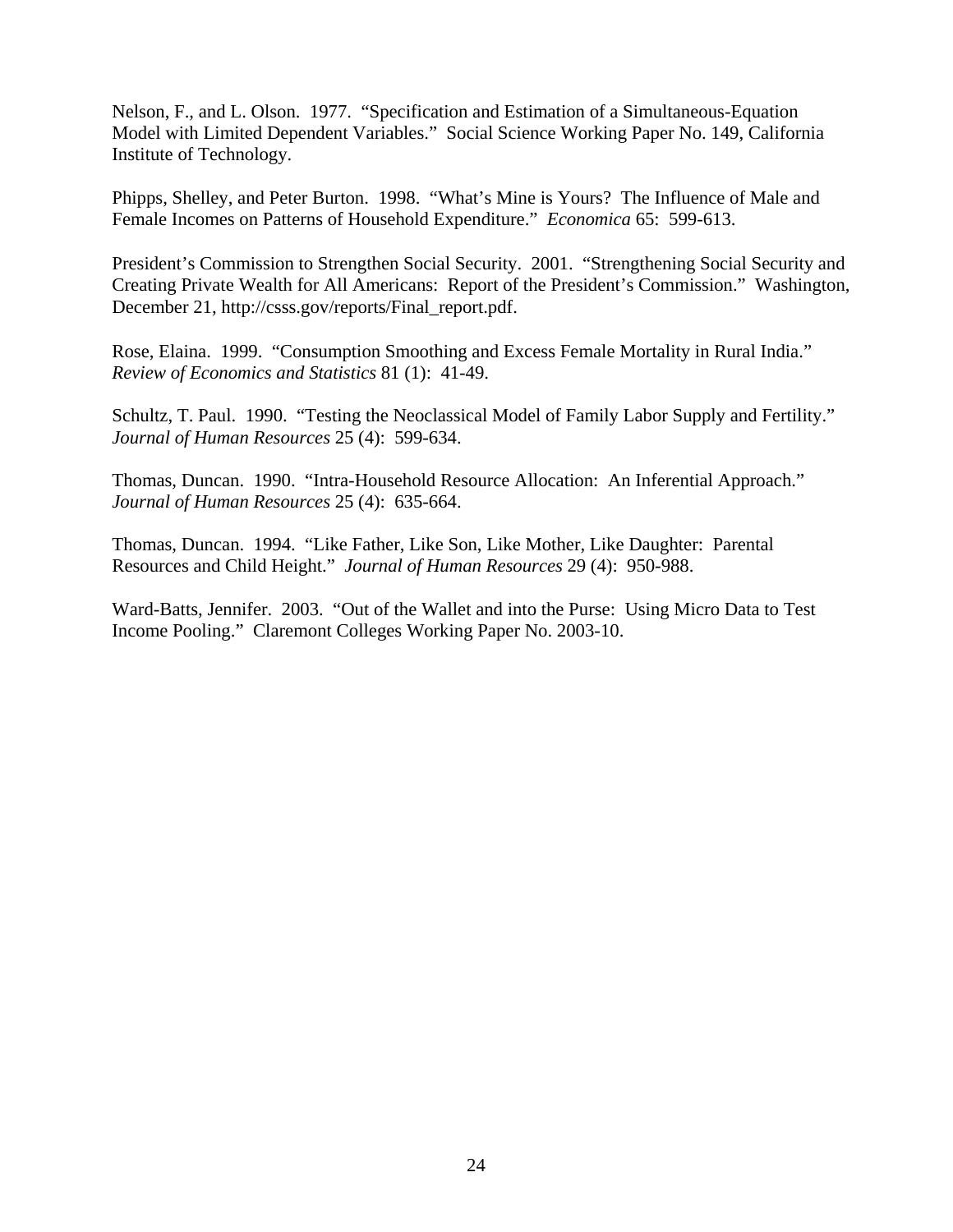| "When it comes to making major family decisions, who has the final say?" |                            |                                |                                                                      |                                            |                           |             |  |
|--------------------------------------------------------------------------|----------------------------|--------------------------------|----------------------------------------------------------------------|--------------------------------------------|---------------------------|-------------|--|
|                                                                          |                            | Husband reports  has more say: |                                                                      |                                            |                           |             |  |
|                                                                          | husband                    |                                | about equal                                                          | wife                                       |                           | Total [N]   |  |
| Wife reports                                                             |                            |                                |                                                                      |                                            |                           |             |  |
| husband                                                                  | 18.1%                      |                                | 11.5                                                                 | 2.3                                        |                           | 31.9 [1350] |  |
| about equal                                                              | 8.8                        |                                | 40.1                                                                 | 3.9                                        |                           | 52.8 [2235] |  |
| wife                                                                     | 3.3                        |                                | 6.5                                                                  | 5.5                                        |                           | 15.3 [652]  |  |
| Total [N]                                                                | 30.2 [1278]                |                                | 58.1 [2460]                                                          | 11.7 [499]                                 |                           | 100% [4237] |  |
| "Does  have a lot more say, somewhat more, or only a little more?"       |                            |                                |                                                                      |                                            |                           |             |  |
|                                                                          | husband<br>– a lot<br>more | /a little<br>more              | Husband reports  has  say:<br>$husband - about$<br>somewhat<br>equal | $wife -$<br>somewhat<br>/ a little<br>more | $wife -$<br>a lot<br>more | Total       |  |
| Wife reports                                                             |                            |                                |                                                                      |                                            |                           |             |  |
| husband $-$ a lot more                                                   | 2.3                        | 3.3                            | 2.4                                                                  | 0.3                                        | 0.3                       | 8.6         |  |
| husband - somewhat/                                                      | 2.0                        | 10.4                           | 9.0                                                                  | 1.1                                        | 0.5                       | 23.0        |  |
| a little more                                                            |                            |                                |                                                                      |                                            |                           |             |  |
| about equal                                                              | 1.7                        | 7.1                            | 40.2                                                                 | 2.8                                        | 1.1                       | 52.9        |  |
| wife - somewhat/                                                         | 0.3                        | 1.9                            | 3.9                                                                  | 2.0                                        | 0.8                       | 8.9         |  |
| a little more                                                            |                            |                                |                                                                      |                                            |                           |             |  |
| wife $-$ a lot more                                                      | 0.3                        | 0.9                            | 2.7                                                                  | 1.5                                        | 1.2                       | 6.6         |  |
| Total                                                                    | 6.6                        | 23.6                           | 58.2                                                                 | 7.7                                        | 3.9                       | 100%        |  |

**TABLE 1** Distribution of decision making power in the HRS sample

Data: Health and Retirement Study, Wave 1, 1992. Sample:  $N = 4237$ . See text for more details.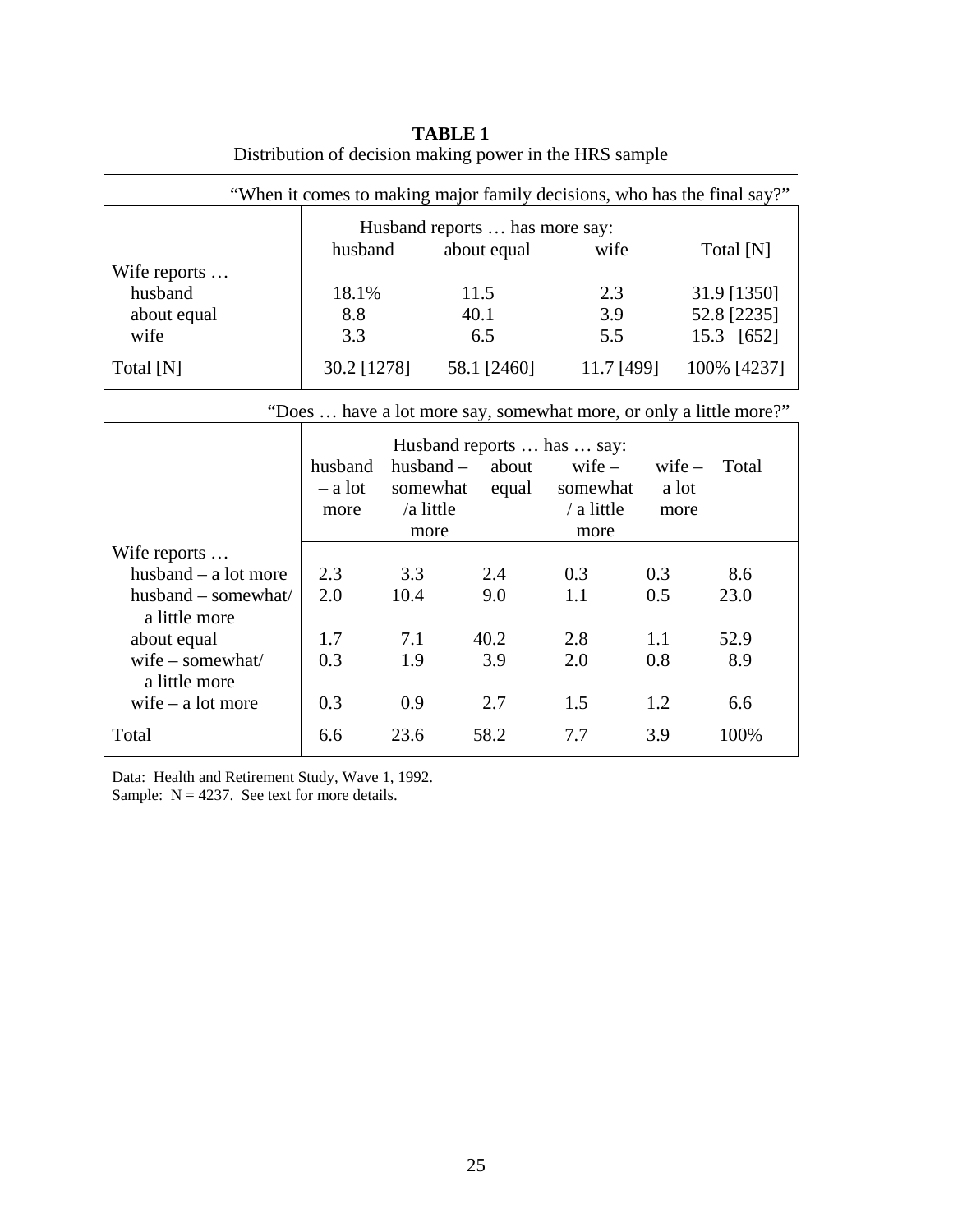|                                                           | Who has more say? |          |          |          |  |
|-----------------------------------------------------------|-------------------|----------|----------|----------|--|
|                                                           | Husband           | Wife     | About    | Disagree |  |
|                                                           |                   |          | equal    |          |  |
| Income, work variables:                                   |                   |          |          |          |  |
| both spouses work                                         | 42.1              | 39.4     | 46.4     | 43.9     |  |
| only husband works                                        | 29.1              | 22.0     | 24.6     | 25.7     |  |
| only wife works                                           | 9.1               | 22.0     | 13.3     | 15.4     |  |
| neither spouse works                                      | 19.7              | 16.6     | 15.9     | 15.0     |  |
| husband's weekly hours                                    | 44.0              | 44.0     | 44.2     | 45.0     |  |
| wife's weekly hours                                       | 34.2              | 39.4     | 37.3     | 36.8     |  |
| husband's earnings                                        | 31,100            | 25,000   | 32,000   | 30,000   |  |
| wife's earnings                                           | 12,000            | 19,000   | 17,000   | 15,000   |  |
| <b>Other variables:</b>                                   |                   |          |          |          |  |
| income                                                    | 45,700            | 41,216   | 49,200   | 46,360   |  |
| net worth                                                 | 121,700           | 65,700   | 132,000  | 117,500  |  |
| financial assets (median/mean)                            | 8,000/            | 3,000/   | 10,500/  | 8,900/   |  |
|                                                           | 43,500            | 22,676   | 50,451   | 49.850   |  |
| % of financial assets invested in<br>equity (median/mean) | 0.0/17.9          | 0.0/10.4 | 0.0/18.3 | 0.0/17.2 |  |

**TABLE 2** Characteristics of the sample, based on who has more say

Data: Health and Retirement Study, Wave 1, 1992. Sample:  $N = 4237$ . See text for more details.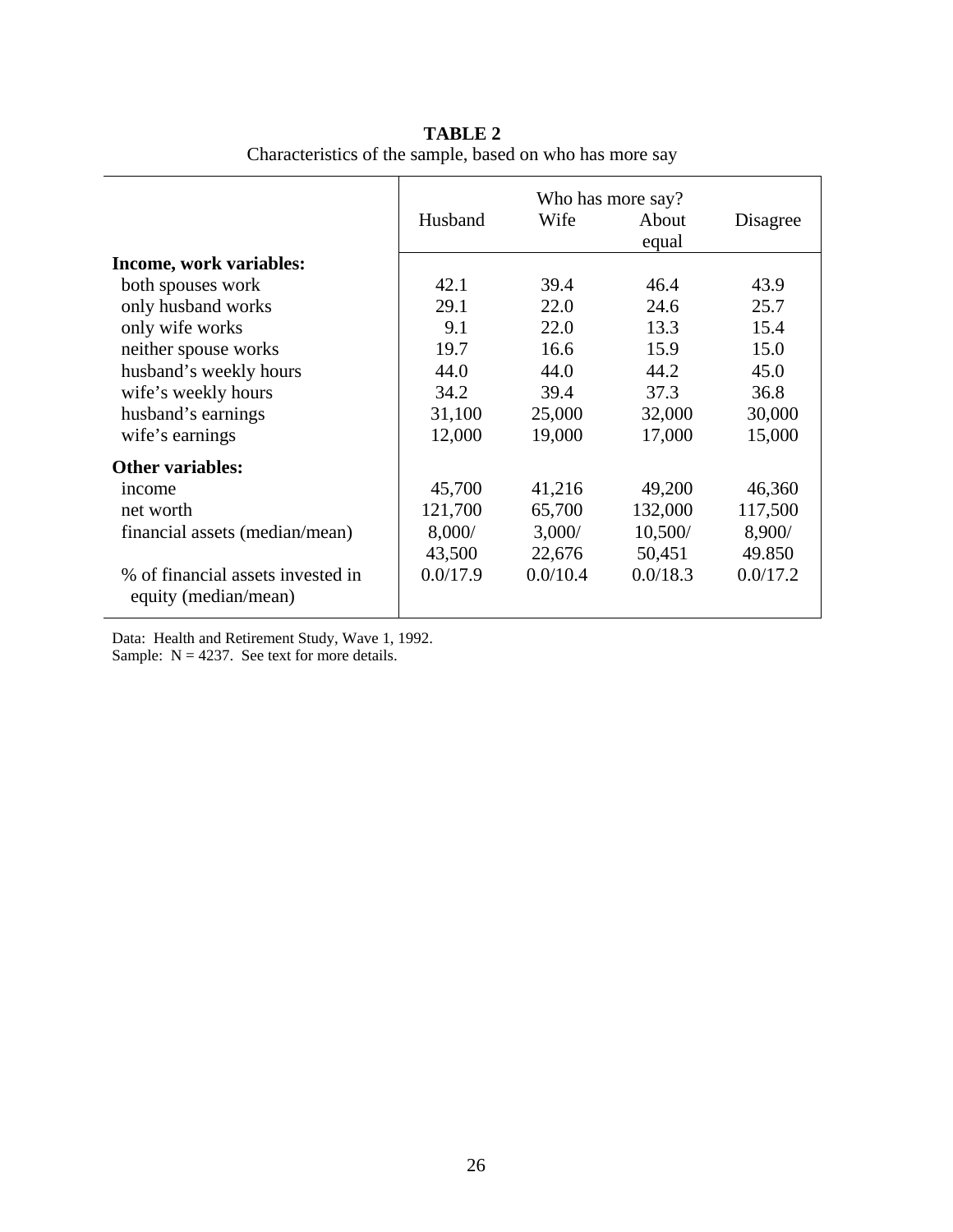| it's about equal $(Y_i = 0)$ , wife has final say $(Y_i = -1)$                                                                                                 |                                                                                                                                                  |                                                                                                                                              |                                                                                                                                             |                                                                                                                                              |  |  |  |  |
|----------------------------------------------------------------------------------------------------------------------------------------------------------------|--------------------------------------------------------------------------------------------------------------------------------------------------|----------------------------------------------------------------------------------------------------------------------------------------------|---------------------------------------------------------------------------------------------------------------------------------------------|----------------------------------------------------------------------------------------------------------------------------------------------|--|--|--|--|
|                                                                                                                                                                | <b>Husband</b> is respondent<br>Wife is respondent                                                                                               |                                                                                                                                              |                                                                                                                                             |                                                                                                                                              |  |  |  |  |
| Log likelihood (LL/N)                                                                                                                                          | $-1.801$                                                                                                                                         |                                                                                                                                              |                                                                                                                                             |                                                                                                                                              |  |  |  |  |
| Rho                                                                                                                                                            | $0.4545***$<br>(0.0257)                                                                                                                          |                                                                                                                                              |                                                                                                                                             |                                                                                                                                              |  |  |  |  |
| Threshold value $\mu_0$                                                                                                                                        | $-1.2745***$                                                                                                                                     | (0.1864)                                                                                                                                     | ***<br>$-1.1504$                                                                                                                            | (0.1929)                                                                                                                                     |  |  |  |  |
| Threshold value $\mu_l$                                                                                                                                        | $0.4921$ ***                                                                                                                                     | (0.1887)                                                                                                                                     | $0.3966$ **                                                                                                                                 | (0.1924)                                                                                                                                     |  |  |  |  |
| <b>Income variables</b>                                                                                                                                        |                                                                                                                                                  |                                                                                                                                              |                                                                                                                                             |                                                                                                                                              |  |  |  |  |
| husband's earnings/10,000                                                                                                                                      | 0.0072                                                                                                                                           | (0.0053)                                                                                                                                     | $0.0150***$                                                                                                                                 | (0.0054)                                                                                                                                     |  |  |  |  |
| wife's earnings/10,000                                                                                                                                         | $-0.0356$ **                                                                                                                                     | (0.0149)                                                                                                                                     | $-0.0753***$                                                                                                                                | (0.0149)                                                                                                                                     |  |  |  |  |
| husband's pension income/10,000                                                                                                                                | 0.0360                                                                                                                                           | (0.0312)                                                                                                                                     | 0.0435                                                                                                                                      | (0.0289)                                                                                                                                     |  |  |  |  |
| wife's pension income/10,000                                                                                                                                   | $-0.1072$                                                                                                                                        | (0.1118)                                                                                                                                     | $-0.1212$                                                                                                                                   | (0.0986)                                                                                                                                     |  |  |  |  |
| husband has pension in current job                                                                                                                             | 0.0123                                                                                                                                           | (0.0511)                                                                                                                                     | 0.0196                                                                                                                                      | (0.0518)                                                                                                                                     |  |  |  |  |
| wife has pension in current job                                                                                                                                | $-0.0595$                                                                                                                                        | (0.0526)                                                                                                                                     | 0.0365                                                                                                                                      | (0.0538)                                                                                                                                     |  |  |  |  |
|                                                                                                                                                                |                                                                                                                                                  | Characteristics of:                                                                                                                          |                                                                                                                                             | Characteristics of:                                                                                                                          |  |  |  |  |
| <b>Other work variables</b>                                                                                                                                    | husband                                                                                                                                          | wife                                                                                                                                         | husband                                                                                                                                     | wife                                                                                                                                         |  |  |  |  |
| occupation: professional, tech                                                                                                                                 | $0.1352^*$                                                                                                                                       | $-0.0641$                                                                                                                                    | 0.1039                                                                                                                                      | $-0.0693$                                                                                                                                    |  |  |  |  |
|                                                                                                                                                                | (0.0726)                                                                                                                                         | (0.0726)                                                                                                                                     | (0.0728)                                                                                                                                    | (0.0723)                                                                                                                                     |  |  |  |  |
| sales, clerical                                                                                                                                                | 0.0998                                                                                                                                           | $-0.0228$                                                                                                                                    | 0.0067                                                                                                                                      | 0.0306                                                                                                                                       |  |  |  |  |
|                                                                                                                                                                | (0.0816)                                                                                                                                         | (0.0613)                                                                                                                                     | (0.0821)                                                                                                                                    | (0.0620)                                                                                                                                     |  |  |  |  |
| services                                                                                                                                                       | 0.0357                                                                                                                                           | $-0.0241$                                                                                                                                    | $-0.1288$                                                                                                                                   | $-0.0727$                                                                                                                                    |  |  |  |  |
|                                                                                                                                                                | (0.0877)                                                                                                                                         | (0.0674)                                                                                                                                     | (0.0922)                                                                                                                                    | (0.0716)                                                                                                                                     |  |  |  |  |
| skilled blue collar                                                                                                                                            | $-0.0982$                                                                                                                                        | 0.1744                                                                                                                                       | $-0.1333$ <sup>*</sup>                                                                                                                      | $-0.0448$                                                                                                                                    |  |  |  |  |
|                                                                                                                                                                | (0.0714)                                                                                                                                         | (0.1658)                                                                                                                                     | (0.0731)                                                                                                                                    | (0.1658)                                                                                                                                     |  |  |  |  |
| unskilled blue collar                                                                                                                                          | $-0.1085$                                                                                                                                        | 0.0547                                                                                                                                       | $-0.1519**$                                                                                                                                 | $-0.0740$                                                                                                                                    |  |  |  |  |
|                                                                                                                                                                | (0.0707)                                                                                                                                         | (0.0897)                                                                                                                                     | (0.0727)                                                                                                                                    | (0.0947)                                                                                                                                     |  |  |  |  |
| self-employed                                                                                                                                                  | $0.3442$ <sup>***</sup>                                                                                                                          | $-0.1153$ <sup>*</sup>                                                                                                                       | $0.2133***$                                                                                                                                 | $-0.0425$                                                                                                                                    |  |  |  |  |
|                                                                                                                                                                | (0.0603)                                                                                                                                         | (0.0683)                                                                                                                                     | (0.0627)                                                                                                                                    | (0.0716)                                                                                                                                     |  |  |  |  |
| <b>Human capital variables</b>                                                                                                                                 |                                                                                                                                                  |                                                                                                                                              |                                                                                                                                             |                                                                                                                                              |  |  |  |  |
| cognition: score #1                                                                                                                                            | 0.0032                                                                                                                                           | $-0.0025$                                                                                                                                    | 0.0120                                                                                                                                      | $-0.0077$                                                                                                                                    |  |  |  |  |
|                                                                                                                                                                | (0.0079)                                                                                                                                         | (0.0073)                                                                                                                                     | (0.0080)                                                                                                                                    | (0.0075)                                                                                                                                     |  |  |  |  |
|                                                                                                                                                                | $0.0159**$                                                                                                                                       | $-0.0115$                                                                                                                                    | 0.0015                                                                                                                                      | 0.0016                                                                                                                                       |  |  |  |  |
|                                                                                                                                                                |                                                                                                                                                  |                                                                                                                                              |                                                                                                                                             |                                                                                                                                              |  |  |  |  |
|                                                                                                                                                                |                                                                                                                                                  |                                                                                                                                              |                                                                                                                                             |                                                                                                                                              |  |  |  |  |
|                                                                                                                                                                |                                                                                                                                                  |                                                                                                                                              |                                                                                                                                             |                                                                                                                                              |  |  |  |  |
|                                                                                                                                                                |                                                                                                                                                  |                                                                                                                                              |                                                                                                                                             |                                                                                                                                              |  |  |  |  |
|                                                                                                                                                                |                                                                                                                                                  |                                                                                                                                              |                                                                                                                                             |                                                                                                                                              |  |  |  |  |
|                                                                                                                                                                |                                                                                                                                                  |                                                                                                                                              |                                                                                                                                             |                                                                                                                                              |  |  |  |  |
|                                                                                                                                                                |                                                                                                                                                  |                                                                                                                                              |                                                                                                                                             |                                                                                                                                              |  |  |  |  |
|                                                                                                                                                                |                                                                                                                                                  |                                                                                                                                              |                                                                                                                                             |                                                                                                                                              |  |  |  |  |
|                                                                                                                                                                |                                                                                                                                                  |                                                                                                                                              |                                                                                                                                             |                                                                                                                                              |  |  |  |  |
|                                                                                                                                                                |                                                                                                                                                  |                                                                                                                                              |                                                                                                                                             |                                                                                                                                              |  |  |  |  |
|                                                                                                                                                                |                                                                                                                                                  |                                                                                                                                              |                                                                                                                                             |                                                                                                                                              |  |  |  |  |
| score #2<br>education: no high school diploma<br>at least some college<br>health is fair or poor<br>both parents: no high school dipl<br>at least some college | (0.0073)<br>$-0.1529$ <sup>***</sup><br>(0.0503)<br>0.0806<br>(0.0487)<br>0.0087<br>(0.0475)<br>$-0.0114$<br>(0.0373)<br>$-0.1646^*$<br>(0.0909) | (0.0076)<br>0.0740<br>(0.0510)<br>$-0.0780$<br>(0.0481)<br>$-0.0197$<br>(0.0507)<br>0.0121<br>(0.0386)<br>$-0.1454$ <sup>*</sup><br>(0.0837) | (0.0074)<br>$-0.1466$ <sup>***</sup><br>(0.0524)<br>0.0074<br>(0.0491)<br>0.0228<br>(0.0507)<br>0.0402<br>(0.0383)<br>$-0.0679$<br>(0.0948) | (0.0077)<br>$0.1374$ <sup>**</sup><br>(0.0542)<br>$-0.0571$<br>(0.0494)<br>0.0167<br>(0.0525)<br>0.0294<br>(0.0394)<br>$-0.1065$<br>(0.0814) |  |  |  |  |

### **TABLE 3-A**

Determinants of decision making power Estimation results from bivariate ordered probits

**Dependent variable:** *Respondent* reports *husband* has final say  $(Y_i = 1)$ ,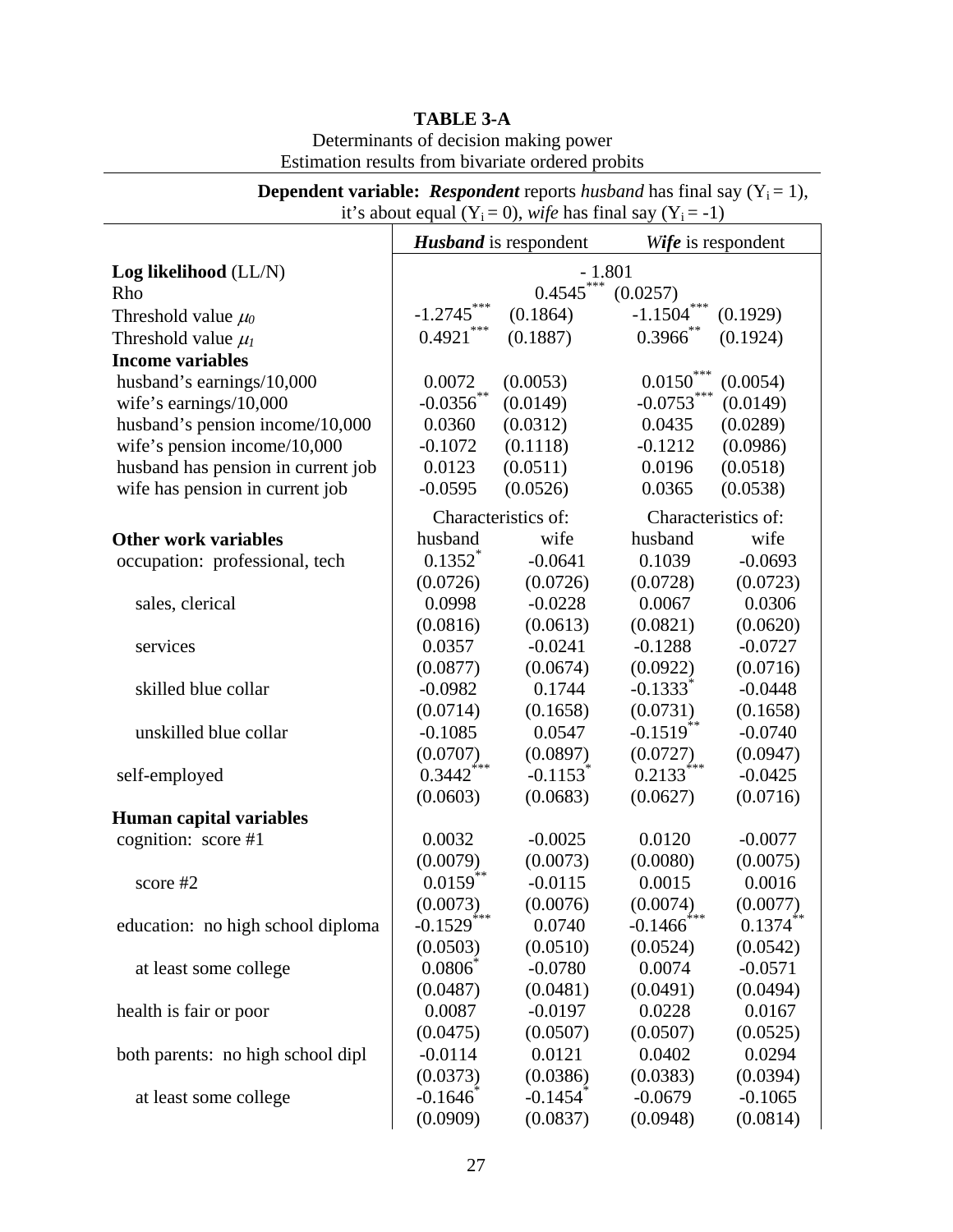| <b>Cultural background variables</b>     |                        |                        |              |           |
|------------------------------------------|------------------------|------------------------|--------------|-----------|
| national origin: born outside U.S.       | $0.1896^{**}$          | $-0.2288$ ***          | 0.0157       | $-0.1025$ |
|                                          | (0.0891)               | (0.0817)               | (0.0902)     | (0.0854)  |
| race: black                              | $0.4748**$             | $-0.3932$ <sup>*</sup> | 0.0404       | $-0.3176$ |
|                                          | (0.2000)               | (0.2017)               | (0.2280)     | (0.2308)  |
| ethnicity: hispanic                      | 0.1077                 | 0.1617                 | $-0.0517$    | 0.0685    |
|                                          | (0.1193)               | (0.1169)               | (0.1250)     | (0.1228)  |
| religion: attend church $\geq$ twice/mth | $0.0804^*$             | $0.0918***$            | 0.0873       | 0.0529    |
|                                          | (0.0454)               | (0.0452)               | (0.0469)     | (0.0468)  |
| both are Protestant                      | $0.2295***$            | (0.0740)               | $0.2060***$  | (0.0807)  |
| both are Evangelical                     | $0.3746**$             | (0.1535)               | $0.5177***$  | (0.1583)  |
| both are Catholic                        | $-0.1126$ **           | (0.0499)               | $-0.1722***$ | (0.0501)  |
| both are Jewish                          | 0.1874                 | (0.1331)               | $-0.0454$    | (0.1353)  |
| both report no religion                  | $-0.2177$              | (0.1746)               | $-0.0974$    | (0.1634)  |
| religion differs                         | 0.0515                 | (0.0487)               | $-0.1220***$ | (0.0500)  |
| <b>Other variables</b>                   |                        |                        |              |           |
| risk averse                              | $0.0279$ <sup>*</sup>  | 0.0014                 | $-0.0099$    | $-0.0010$ |
|                                          | (0.0165)               | (0.0170)               | (0.0170)     | (0.0175)  |
| long time horizon                        | $-0.0247$              | 0.0305                 | $-0.0157$    | 0.0411    |
|                                          | (0.037)                | (0.0378)               | (0.0378)     | (0.0390)  |
| $age-50$                                 | $-0.0079$ **           | $-0.0081$ **           | $-0.0013$    | $-0.0015$ |
|                                          | (0.0040)               | (0.0039)               | (0.0042)     | (0.0041)  |
| has kids: over age 18 only               | $-0.1109$              | (0.1033)               | $-0.0010$    | (0.1035)  |
| age 18 & under only                      | $-0.2466$              | (0.1601)               | $-0.1616$    | (0.1615)  |
| over and under age 18                    | $-0.1878$ <sup>*</sup> | (0.1131)               | 0.0548       | (0.1133)  |

Data: Health and Retirement Study, 1992.

Sample:  $N = 4237$ . Statistical significant at the 90% (\*), 95% (\*\*), and 99% (\*\*\*) level is noted. See text for more details.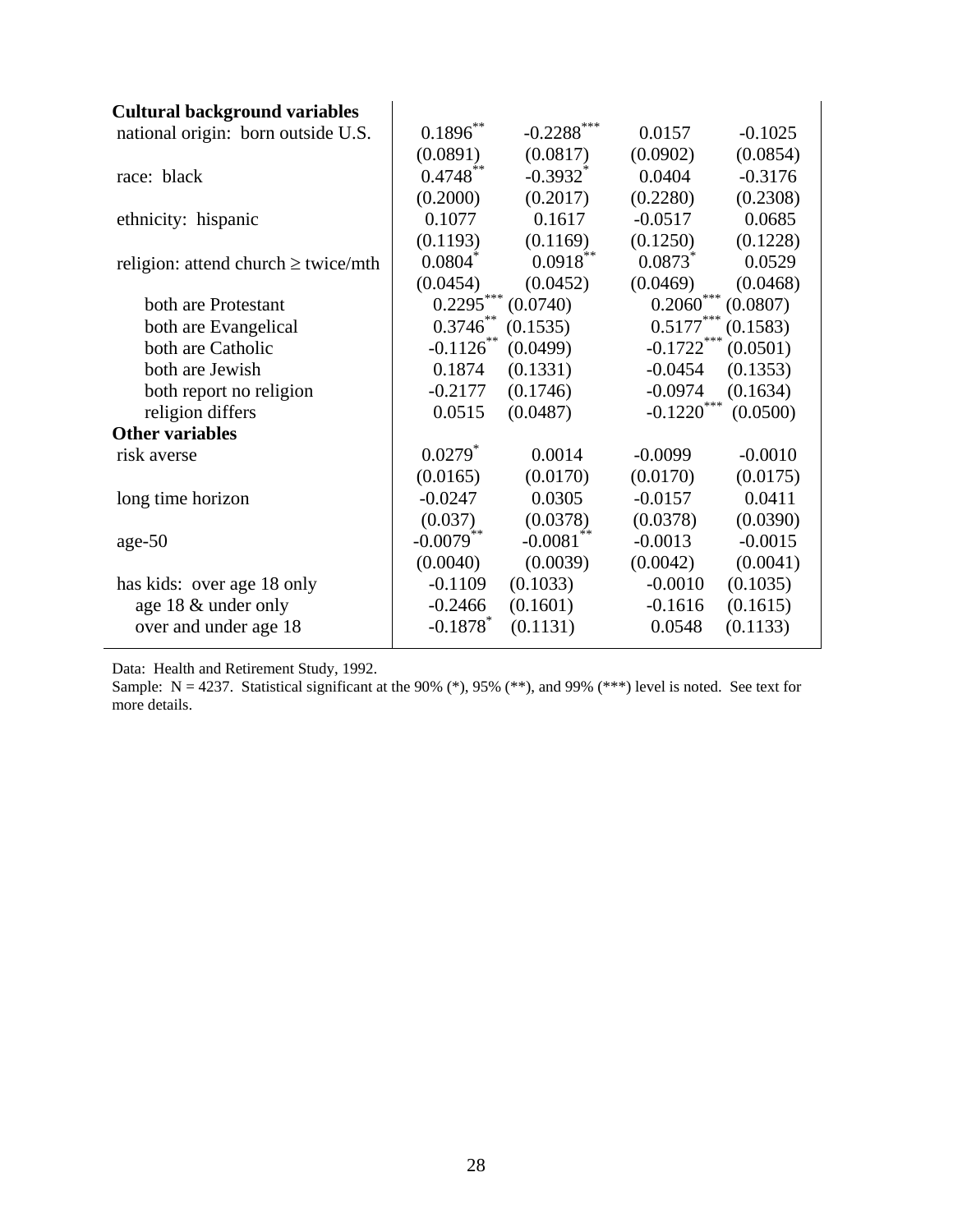| <b>Dependent variable:</b> <i>Respondent</i> reports <i>husband</i> has final say $(Y_i = 1)$ , |                         |                                                                |                                    |  |  |  |
|-------------------------------------------------------------------------------------------------|-------------------------|----------------------------------------------------------------|------------------------------------|--|--|--|
|                                                                                                 |                         | it's about equal $(Y_i = 0)$ , wife has final say $(Y_i = -1)$ |                                    |  |  |  |
|                                                                                                 | (1) current earnings    | (2) average past                                               | (3) current, average               |  |  |  |
|                                                                                                 | (from Table 3-A)        | earnings                                                       | past earnings                      |  |  |  |
| Log likelihood/N                                                                                | $-1.801$                | $-1.790$                                                       | $-1.792$                           |  |  |  |
|                                                                                                 |                         | <b>Husband</b> is respondent                                   |                                    |  |  |  |
| Threshold value $\mu_0$                                                                         | $-1.2745(0.1864)$       | $-1.1133(0.2230)$                                              | $-1.1515(0.2242)$                  |  |  |  |
| Threshold value $\mu_l$                                                                         | 0.4921(0.1887)          | 0.6658(0.2255)                                                 | 0.6218(0.2264)                     |  |  |  |
| <b>Earnings variables</b>                                                                       |                         |                                                                |                                    |  |  |  |
| current earnings/10,000                                                                         |                         |                                                                |                                    |  |  |  |
| husband                                                                                         | $0.0072$ $(0.0053)$     |                                                                | $0.0053$ $(0.0065)$                |  |  |  |
| wife                                                                                            | $-0.0356^{**}$ (0.0149) |                                                                | $-0.0301$ <sup>*</sup><br>(0.0178) |  |  |  |
| average past earnings/10,000                                                                    |                         | 1951-1991                                                      | age 22-45                          |  |  |  |
| husband                                                                                         |                         | $0.0114$ $(0.0244)$                                            | $-0.0011$ $(0.0297)$               |  |  |  |
| wife                                                                                            |                         | $-0.1106$ *** $(0.0440)$                                       | $-0.0173$ $(0.0318)$               |  |  |  |
|                                                                                                 |                         | Wife is respondent                                             |                                    |  |  |  |
| Threshold value $\mu_0$                                                                         | $-1.1504(0.1929)$       | $-1.1235(0.2345)$                                              | $-1.0600$ $(02443)$                |  |  |  |
| Threshold value $\mu_l$                                                                         | 0.3966(0.1924)          | 0.4428(0.2345)                                                 | 0.5245(0.2458)                     |  |  |  |
| <b>Earnings variables</b>                                                                       |                         |                                                                |                                    |  |  |  |
| current earnings/10,000                                                                         |                         |                                                                |                                    |  |  |  |
| husband                                                                                         | $0.0150^{***} (0.0054)$ |                                                                | 0.0098<br>(0.0064)                 |  |  |  |
| wife                                                                                            | $-0.0753***(0.0149)$    |                                                                | $-0.0678***$ (0.0181)              |  |  |  |
| average past earnings/10,000                                                                    |                         | 1951-1991                                                      | age 22-45                          |  |  |  |
| husband                                                                                         |                         | $0.0200$ $(0.0247)$                                            | $-0.0048$ $(0.0305)$               |  |  |  |
| wife                                                                                            |                         | $-0.2405***$<br>(0.0442)                                       | $-0.0797***$ $(0.0312)$            |  |  |  |

### **TABLE 3-B**

Determinants of decision making power Variations on specification of earnings variable

Data: Health and Retirement Study, Wave 1, 1992.

Sample:  $N = 3087$  in columns (2), (3). All specifications include on the right-hand side all of the other variables shown in Table 3-A. See text for more details.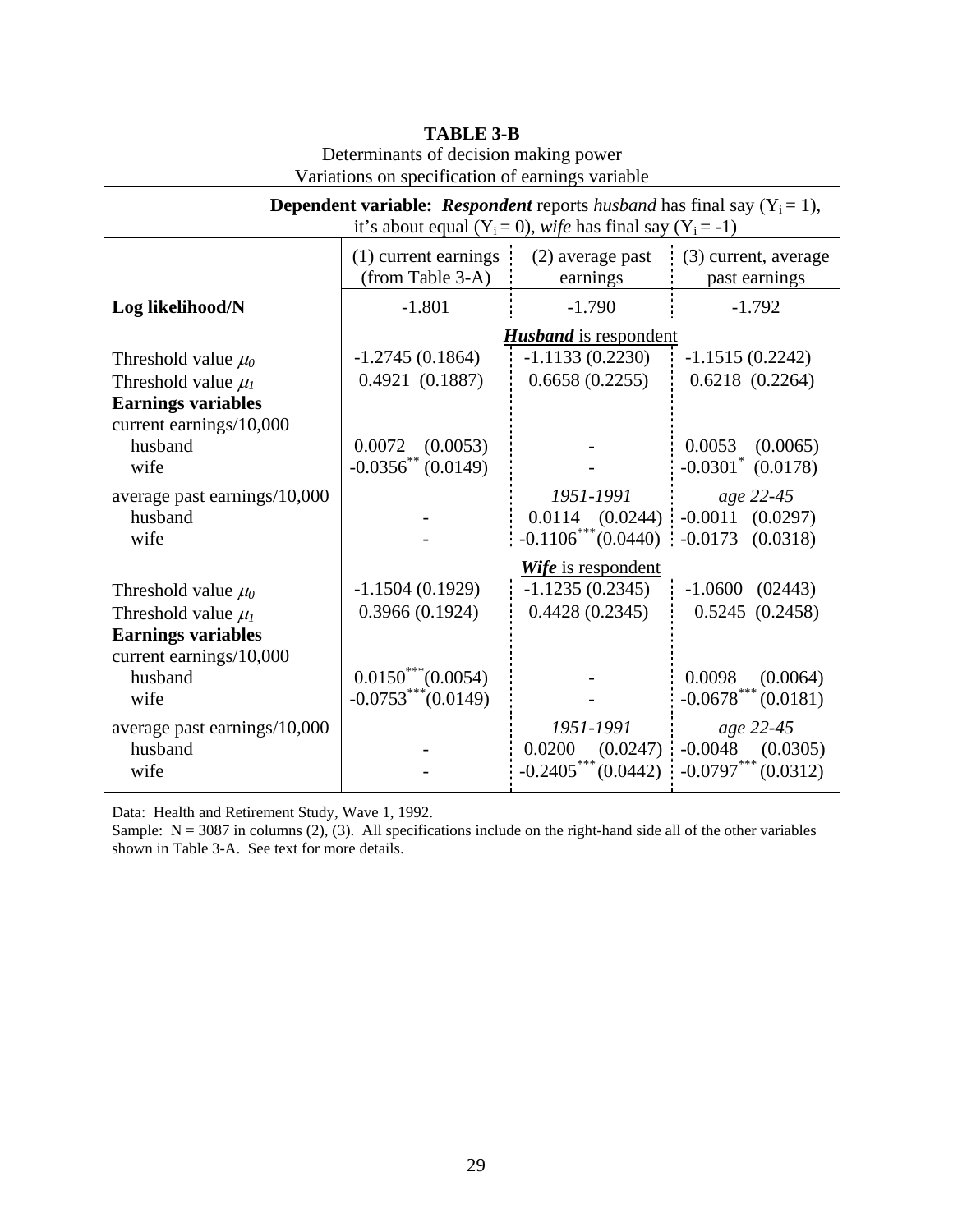| <b>Dependent variable:</b> <i>Respondent</i> reports <i>husband</i> has final say $(Y_i = 1)$ , it's |                          |                          |                                                           |                          |                  |  |
|------------------------------------------------------------------------------------------------------|--------------------------|--------------------------|-----------------------------------------------------------|--------------------------|------------------|--|
|                                                                                                      |                          |                          | about equal $(Y_i = 0)$ , wife has final say $(Y_i = -1)$ |                          |                  |  |
|                                                                                                      | $(1)$ weekly             | $(2)$ work               | $(3)$ only                                                | $(4)$ log of             | $(5)$ ratio of   |  |
|                                                                                                      | work hours               | (no occ                  | work                                                      | earnings                 | earnings         |  |
|                                                                                                      |                          | dummies)                 | variables                                                 |                          |                  |  |
| Log likelihood (LL/N)                                                                                | $-1.799$                 | $-1.810$                 | $-1.830$                                                  | $-1.803$                 | $-1.799$         |  |
| <b>Selected work variables</b>                                                                       |                          |                          | <b>Husband</b> is respondent                              |                          |                  |  |
| husband's earnings/10,000                                                                            | 0.0064                   | 0.0116                   | 0.0111                                                    | 0.0094                   | 0.0036           |  |
|                                                                                                      | (0.0054)                 | (0.0052)                 | (0.0051)                                                  | (0.0060)                 | (0.0058)         |  |
| wife's earnings/ $10,000$                                                                            | $-0.0256^*$              | $-0.0364$ <sup>***</sup> | $-0.0342$ <sup>**</sup>                                   | $-0.0205$ <sup>***</sup> | $-0.0133$        |  |
|                                                                                                      | (0.0153)                 | (0.0145)                 | (0.0145)                                                  | (0.0063)                 | (0.0169)         |  |
| wife's earnings                                                                                      |                          |                          |                                                           |                          | $-0.2402$ ***    |  |
| husband's+wife's earnings                                                                            |                          |                          |                                                           |                          | (0.0923)         |  |
| husband's+wife's                                                                                     |                          |                          |                                                           |                          | 0.0358           |  |
| earnings = $0$                                                                                       |                          |                          |                                                           |                          | (0.0776)         |  |
| husband works                                                                                        |                          | $0.1388***$              |                                                           |                          |                  |  |
|                                                                                                      |                          | (0.0498)                 |                                                           |                          |                  |  |
| wife works                                                                                           |                          | $-0.0365$                |                                                           |                          |                  |  |
|                                                                                                      |                          | (0.0461)                 |                                                           |                          |                  |  |
| husband's weekly hours                                                                               | $-0.0007$                |                          |                                                           |                          |                  |  |
|                                                                                                      | (0.0014)                 |                          |                                                           |                          |                  |  |
| wife's weekly hours                                                                                  | $-0.0042$ ***            |                          |                                                           |                          |                  |  |
|                                                                                                      | (0.0016)                 |                          |                                                           |                          |                  |  |
|                                                                                                      |                          |                          | Wife is respondent                                        |                          |                  |  |
| husband's earnings                                                                                   | 0.0136                   | 0.0204                   | 0.0129                                                    | 0.0275                   | 0.0117           |  |
|                                                                                                      | (0.0054)                 | (0.0053)                 | (0.0052)                                                  | (0.0369)                 | (0.0058)         |  |
| wife's earnings                                                                                      | $-0.0613$ <sup>*</sup>   | $-0.0762$ ***            | $-0.0856$                                                 | $-0.0340$ <sup>***</sup> | $-0.0526$        |  |
|                                                                                                      | (0.0155)                 | (0.0146)                 | (0.0148)                                                  | (0.0377)                 | (0.0168)         |  |
| wife's earnings                                                                                      |                          |                          |                                                           |                          | ***<br>$-0.2412$ |  |
| husband's+wife's earnings                                                                            |                          |                          |                                                           |                          | (0.0945)         |  |
| husband's+wife's                                                                                     |                          |                          |                                                           |                          | 0.0450           |  |
| earnings = $0$                                                                                       |                          |                          |                                                           |                          | (0.0785)         |  |
| husband works                                                                                        |                          | $-0.0455$                |                                                           |                          |                  |  |
|                                                                                                      |                          | (0.0515)                 |                                                           |                          |                  |  |
| wife works                                                                                           |                          | $-0.0299$                |                                                           |                          |                  |  |
|                                                                                                      |                          | (0.0476)                 |                                                           |                          |                  |  |
| husband's weekly hours                                                                               | 0.0001                   |                          |                                                           |                          |                  |  |
|                                                                                                      | (0.0015)                 |                          |                                                           |                          |                  |  |
| wife's weekly hours                                                                                  | $-0.0065$ <sup>***</sup> |                          |                                                           |                          |                  |  |
|                                                                                                      | (0.0018)                 |                          |                                                           |                          |                  |  |
| Also includes:occ,self-empl                                                                          | yes                      | no                       | yes                                                       | yes                      | yes              |  |
| other control variables                                                                              | yes                      | yes                      | no                                                        | yes                      | yes              |  |

### **TABLE 3-C:** Determinants of decision making power Variations on specification of work variables

Data: Health and Retirement Study, Wave 1, 1992. Sample: N = 4237. Except as noted, all specifications include on the right-hand side all of the other variables shown in Table 3-A. See text for more details.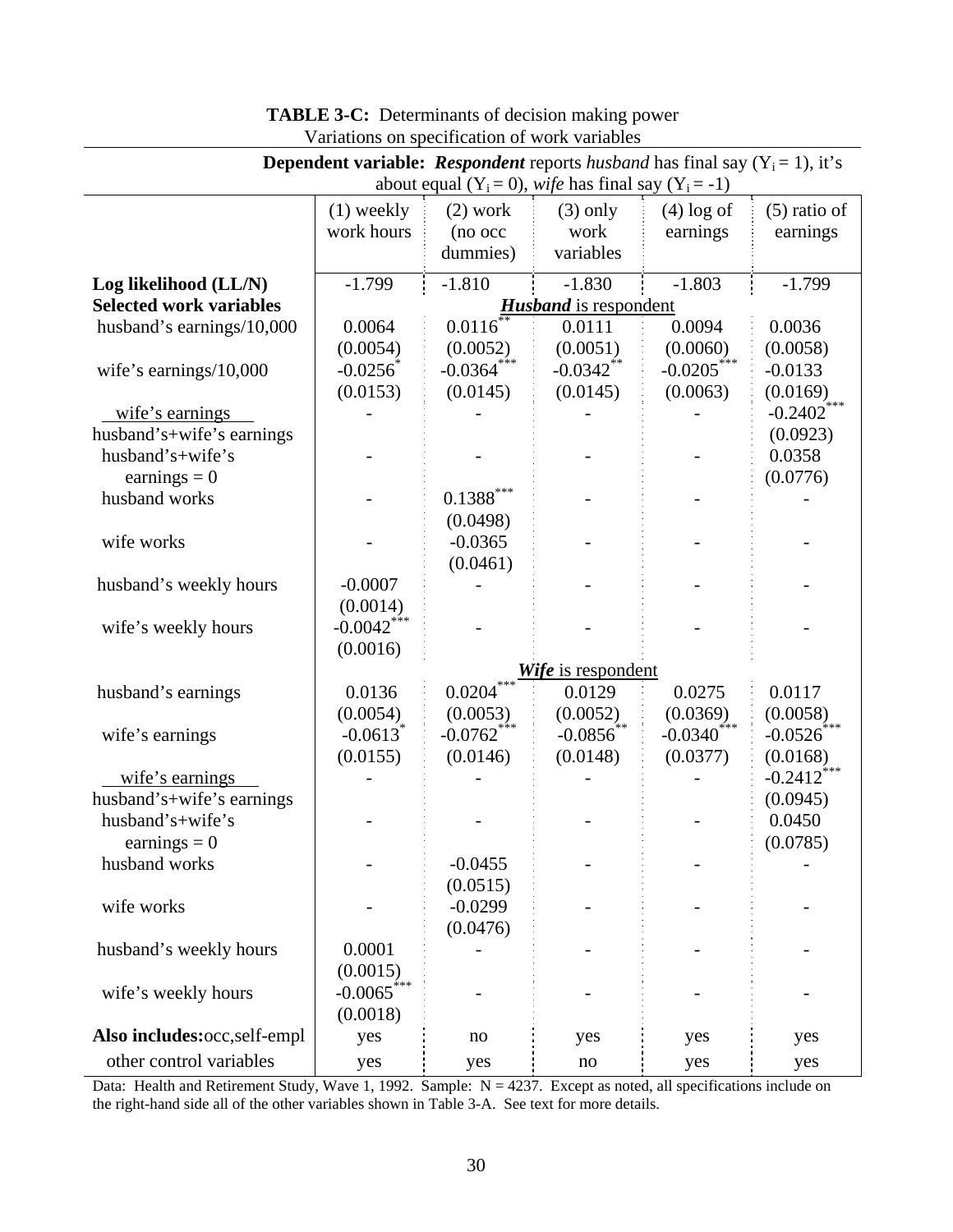| TABLE 4                                                          |
|------------------------------------------------------------------|
| Decomposition of estimated determinants of decision making power |
| Estimation results from Table 3-A                                |

| $\epsilon$ . The contract $\epsilon$ is the contracted $\epsilon$ in $\epsilon$<br>it's about equal $(Y_i = 0)$ , wife has final say $(Y_i = -1)$ |                |                                       |                                 |                          |  |  |
|---------------------------------------------------------------------------------------------------------------------------------------------------|----------------|---------------------------------------|---------------------------------|--------------------------|--|--|
|                                                                                                                                                   | True effect    |                                       | <i>Husband's</i> reporting bias |                          |  |  |
| <b>Income variables</b>                                                                                                                           |                | <b>Current earnings</b> specification |                                 |                          |  |  |
| husband's earnings/10,000                                                                                                                         | 0.0111         | (0.0044)                              | $-0.0039$                       | (0.0060)                 |  |  |
| wife's earnings/10,000                                                                                                                            | $-0.0555***$   | (0.0126)                              | 0.0198                          | (0.0160)                 |  |  |
| husband's pension income/10,000                                                                                                                   | 0.0397         | (0.0246)                              | $-0.0038$                       | (0.0345)                 |  |  |
| wife's pension income/10,000                                                                                                                      | $-0.1142$      | (0.0866)                              | 0.0070                          | (0.1201)                 |  |  |
| husband has pension in current job                                                                                                                | 0.0160         | (0.0430)                              | $-0.0037$                       | (0.0565)                 |  |  |
| wife has pension in current job                                                                                                                   | $-0.0115$      | (0.0447)                              | $-0.0480$                       | (0.0577)                 |  |  |
|                                                                                                                                                   |                | Characteristics of husband:           |                                 | Characteristics of wife: |  |  |
| <b>Other work variables</b>                                                                                                                       | True           | <b>Bias</b>                           | True                            | <b>Bias</b>              |  |  |
| occupation: professional, technical                                                                                                               | $0.1196***$    | 0.0156                                | $-0.0667$                       | 0.0026                   |  |  |
| sales, clerical                                                                                                                                   | 0.0532         | 0.0466                                | 0.0039                          | $-0.0267$                |  |  |
| services                                                                                                                                          | $-0.0465$      | 0.0756                                | $-0.0484$                       | 0.0243                   |  |  |
| skilled blue collar                                                                                                                               | $-0.1158$ **   | 0.0176                                | 0.0648                          | $0.1096***$              |  |  |
| unskilled blue collar                                                                                                                             | $-0.1302**$    | 0.0217                                | $-0.0096$                       | 0.0644                   |  |  |
| self-employed                                                                                                                                     | $0.2788^{***}$ | 0.0654                                | $-0.0789$                       | $-0.0364$                |  |  |
| <b>Human capital:</b> cognition score #1                                                                                                          | 0.0076         | $-0.0044$                             | $-0.0051$                       | 0.0026                   |  |  |
| score $#2$                                                                                                                                        | 0.0087         | 0.0072                                | $-0.0049$                       | $-0.0066$                |  |  |
| education: no high school diploma                                                                                                                 | $-0.1497***$   | $-0.0032$                             | $0.1057\sp{***}$                | $-0.0317$                |  |  |
| at least some college                                                                                                                             | 0.0440         | 0.0366                                | $-0.0676$                       | $-0.0104$                |  |  |
| health is fair or poor                                                                                                                            | 0.0157         | $-0.0071$                             | $-0.0015$                       | $-0.0182$                |  |  |
| both parents: no high sch diploma                                                                                                                 | 0.0144         | $-0.0258$                             | 0.0207                          | $-0.0087$                |  |  |
| at least some college                                                                                                                             | $-0.1163$      | $-0.0483$                             | $-0.1259$ <sup>*</sup>          | $-0.0195$                |  |  |
| Cultural: born outside U.S.                                                                                                                       | 0.1027         | 0.0869                                | $-0.1656$ ***                   | $-0.0631$                |  |  |
| race: black                                                                                                                                       | 0.2576         | 0.2172                                | $-0.3554$ *                     | $-0.0378$                |  |  |
| ethnicity: hispanic                                                                                                                               | 0.0280         | 0.0797                                | 0.1151                          | 0.0466                   |  |  |
| religion: attend church $\geq$ twice/mth                                                                                                          | $0.0839^{**}$  | $-0.0034$                             | $0.0724$ <sup>*</sup>           | 0.0195                   |  |  |
| both are Protestant                                                                                                                               |                | $0.2178***$                           |                                 | 0.0117                   |  |  |
| both are Evang'l/Fundamentalist                                                                                                                   |                | $0.4462**$                            |                                 | $-0.0716$                |  |  |
| both are Catholic                                                                                                                                 | $-0.1424$      |                                       |                                 | 0.0298                   |  |  |
| both are Jewish                                                                                                                                   |                | 0.0710                                |                                 | 0.1164                   |  |  |
| both report no religion                                                                                                                           | $-0.1576$      |                                       |                                 | $-0.0601$                |  |  |
| religion differs                                                                                                                                  | $-0.0353$      |                                       |                                 | $0.0868$ <sup>*</sup>    |  |  |
| Other variables: risk averse                                                                                                                      | 0.0090         | 0.0189                                | 0.0002                          | 0.0012                   |  |  |
| long time horizon                                                                                                                                 | $-0.0202$      | $-0.0045$                             | 0.0358                          | $-0.0053$                |  |  |
| $age-50$                                                                                                                                          | $-0.0046$      | $-0.0033$                             | $-0.0049$                       | $-0.0033$                |  |  |
| has kids: over age 18 only                                                                                                                        | $-0.0560$      |                                       |                                 | $-0.0549$                |  |  |
| age 18 & under only                                                                                                                               | $-0.2041$      |                                       |                                 | $-0.0425$                |  |  |
| over and under age 18                                                                                                                             | $-0.0665$      |                                       |                                 | $-0.1213$                |  |  |

**Dependent variable:** *Respondent* reports *husband* has final say  $(Y_i = 1)$ ,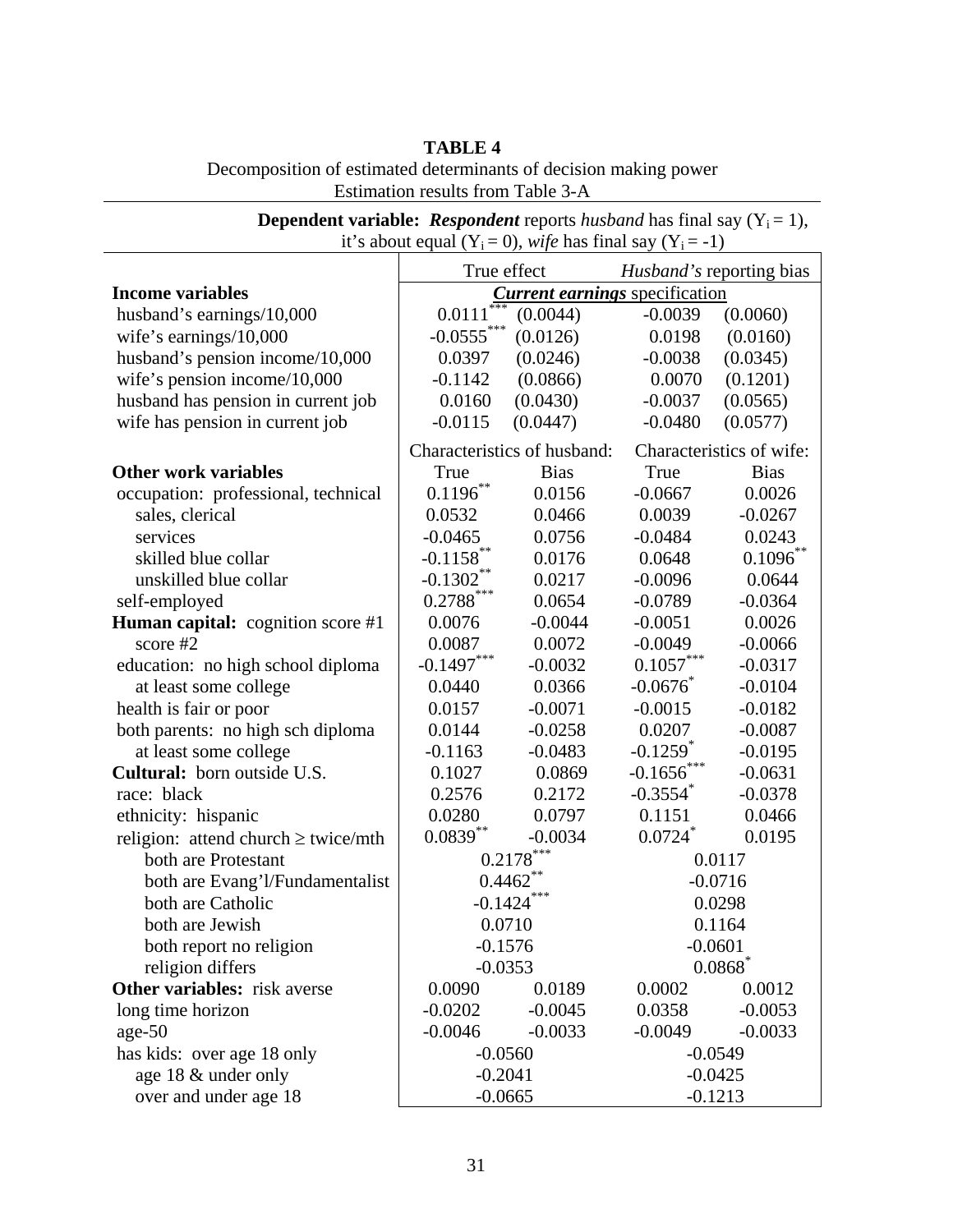| <b>Selected results</b>      | <i>Average past earnings specification 3-B(2)</i> |                      |          |
|------------------------------|---------------------------------------------------|----------------------|----------|
| husband's earnings/ $10,000$ | $0.0157$ $(0.0205)$                               | $-0.0043$ $(0.0270)$ |          |
| wife's earnings/ $10,000$    | $-0.1756^{***}$ (0.0370)                          | 0.0650               | (0.0479) |

Data: Health and Retirement Study, Wave 1, 1992.

Sample:  $N = 4237$ . See text for more details.

|                               | Sundations of predicted decision making power<br>Husband reports  has more say<br>Wife reports  has more say |       |       |                                                             |       |       |
|-------------------------------|--------------------------------------------------------------------------------------------------------------|-------|-------|-------------------------------------------------------------|-------|-------|
|                               |                                                                                                              | about |       |                                                             | about |       |
|                               | husband                                                                                                      | equal | wife  | husband                                                     | equal | wife  |
|                               |                                                                                                              |       |       | Based on specifications that control for current earnings,  |       |       |
|                               |                                                                                                              |       |       | work status (as in Table 3-C 2)                             |       |       |
| <b>Actual values</b>          | 0.302                                                                                                        | 0.580 | 0.118 | 0.319                                                       | 0.527 | 0.154 |
| <b>Baseline</b> predictions   |                                                                                                              |       |       |                                                             |       |       |
| using own values of           | 0.311                                                                                                        | 0.576 | 0.113 | 0.325                                                       | 0.525 | 0.150 |
| earnings, work status         |                                                                                                              |       |       |                                                             |       |       |
| using average values of       | 0.310                                                                                                        | 0.579 | 0.111 | 0.323                                                       | 0.530 | 0.147 |
| earnings, work status         |                                                                                                              |       |       |                                                             |       |       |
| Predictions if                |                                                                                                              |       |       |                                                             |       |       |
| switch average earnings       | 0.282                                                                                                        | 0.590 | 0.128 | 0.266                                                       | 0.545 | 0.189 |
| switch earnings, work         | 0.275                                                                                                        | 0.593 | 0.132 | 0.263                                                       | 0.546 | 0.191 |
| husbands work, wives don't    | 0.350                                                                                                        | 0.558 | 0.092 | 0.372                                                       | 0.509 | 0.117 |
| wives work, husbands don't    | 0.253                                                                                                        | 0.600 | 0.147 | 0.270                                                       | 0.545 | 0.185 |
|                               |                                                                                                              |       |       | Based on specifications that control for lifetime earnings, |       |       |
|                               |                                                                                                              |       |       | work status (adapted from those in Table 3-B 2)             |       |       |
| <b>Baseline</b> predictions   |                                                                                                              |       |       |                                                             |       |       |
| using own values of earnings, | 0.298                                                                                                        | 0.582 | 0.120 | 0.318                                                       | 0.530 | 0.153 |
| work status                   |                                                                                                              |       |       |                                                             |       |       |
| using average values of       | 0.298                                                                                                        | 0.584 | 0.119 | 0.315                                                       | 0.535 | 0.149 |
| earnings, work status         |                                                                                                              |       |       |                                                             |       |       |
| Predictions if                |                                                                                                              |       |       |                                                             |       |       |
| switch average earnings       | 0.243                                                                                                        | 0.602 | 0.155 | 0.197                                                       | 0.551 | 0.253 |
| switch earnings, work         | 0.236                                                                                                        | 0.604 | 0.160 | 0.193                                                       | 0.550 | 0.258 |
| husbands work, wives don't    | 0.330                                                                                                        | 0.568 | 0.101 | 0.375                                                       | 0.510 | 0.115 |
| wives work, husbands don't    | 0.250                                                                                                        | 0.602 | 0.148 | 0.273                                                       | 0.547 | 0.180 |

#### **TABLE 5** Simulations of predicted decision making power

Predicted probabilities, averaged over the estimation sample, based on the bivariate ordered probit estimates reported in Table 3.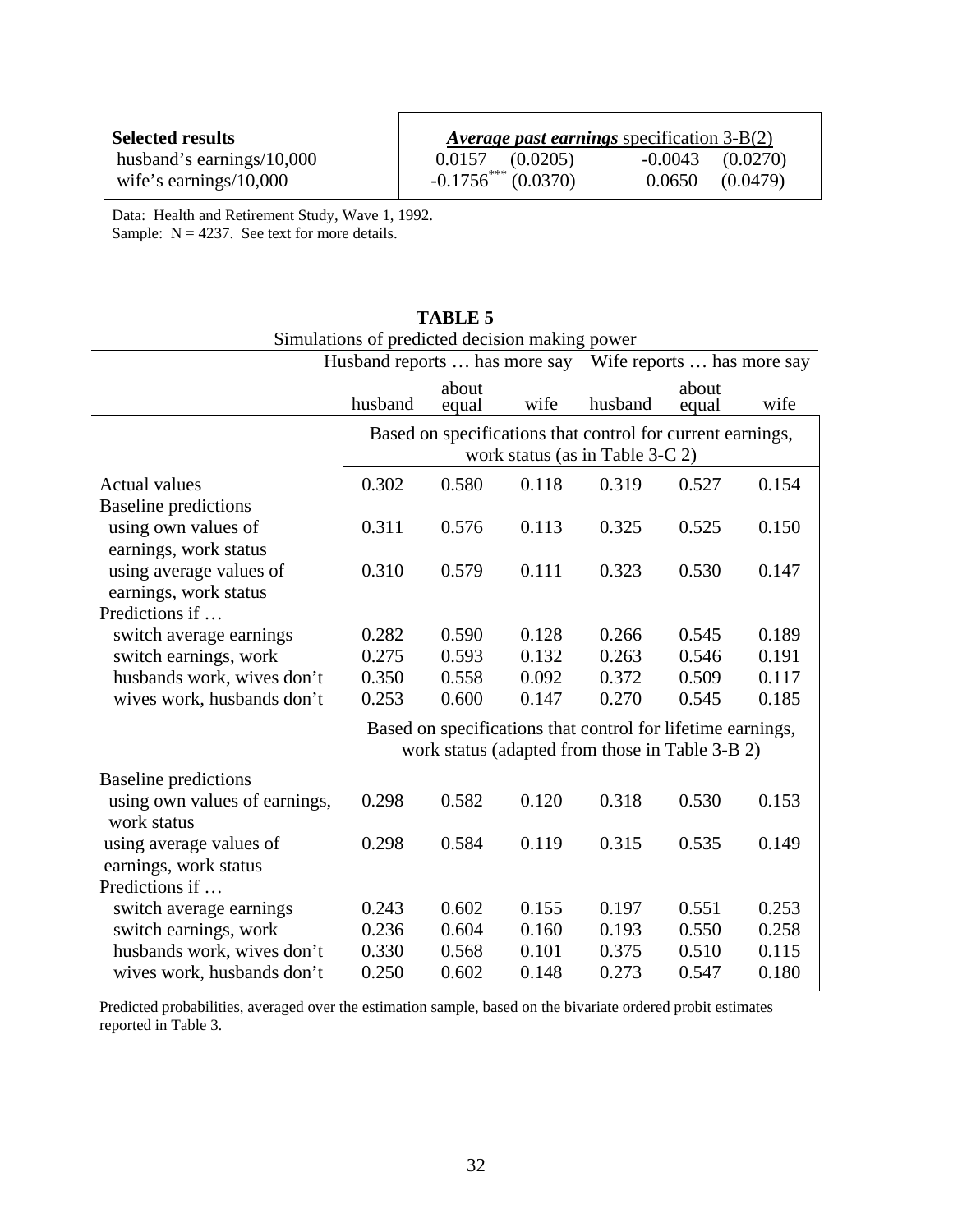### **TABLE 6** Consequences of decision making power

 $\overline{a}$ 

Impact on wealth

| <b>Dependent variable:</b> Log household wealth |                                                                   |                                                  |  |  |  |  |
|-------------------------------------------------|-------------------------------------------------------------------|--------------------------------------------------|--|--|--|--|
|                                                 | Characteristics of husband:                                       | Characteristics of wife:                         |  |  |  |  |
|                                                 | A. Use continuous information on true decision-making power $y^*$ |                                                  |  |  |  |  |
|                                                 | (1) Efficient estimation (correct standard errors)                |                                                  |  |  |  |  |
|                                                 | Based on current earnings specification $(3-A)$                   |                                                  |  |  |  |  |
| husband's decision-making power                 | $-0.0971$                                                         | (0.2471)                                         |  |  |  |  |
| age                                             | $0.0284^{\ast\ast\ast}$<br>(0.0061)                               | $0.0383***$<br>(0.0064)                          |  |  |  |  |
| husband's power*age                             | (0.0155)<br>0.0236                                                | $-0.0234$ (0.0134)                               |  |  |  |  |
| current household earnings                      | $0.0622***(0.0061)$                                               |                                                  |  |  |  |  |
| long time horizon                               | $0.0973***$ $(0.0368)$                                            | $0.1295***$<br>(0.0379)                          |  |  |  |  |
| risk averse                                     | $0.0311$ <sup>*</sup><br>(0.0179)                                 | 0.0038<br>(0.0183)                               |  |  |  |  |
|                                                 | Based on average past earnings specification (3-B 2)              |                                                  |  |  |  |  |
| husband's decision-making power                 | $0.8217***$ $(0.2281)$                                            |                                                  |  |  |  |  |
| age                                             | $0.0185***(0.0063)$                                               | $\ast\ast\ast$<br>0.0404<br>(0.0069)             |  |  |  |  |
| husband's power*age                             | $0.0324**$ (0.0133)                                               | $-0.0345***$<br>(0.0136)                         |  |  |  |  |
| average household earnings                      | $0.3162***$ (0.0203)                                              |                                                  |  |  |  |  |
|                                                 | Based on ratio of earnings specification $(3-C 5)$                |                                                  |  |  |  |  |
|                                                 | with control for current earnings                                 |                                                  |  |  |  |  |
| husband's decision-making power                 | $0.2927$ $(0.3111)$                                               |                                                  |  |  |  |  |
| age                                             | $0.0288^{***}\,$<br>(0.0061)                                      | $0.0400^{***}$ (0.0061)                          |  |  |  |  |
| husband's power*age                             | 0.0097<br>(0.0158)                                                | $-0.0189$<br>(0.0144)                            |  |  |  |  |
| log(current household earnings)                 | $0.3296***$ $(0.0357)$                                            |                                                  |  |  |  |  |
|                                                 | with control for average past earnings                            |                                                  |  |  |  |  |
| husband's decision-making power                 | 0.5442                                                            | (0.3504)                                         |  |  |  |  |
| Age                                             | $0.0256^{***}\,$<br>(0.0068)                                      | $0.0360***$<br>(0.0070)                          |  |  |  |  |
| husband's power*age                             | (0.0166)<br>0.0253                                                | $-0.0319$ **<br>(0.0165)                         |  |  |  |  |
| log(average household earnings)                 | $0.3555***(0.0493)$                                               |                                                  |  |  |  |  |
|                                                 | (2)                                                               | Two-stage estimation (incorrect standard errors) |  |  |  |  |
| <b>Selected variables:</b>                      | Based on current earnings specification $(3-A)$                   |                                                  |  |  |  |  |
| husband's decision-making power                 | 0.1528                                                            | (0.2550)                                         |  |  |  |  |
| age                                             | $0.0320***$ $(0.0072)$                                            | $0.0372***$ (0.0078)                             |  |  |  |  |
| husband's power*age                             | $0.0478***$<br>(0.0193)                                           | $-0.0415$ <sup>*</sup><br>(0.0161)               |  |  |  |  |
| log(current household earnings)                 | $0.0256^{***}\,$                                                  | (0.0090)                                         |  |  |  |  |
| long time horizon                               | $0.1168***$<br>(0.0399)                                           | $0.1313***$<br>(0.0409)                          |  |  |  |  |
| risk averse                                     | 0.0279<br>(0.0194)                                                | $-0.0096$<br>(0.0202)                            |  |  |  |  |
|                                                 | Based on average past earnings specification $(3-B 2)$            |                                                  |  |  |  |  |
| husband's decision-making power                 | $-0.0663$                                                         | (0.2615)                                         |  |  |  |  |
| age                                             | $0.0206***$<br>(0.0079)                                           | $0.0380***$<br>(0.0090)                          |  |  |  |  |
| husband's power*age                             | $0.0440^\ast$<br>(0.0175)                                         | $-0.0359***$<br>(0.0165)                         |  |  |  |  |
| log(average household earnings)                 | $0.3741^{\ast\ast\ast}$                                           | (0.0514)                                         |  |  |  |  |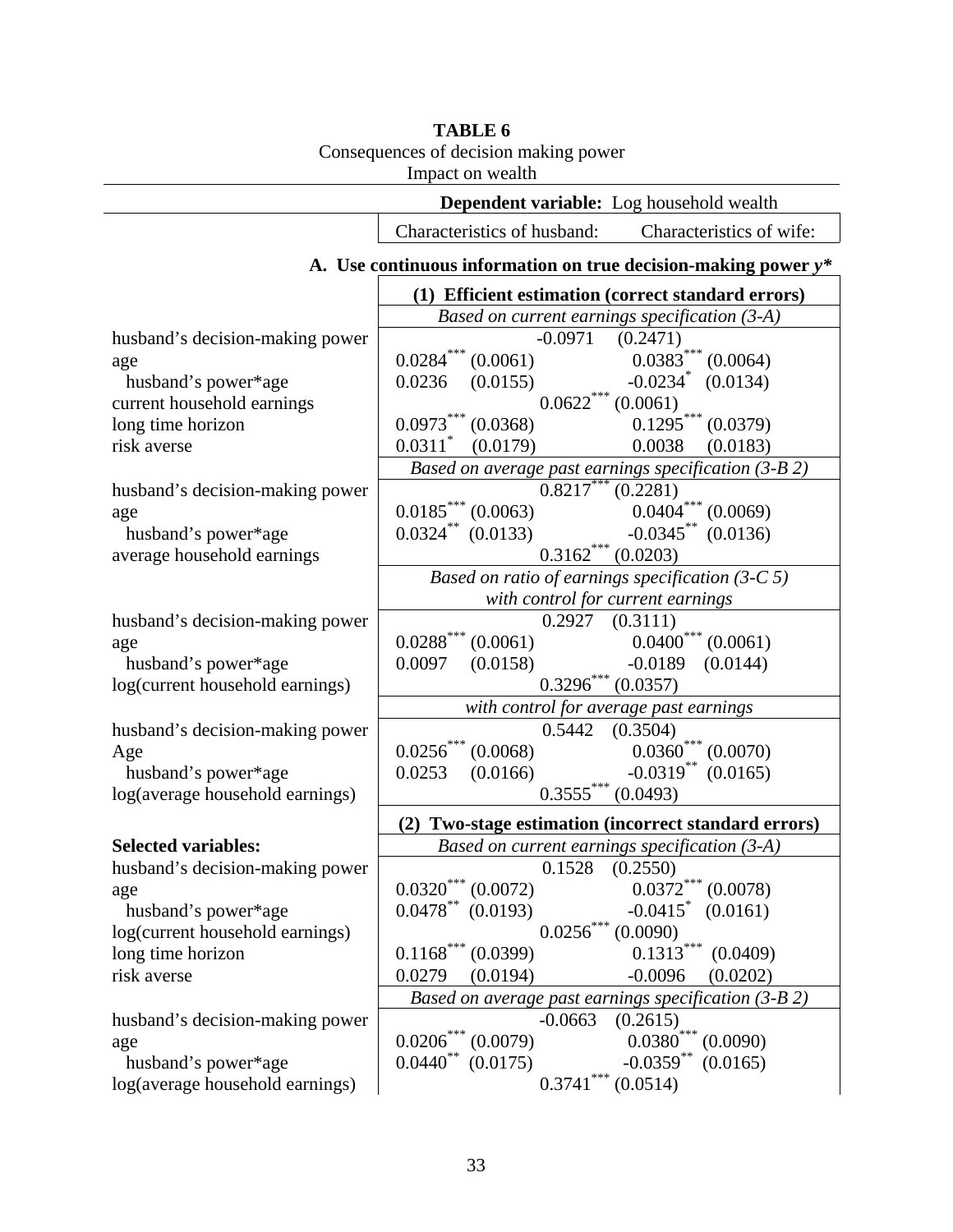|                                 | Based on ratio of earnings specification $(3-C5)$             |  |  |  |  |
|---------------------------------|---------------------------------------------------------------|--|--|--|--|
|                                 | with control for current earnings                             |  |  |  |  |
| husband's decision-making power | 0.4064<br>(0.2342)                                            |  |  |  |  |
| age                             | $0.0338***$<br>0.0374<br>(0.0073)<br>(0.0078)                 |  |  |  |  |
| husband's power*age             | $0.0430**$<br>$-0.0390^{**}$ (0.0159)<br>(0.0181)             |  |  |  |  |
| log(current household earnings) | $0.0325***$<br>(0.0093)                                       |  |  |  |  |
|                                 | with control for average past earnings                        |  |  |  |  |
| husband's decision-making power | 0.2092<br>(0.2671)                                            |  |  |  |  |
| age                             | ***<br>***<br>0.0263<br>(0.0083)<br>0.0344<br>(0.0090)        |  |  |  |  |
| husband's power*age             | $0.0414***$<br>$-0.0362$ <sup>*</sup><br>(0.0194)<br>(0.0187) |  |  |  |  |
| log(average household earnings) | ***<br>(0.0493)<br>0.3698                                     |  |  |  |  |

### **B.** Use discrete information on reported decision-making power  $y^h$ ,  $y^w$

|                                   |                                     | (1) Information reported by husband |
|-----------------------------------|-------------------------------------|-------------------------------------|
| husband reports: he has final say | $-0.0408$                           | (0.1239)                            |
| "about equal"                     | $-0.1118$                           | (0.1129)                            |
| age- $50$                         | $-0.0026$<br>(0.0131)               | $0.0540***$<br>(0.0142)             |
| husband has final say *age        | $0.0407***$<br>(0.0150)             | $-0.0300$ **<br>(0.0151)            |
| "about equal"*age                 | $0.0318***$<br>(0.0135)             | $-0.0139$<br>(0.0149)               |
|                                   | Information reported by wife<br>(2) |                                     |
|                                   |                                     |                                     |
| wife reports: he has final say    | 0.0047                              | (0.1113)                            |
| "about equal"                     | 0.0436                              | (0.1032)                            |
| age- $50$                         | 0.0032<br>(0.0126)                  | 0.0512<br>(0.0122)                  |
| husband has final say *age        | ***<br>0.0412<br>(0.0137)           | $-0.0294$ **<br>(0.0130)            |

Data: Health and Retirement Study, 1992.

Sample:  $N = 4077$  when current earnings are included or 2983 when average past earnings are included. Other control variables besides earnings are those reported in Table 3-A , along with subjective life expectancy. See text for more details.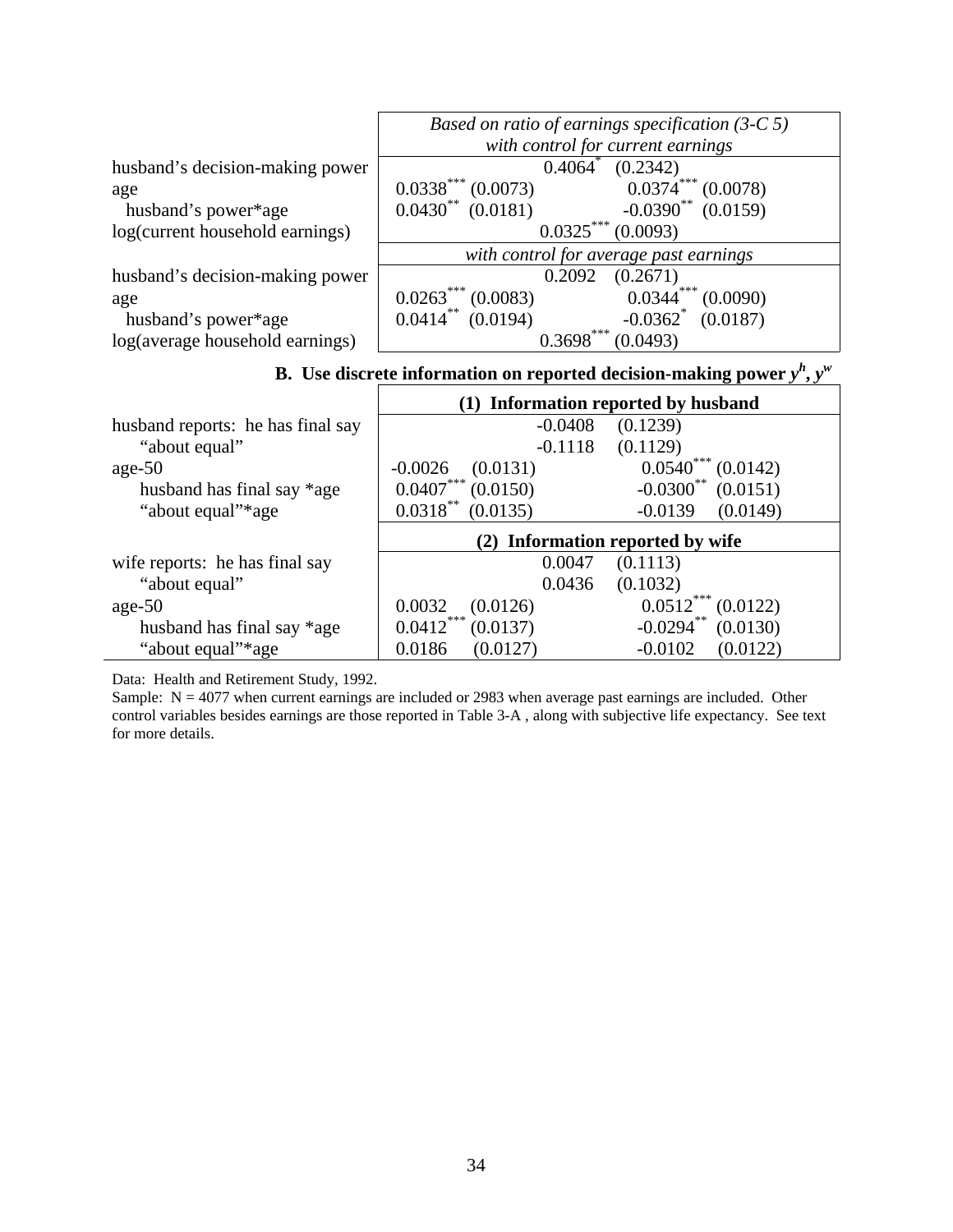|                                                             | THIPACI ON STOCK THATKET HIVESTHICHTS                          |                                        |  |  |
|-------------------------------------------------------------|----------------------------------------------------------------|----------------------------------------|--|--|
| <b>Dependent variable:</b> Household investment in equities |                                                                |                                        |  |  |
|                                                             | Probit                                                         | Tobit                                  |  |  |
|                                                             | Invests in equities $(1, 0)$                                   | Share of financial assets              |  |  |
|                                                             | [marginal effect in brackets]                                  | invested in equities                   |  |  |
| <b>Mean value</b>                                           | 0.32                                                           | 0.17                                   |  |  |
|                                                             | A. Use continuous information on true decision-making power y* |                                        |  |  |
|                                                             | (1) Efficient estimation (correct standard errors)             |                                        |  |  |
|                                                             | Based on current earnings specification (3-A)                  |                                        |  |  |
|                                                             | Restrict effect of sum of current earnings                     |                                        |  |  |
| husband's decision-making power                             | $(0.2567)$ [0.1232]<br>0.3689                                  | (0.1390)<br>0.0774                     |  |  |
| age-50: husband                                             | $(0.0080)$ [0.0032]<br>0.0097                                  | 0.0031<br>(0.0046)                     |  |  |
| wife                                                        | $0.0262$ ***<br>$(0.0086)$ [0.0087]                            | $0.0122***$<br>(0.0050)                |  |  |
| current household earnings                                  | $0.0490***$<br>$(0.0069)$ [0.0163]                             | $0.0202***$<br>(0.0031)                |  |  |
| long time horizon: husband                                  | $0.1329***$<br>$(0.0464)$ [0.0444]                             | $0.0651^{***}$<br>(0.0265)             |  |  |
| wife                                                        | $0.1397***$<br>$(0.0475)$ [0.0466]                             | $0.0628\sp{*}{\ast}{\ast}$<br>(0.0271) |  |  |
| risk averse: husband                                        | $-0.0172$<br>$(0.0212)$ [-0.0058]                              | $-0.0042$<br>(0.0121)                  |  |  |
| wife                                                        | $(0.0220)$ [0.0056]<br>0.0166                                  | 0.0059<br>(0.0126)                     |  |  |
|                                                             | Based on average past earnings specification (3-B 2)           |                                        |  |  |
|                                                             | Restrict effect of sum of average earnings                     |                                        |  |  |
| husband's decision-making power                             | $1.1700^*$<br>$(0.2926)$ [0.3981]                              | 0.6626<br>(0.1537)                     |  |  |
| average household earnings                                  | $0.2926***$<br>$(0.0271)$ [0.0996]                             | $0.1619***$<br>(0.0148)                |  |  |
|                                                             | Based on ratio of earnings specification $(3-C 5)$             |                                        |  |  |
|                                                             | with control for current earnings                              |                                        |  |  |
| husband's decision-making power                             | $0.5998*$<br>$(0.3558)$ [0.2002]                               | 0.3182<br>(0.2001)                     |  |  |
| log(current household earnings)                             | $0.1656***$<br>$(0.0329)$ [0.0553]                             | $0.0878***$<br>(0.0187)                |  |  |
|                                                             | with control for average past earnings                         |                                        |  |  |
| husband's decision-making power                             | $1.252\overline{3}^{***}$<br>$(0.4088)$ [0.4262]               | 0.6874<br>(0.2198)                     |  |  |
| log(average household earnings)                             | $0.3555***$<br>$(0.0493)$ [0.1174]                             | $0.1966$ ***<br>(0.0256)               |  |  |
|                                                             | (2) Two-stage estimation (incorrect standard errors)           |                                        |  |  |
| <b>Selected variables:</b>                                  | Based on current earnings specification (3-A)                  |                                        |  |  |
| husband's decision-making power                             | 0.5425<br>$(0.2556)$ [0.1811]                                  | 0.3080<br>(0.1414)                     |  |  |
| age-50: husband                                             | 0.0035<br>$(0.0081)$ [0.0012]                                  | 0.0009<br>(0.0047)                     |  |  |
| wife                                                        | $0.0273***$<br>$(0.0086)$ [0.0091]                             | $0.0137***$<br>(0.0050)                |  |  |
| log(current household earnings)                             | $0.0171^{\ast\ast}$<br>$(0.0087)$ $[0.0057]$                   | $0.0113***$<br>(0.0050)                |  |  |
| long time horizon: husband                                  | $0.1330***$<br>$(0.0461)$ [0.0447]                             | $0.0651***$<br>(0.0267)                |  |  |
| wife                                                        | $0.1186^{***}\,$<br>$(0.0473)$ [0.0399]                        | $0.0479$ <sup>*</sup><br>(0.0272)      |  |  |
| risk averse: husband                                        | $-0.0306$<br>$(0.0212)$ [-0.0102]                              | $-0.0121$<br>(0.0122)                  |  |  |
| wife                                                        | 0.0065<br>$(0.0219)$ $[0.0022]$                                | 0.0019<br>(0.0127)                     |  |  |
|                                                             | Based on average past earnings specification $(3-B 2)$         |                                        |  |  |
| husband's decision-making power                             | 0.3963<br>$(0.2881)$ [0.1349]                                  | 0.2705<br>(0.1537)                     |  |  |

### **TABLE 7** Consequences of decision making power Impact on stock market investments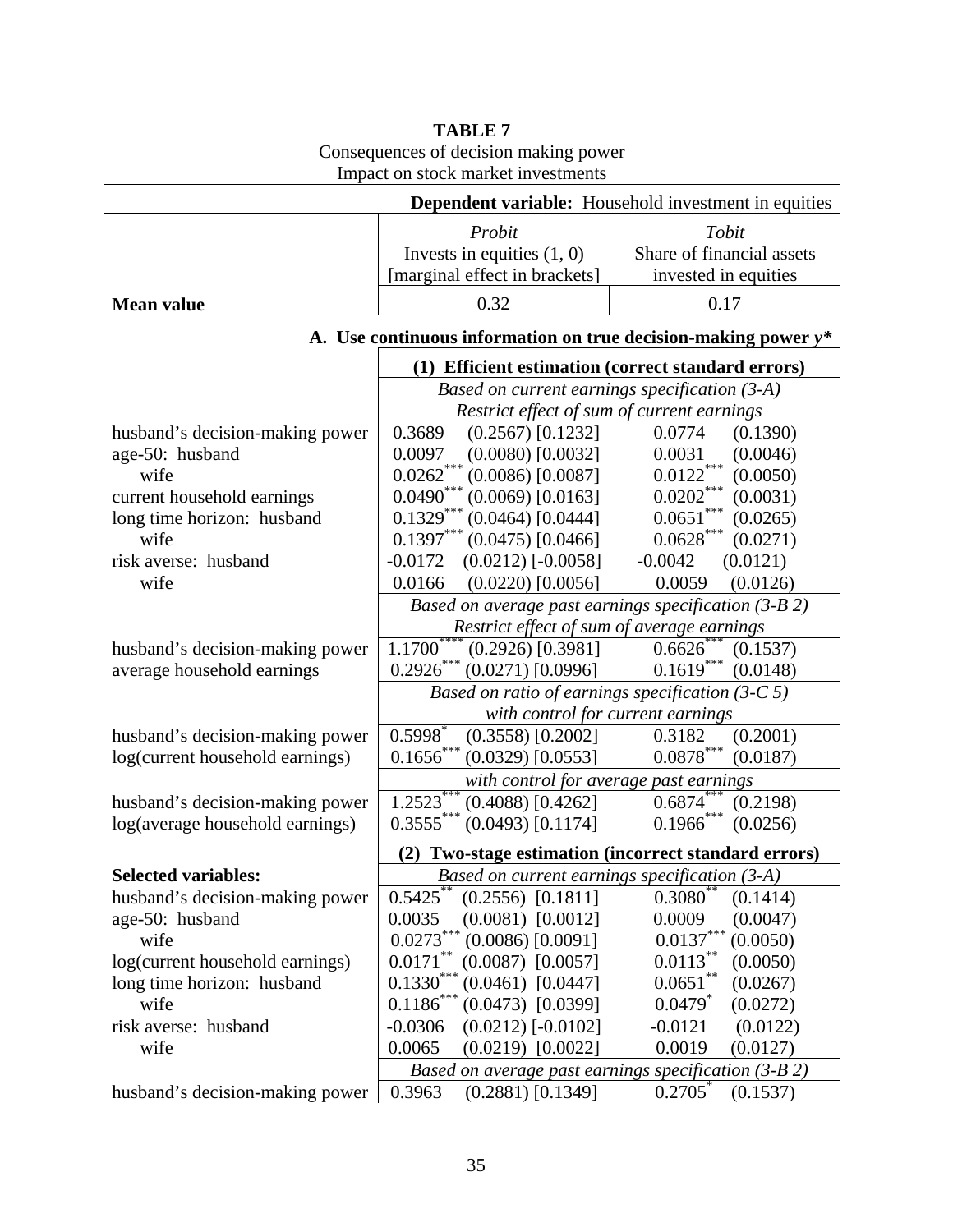| log(average household earnings) | $0.3615***$ (0.0480) [0.1230]                     | $0.2138***(0.0270)$     |  |
|---------------------------------|---------------------------------------------------|-------------------------|--|
|                                 | Based on ratio of earnings specification $(3-C5)$ |                         |  |
|                                 | with control for current earnings                 |                         |  |
| husband's decision-making power | $0.7521$ ***<br>$(0.2218)$ [0.2510]               | $0.4098***$<br>(0.1248) |  |
| log(current household earnings) | $0.0246***$<br>$(0.0090)$ [0.0082]                | $0.0154***(0.0052)$     |  |
|                                 | with control for average past earnings            |                         |  |
| husband's decision-making power | $0.7928***$<br>$(0.2532)$ [0.2698]                | $0.4100***$<br>(0.1365) |  |
| log(average household earnings) | $0.3443***$<br>$(0.0459)$ [0.1172]                | $0.2004***$<br>(0.0257) |  |

**B.** Use discrete information on reported decision-making power  $y^h$ ,  $y^w$ 

|                                   | (1) Information reported by husband |                         |  |
|-----------------------------------|-------------------------------------|-------------------------|--|
| husband reports: he has final say | $0.1490^*$ (0.0827) [0.0505]        | $0.1137***$<br>(0.0473) |  |
| "about equal"                     | $-0.0400(0.0765)$ [ $-0.0133$ ]     | (0.0442)<br>0.0069      |  |
|                                   | (2) Information reported by wife    |                         |  |
|                                   |                                     |                         |  |
| wife reports: he has final say    | $0.0791$ $(0.0727)$ $[0.0266]$      | 0.0473<br>(0.0424)      |  |

Data: Health and Retirement Study, 1992.

Sample:  $N = 4237$  when current earnings are included or 3087 when average past earnings are included. Other control variables besides earnings are those reported in Table 3-A , along with subjective life expectancy. See text for more details.